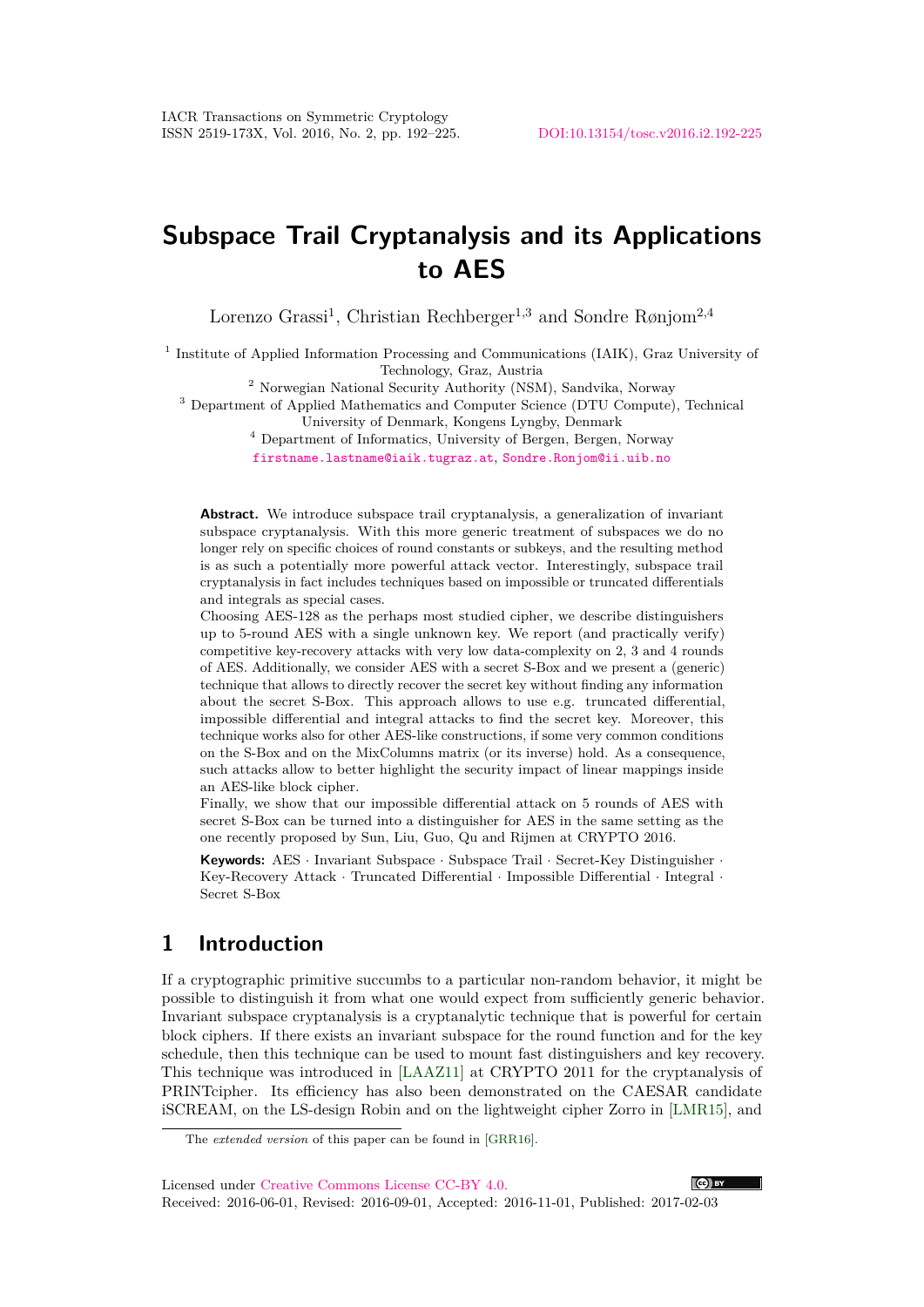on the block cipher Midori64  $\left[\text{GJN}+15\right]$ . However, if such symmetries do not exist or are not found, invariant subspace cryptanalysis is not applicable. This leads to the natural question: *Can subspace properties still be used, even if no special symmetries or constants allow for invariant subspaces?* This paper will answer this question in the affirmative.

#### **1.1 High-Level Overview of Subspace-Trail Technique**

Our main contribution is the analysis of subspaces in SPNs (Substitution-Permutation Networks) constructions with a technique that can be seen as a generalization of invariant subspace attacks [\[LAAZ11,](#page-32-0) [LMR15\]](#page-32-1). While invariant subspace cryptanalysis relies on iterative subspace structures, our analysis is concerned with *trails* of different subspaces<sup>[1](#page-1-0)</sup>. To use an analogy, if invariant subspaces would correspond to iterative differential characteristics, then our method would be "subspace-counterpart" of differential characteristics.

In particular, we study the propagation of subspaces trough various building blocks like S-Boxes and linear layers. In that sense it has similarities with SASAS cryptanalysis [\[BS10\]](#page-31-0), but also with Evertse's linear structures [\[Eve87\]](#page-32-4), while another way to generalize invariant subspaces - called "nonlinear invariant attack" - has recently been introduced in [\[TLS16\]](#page-33-0).

In this paper we investigate the behavior of subspaces in keyed permutations. At a high level, we fix subspaces of the plaintext that maintain predictable properties after repeated applications of a key-dependent round function. First we identify what we call *subspace trails* which is essentially a coset of a plaintext subspace that encrypts to proper subspaces of the state space over several rounds. The trails are formed by the affine hulls of the intermediate ciphertexts. Subspace trails typically consist of subspaces that increase in dimension for each round, meaning that if the plaintext subspace has low dimension in comparison to the block length, the subsequent subspaces dimension increases for each round. For byte-based ciphers (like AES), a quick and dirty test for subspaces is to compute the affine hulls of a *n*-round encryption (for a certain  $n \geq 1$ ) of all values for each byte and then identify these subspaces. For bit-based ciphers, it is more important to determine what was coined a *nucleon* in [\[LMR15\]](#page-32-1), that is candidate plaintext subspaces that seem to fit symmetries in the round function. Trails of affine hulls of the intermediate ciphertexts that grow slowly in dimension for each round, typically reflect slow diffusion in the round function. This is often the case for ciphers that iterate simple round functions many times. In this paper we will focus on what we call *constant dimensional subspace trails*, which are trails of cosets that preserve dimension over several rounds. We show how to connect two or more trails and form longer trails that preserve predictable structure. In particular, when we connect two trails we typically seek to describe an output coset of a first trail in terms of cosets of the input coset for the second trail.

To make the presentation more concrete, we focus on AES-128. The Rijndael block cipher [\[DR02\]](#page-31-1) has been designed by Daemen and Rijmen in 1997 and accepted as the AES (Advanced Encryption Standard) since 2000 by NIST. Nowadays, it is probably the most used block cipher.

#### **1.2 Contributions**

There are four types of contributions in this paper. *Firstly* the **definition and description of the subspace trails technique**. As first examples, we describe it's application to secret-key distinguishers for up to 4 rounds of AES. In more details, the approach to the generalization of invariant subspace cryptanalysis to subspace trails is outlined in Sect. [2.](#page-8-0) In Sect. [3](#page-10-0) we give technical preliminaries with respect to AES-like permutations, and in Sect. [3.3](#page-13-0) we state central theorems related to subspace trails and their intersections. When

<span id="page-1-0"></span><sup>&</sup>lt;sup>1</sup>Note that since we don't look for subspaces trails that are restricted to be invariant, the algorithm provided in [\[LMR15\]](#page-32-1) is not suitable for finding subspace trails.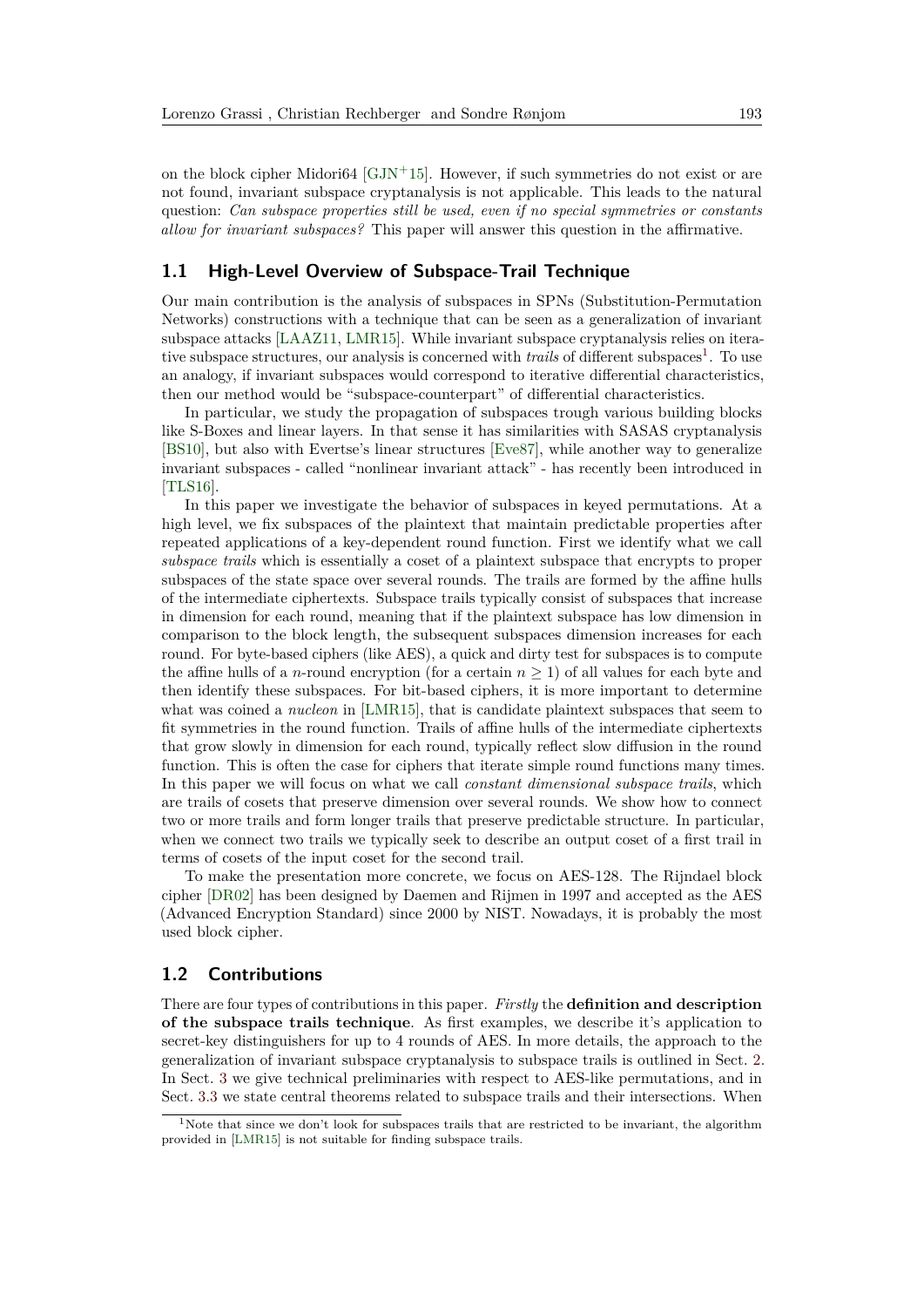concretely applying it to AES, we describe in Sect. [4](#page-13-1) distinguishers of round-reduced AES with a single unknown key up to 4 rounds. They correspond to known truncated differential, impossible differential, and integral distinguishers. From this it will become clear that these properties can be seen as special cases of subspace trails.

*Secondly*, in App. D of [\[GRR16\]](#page-32-2) we describe *new low data-complexity key-recovery attacks on AES up to 4 rounds*, based on a combination of a truncated differential property (i.e. a relation among pairs of texts) and of properties of individual texts, which follows naturally from the proposed subspace trail approach.The relationship between these attacks and truncated differential cryptanalysis is discussed in App. D.3 of [\[GRR16\]](#page-32-2).

*Thirdly*, in Sect. [5](#page-20-0) and [7](#page-24-0) we describe a **new and generic technique that can be used to attack AES with a** *secret* **S-Box**. Even if we do not improve the current best results in this model by Tiesen *et al.* [\[TKKL15\]](#page-33-1), our technique allows (for the first time) to discover the secret key directly, without necessarily finding any equivalent representation or any other information about the S-Box. We show how not only integral attacks, but also truncated differential attacks and impossible differential attacks can exploit this technique. This technique can also be used to attack other AES-like block ciphers, if some very common conditions on the S-Box and on the MixColumns matrix (or its inverse) are guaranteed.

*Finally*, starting from the impossible differential attack on 5 rounds of AES with a secret S-Box, in Sect. [8](#page-26-0) we describe a **new 5-round secret-key distinguisher for AES** in the same setting as the one presented in  $SLG+16$ . A critically discussion of that particular distinguisher setting is proposed in Sect. [8.2.](#page-29-0)

Before starting with these detailed sections, we survey our concrete results: the distinguishers in the unknown (secret)-key model, and the key-recovery attacks in the cases of known and secret S-Box, and in both cases we compare them with earlier work.

#### **1.3 Secret-Key Distinguishers for AES**

The aim of a distinguishing attack is to find some properties of a cipher that random permutations don't have such that it is possible to distinguish a cipher from random permutations. In the usual security model, the adversary is given a *black box* (oracle) access to an instance of the encryption function associated with a random secret key and its inverse. The goal is to find the key or more generally to efficiently distinguish the encryption function from a random permutation.

In Table [1](#page-3-0) we summarize the secret-key distinguishers for 1 up to 5 rounds. Such results often serve as a basis for key recovery attacks in the most relevant single-key setting. The subspace trail cryptanalysis includes as special cases of differential cryptanalysis techniques (like truncated or impossible differentials) and integral cryptanalysis, hence the complexities for distinguishers up to 4 rounds is the same.

The first distinguisher for five rounds of AES-128 has been proposed recently in CRYPTO 2016 [\[SLG](#page-33-2)<sup>+</sup>16]. However, this distinguisher requires the *whole* input-output space to work, or less than the full codebooks if some knowledge of subkey bytes is assumed. In the same setting of this distinguisher, in Sect. [8](#page-26-0) we propose our secret key distinguisher for five rounds of AES, which requires (much) less than the whole input-output space without any knowledge about subkeys. Since we derive this distinguisher in a natural way from the impossible differential attack on five rounds of AES with a secret S-Box, we introduce it in Sect. [1.6](#page-7-0) together with the mentioned attack, and we focus for the moment only on the distinguishers up to four rounds.

**Relation to other Distinguishers.** The 1-, 2- and 3-round distinguishers presented in Sect. [4.1](#page-14-0) and [4.3](#page-16-0) exploit the same well-known structural properties that also truncated differentials exhibit. Using a different notation (namely the AES "Super S-Box"), 2-round subspace trails were already discovered and investigated in [\[DR06a\]](#page-31-2) and [\[DR06b\]](#page-31-3), with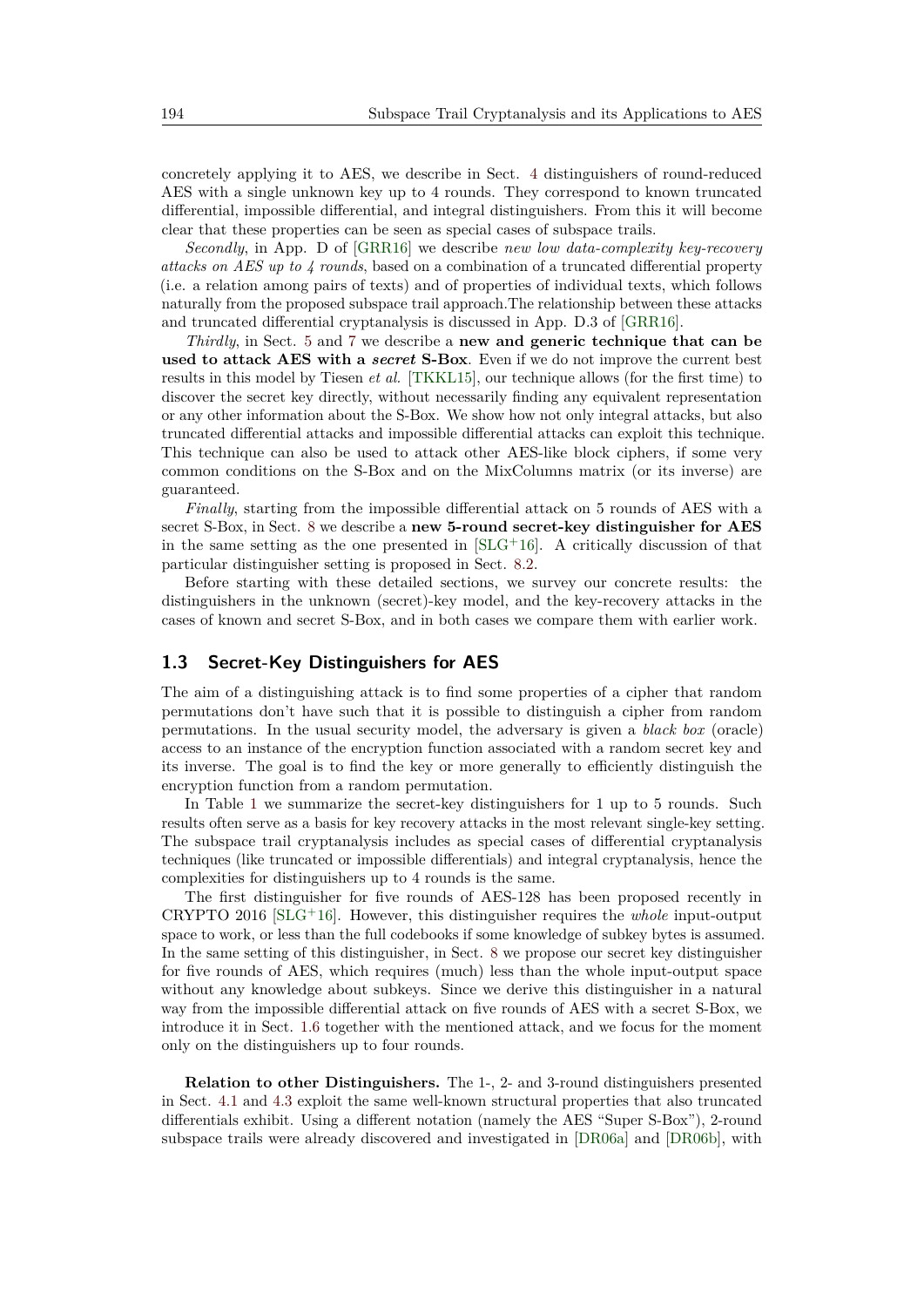<span id="page-3-0"></span>**Table 1:** *AES secret-key distinguishers, working independent of key schedule*. Data complexity is measured in minimum number of chosen plaintexts CP or/and chosen ciphertexts CC which are needed to distinguish the AES permutation from a random permutation with probability higher than 95%. The case in which the final MixColumns operation is omitted is denoted by "*r.*5 rounds", that is *r* full rounds and the final round.

| Rounds        | Data                 |          | $CP$ $CC$ | Property                                   | Reference             |
|---------------|----------------------|----------|-----------|--------------------------------------------|-----------------------|
| $1 - 1.5 - 2$ | 2                    | $\times$ | $\times$  | Truncated Differential [DR06a] - Sect. 4.1 |                       |
| $2.5 - 3$     | $120 \simeq 2^{4.3}$ | $\times$ | $\times$  | Truncated Differential                     | $[BK07]$ - Sect. 4.3  |
| $2.5 - 3$     | 2 <sup>8</sup>       | $\times$ | $\times$  | Integral                                   | $[DKR97]$ - Sect. 4.3 |
| $3.5 - 4$     | 216.25               | $\times$ | $\times$  | Impossible Differential                    | $[BK01]$ - Sect. 4.4  |
| $3.5 - 4$     | $2^{32}$             | $\times$ | $\times$  | Integral                                   | [DKR97] - Sect. 4.4   |
| $4.5 - 5$     | 298.2                | $\times$ |           | Impossible Differential                    | Sect. 8               |
| 5             | $2^{128}$            |          | $\times$  | Integral                                   | $[SLG+16]$            |

the objective to understand how the components of the AES interact. In these papers, authors study the probability of differentials and characteristics over 2 rounds of AES, giving bound on the maximum differential probability.

In [\[DKR97\]](#page-31-4), Daemen *et al.* proposed a new method that can break more rounds of SQUARE than differential and linear cryptanalysis, which is named the SQUARE attack consequently. In [\[KW02\]](#page-32-5), Knudsen and Wagner proposed the integral cryptanalysis as a generalized case of such attacks. The first key-recovery attacks on round-reduced AES were obtained by exploiting a 3-round integral distinguisher to attack up to 6 rounds. A reinterpretation of this integral distinguisher (also commonly labeled as square distinguisher) using the subspace trail notation is proposed in Sect. [4.4.](#page-18-0)

Knudsen [\[Knu98\]](#page-32-6) and Biham *et al.* [\[BBS99\]](#page-30-2) independently proposed the impossibledifferential cryptanalysis. This distinguisher exploits differential with probability zero, and it is re-proposed using the subspace trail notation in Sect. [4.4.](#page-18-0)

The subspace trail approach is mostly providing an alternative description of known properties under the umbrella of a single framework. However, there are other recent techniques that this approach does *not* seem to include. Recently integral distinguishers have been generalized by Todo [\[Tod15b\]](#page-33-3) and in there also applied to AES-like primitives. Distinguishers for AES itself were not improved, but clear progress e.g. with MISTY cryptanalysis was demonstrated [\[Tod15a\]](#page-33-4). Todo's generalization can take S-Box properties into account, on the other hand the property exploited is still a type of zero-sum. Thus it complements our approach which is independent of the S-Box, but exploits properties more subtle than zero-sums. Subspace trails do not seem to capture other types of distinguisher. Among them are Polytopic distinguishers [\[Tie16\]](#page-33-5), DS-type distinguishers [\[DS08a\]](#page-31-5), or non-linear invariants [\[TLS16\]](#page-33-0).

### **1.4 Low Data-Complexity Key-Recovery Attacks on AES**

Since practical attacks on block ciphers became extremely rare in the last two decades, the approaches of the cryptanalysis community have been concentrating on attacking reduced-round variants of block ciphers and/or to allow the adversary more degrees of freedom in its control. In the first approach, the usual goal of the adversary is to maximize the number of rounds that can be broken, using less data than the entire codebook and less time than exhaustive key search. Attacks following such an approach are of importance, since they ensure that the block ciphers are strong enough and because they help to establish the security margins offered by the cipher. However, aiming for the highest number of rounds often leads cryptanalyst to attacks very close to brute force ones, or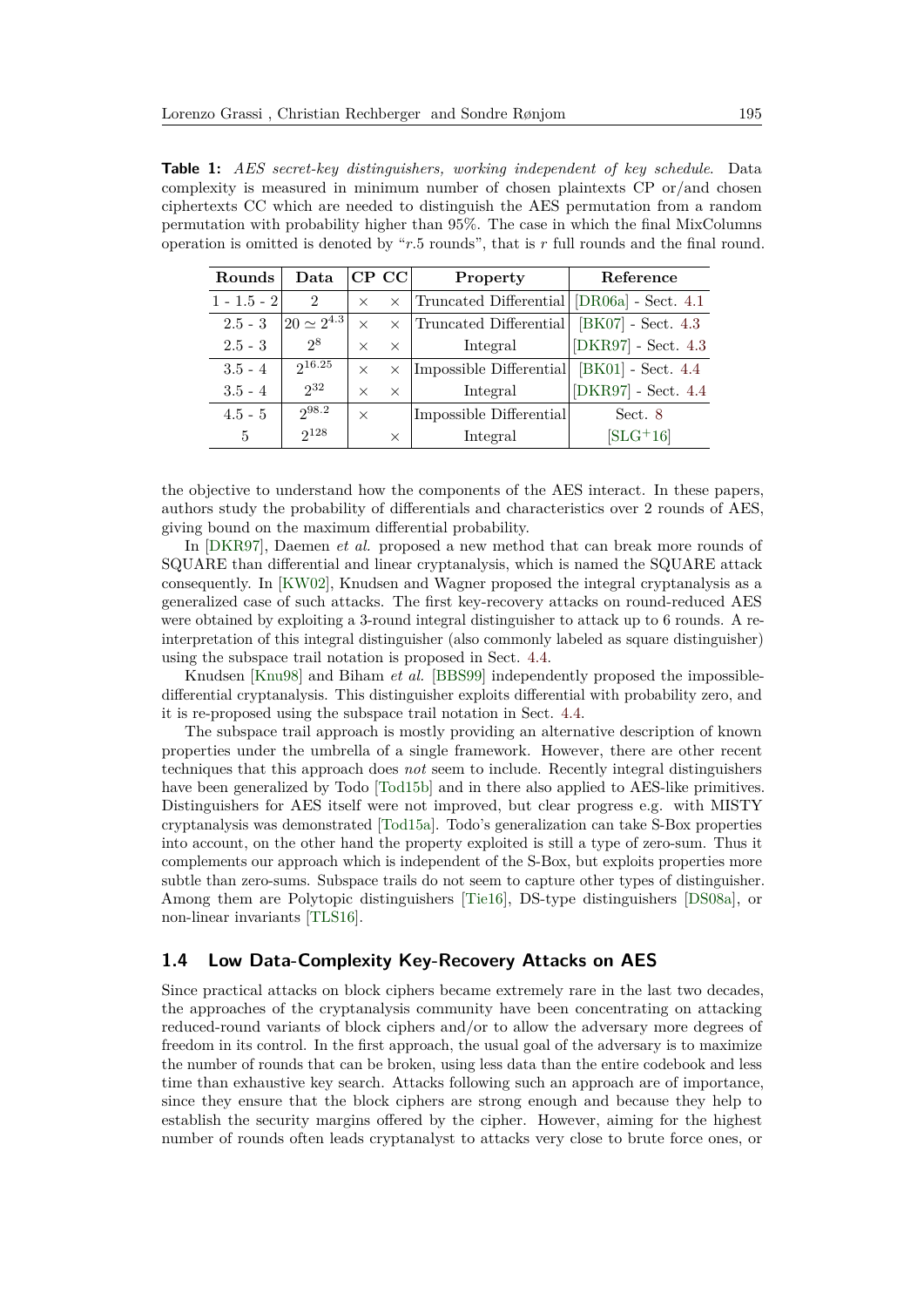requiring completely impractical amounts of chosen/known inputs up to the full codebook. Practical attacks, especially those focusing on low data complexity, rightfully gained more attention recently, and this is also the focus of the key-recovery part in this paper.

**State of the Art.** AES with its wide-trail strategy was designed to withstand *differential* and *linear cryptanalysis* [\[DR02\]](#page-31-1), so pure versions of these techniques have limited applications in attacks. Hence, it is widely believed that no regular differential attack can be mounted on more than 5 rounds of AES (see  $[PSC^+02]$  $[PSC^+02]$  for details). For achieving the highest number of rounds, the most effective single-key recovery methods are *impossible differential cryptanalysis* (which yielded the first attack on the 7-round AES-128 [\[ZWF07\]](#page-33-6) with non-marginal data complexity) and *integral attacks* [\[DKR97\]](#page-31-4). Another attack that initially has obtained less attention than the previous ones is the Meet-in-the-Middle attack [\[DS08b\]](#page-32-8), which has potential if enhanced by other techniques/attacks, as the differential attack [\[DKS10,](#page-31-6) [DFJ13,](#page-31-7) [DF13\]](#page-31-8) or as the *bicliques technique* [\[BKR11\]](#page-31-9).

In works like [\[BDD](#page-30-3)<sup>+</sup>12] authors consider *Low-Data Complexity* attacks on reducedrounds of AES, that is they apply attacks assuming the attacker has limited resources, e.g. few plaintext/ciphertext pairs, which is often much more relevant in practice than attacks only aiming at the highest number of rounds. The results of this work have then been improved in [\[BDF11\]](#page-30-4). In that paper, authors set up tools which try to find attacks automatically by searching some classes of Guess-and-Determine and Meet-in-the-Middle attacks. These tools take as input a system of equations that describes the cryptographic primitive and some constraints on the plaintext and ciphertext variables. Then, they first run a search for an "ad hoc" solver for the equations to solve, build it, and then run it to obtain the actual solutions.

Another work in the low-data complexity scenario is the *Polytopic Cryptanalysis* presented in [\[Tie16\]](#page-33-5), which is a generalization of differential cryptanalysis. In particular, the impossible polytopic cryptanalysis variant (that is, polytopic cryptanalysis that makes use of differentials with probability zero) was shown to allow competitive low-data attacks on round-reduced AES.

#### **Our Key-Recovery Results**

In this paper, we present key-recovery truncated differential attacks on reduced-round variants of AES-128 based on subspace trail cryptanalysis. A comparison of all known and relevant attacks on AES and our attacks presented in this paper is given in Table [2.](#page-5-0) To better understand this table, we highlight some aspects. Without going into the details here, AES is a key-iterated block cipher that consists of the repeated application of a round transformation on the state (called intermediate result). Each round transformation is a sequence of four steps. All the rounds are equal, except for the last one which is a slightly different. One of the steps that compose each round (the MixColumns operation) is omitted in the last round. The effect of the omission of the last round MixColumns has been studied in detail e.g. in [\[DK10\]](#page-31-10), and often doesn't affect the security of AES.

On the other hand, MitM-style attacks can sometimes work better when all rounds are the same. Since the attacks presented in [\[BDD](#page-30-3)<sup>+</sup>12] and found by the tool described in [\[BDF11\]](#page-30-4) mainly exploit the MitM technique, they are sometimes affected by the presence of the final MixColumns, that is the data and the computational complexities are not equal if the final MixColumns is omitted<sup>[2](#page-4-0)</sup>. In contrast, note that our attack (based on the truncated differential technique) is independent of the presence of the last MixColumns.

As the data complexity and number of rounds attacked is not always directly comparable, we re-ran the tool from [\[BDF11\]](#page-30-4) in our settings. As a result, we are able to provide the

<span id="page-4-0"></span><sup>&</sup>lt;sup>2</sup>As an example, the attack on 3 rounds with 2 chosen plaintexts has lower computational complexity and memory requirements when the final MixColumns is not omitted  $(2^{16}$  encryption and  $2^8$  of memory) rather than omitted  $(2^{24}$  encryption and  $2^{16}$  memory).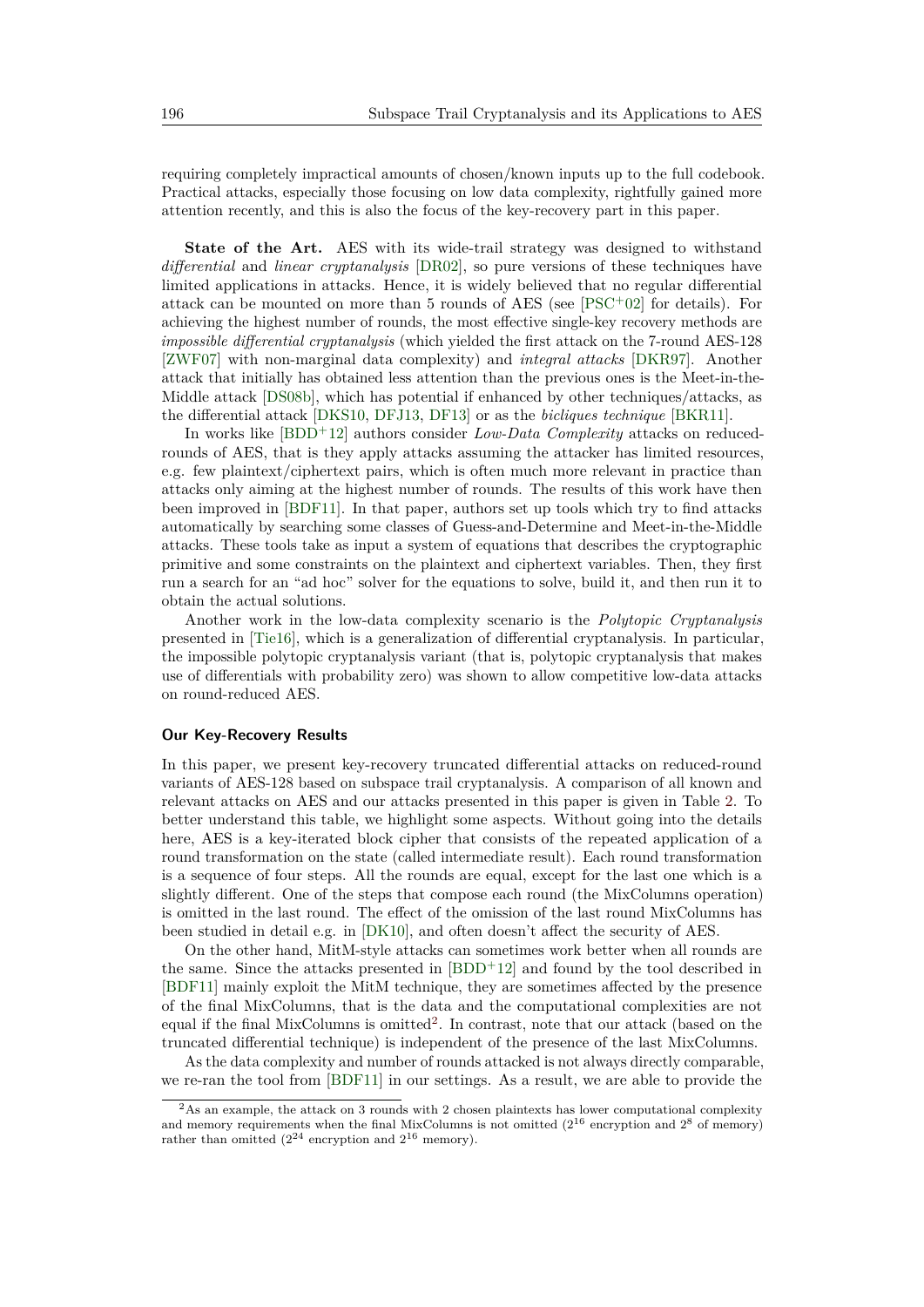<span id="page-5-0"></span>**Table 2:** *Comparison of low-data attacks on round-reduced AES.* Data complexity is measured in number of required known/chosen plaintexts (KP/CP). Time complexity is measured in round-reduced AES encryption equivalents (E) and in memory accesses (M). Memory complexity is measured in plaintexts (16 bytes). The case in which the MixColumns operation is omitted in the last round is denoted by "*r.*5 rounds", that is *r* full rounds and the final round. New attacks are in bold.

| Attack                 | Rounds           | Data               | Computation $(E)$                                                               | Memory       | Reference                               |
|------------------------|------------------|--------------------|---------------------------------------------------------------------------------|--------------|-----------------------------------------|
| $G\&D\text{-MitM}$     | 2.5              | 2 KP               | 280                                                                             | $2^{80}$     | [BDF11]                                 |
| $D$ -Mit $M$           | 3                | $2~\mathrm{CP}$    | $2^{32}$                                                                        | $2^1$        | $[BDD+12]$                              |
| Tr D                   | $2.5 - 3$        | 2 CP               | $2^{32}$ M $+2^{31.55}$ E $\approx 2^{31.6}$                                    | $2^8$        | $\left[ \mathrm{GRR16}\right]$ - App. D |
| $G&D\text{-}MitM$      | 2.5              | $2\ {\rm CP}$      | $2^{24}$                                                                        | $2^{16}$     | [BDF11]                                 |
| $G\&D-MitM$            | 3                | $2~\mathrm{CP}$    | $2^{16}$                                                                        | $2^8$        | [BDF11]                                 |
| Tr D                   | $2.5 - 3$        | 3 CP               | $2^{11.2}$                                                                      | $\mathbf{1}$ | $[GRR16]$ - App. D                      |
| G&D-MitM               | $\boldsymbol{3}$ | $3~\mathrm{CP}$    | $2^8$                                                                           | $2^8$        | [BDF11]                                 |
| TrD                    | $2.5 - 3$        | 3 CP               | $2^{10}$ M $+2^{5.1}$ E $\approx 2^{5.7}$                                       | $2^{12}$     | $[GRR16]$ - App. $D$                    |
| $D\text{-}MitM$        | $\overline{4}$   | $2~\mathrm{CP}$    | 2104                                                                            | 1            | $[BDD+12]$                              |
| Tr D (EE)              | $3.5 - 4$        | $2$ CP $\,$        | $2^{96}$                                                                        | $\mathbf{1}$ | $\left[$ GRR16 $\right]$ - App. D.4     |
| G&D-MitM               | $\overline{4}$   | 2 CP               | $2^{88}$                                                                        | $2^8$        | [BDF11]                                 |
| G&D-MitM               | 4                | $2$ CP             | $2^{80}$                                                                        | $2^{80}$     | [BDF11]                                 |
| $G&D\text{-}MitM$      | $3.5\,$          | $2~\mathrm{CP}$    | $2^{72}$                                                                        | $2^{72}$     | [BDF11]                                 |
| Tr D (EE)              | $3.5 - 4$        | 3 CP               | $2^{74.7}$                                                                      | $\mathbf{1}$ | $[GRR16]$ - App. D.4                    |
| G&D-MitM               | 4                | $3~\mathrm{CP}$    | $2^{72}$                                                                        | $2^8$        | [BDF11]                                 |
| $Tr D$ (EE)            | $3.5 - 4$        | 3 CP               | $2^{76}~{\rm M}$ + $2^{64}~{\rm E} \approx 2^{69.7}$                            | $2^{12}$     | $[GRR16]$ - App. D.4                    |
| G&D-MitM               | $\overline{4}$   | 4 CP               | $2^{32}$                                                                        | $2^{24}$     | [BDF11]                                 |
| $D$ -MitM              | $\overline{4}$   | 5 CP               | $2^{64}$                                                                        | $2^{68}$     | $[BDD+12]$                              |
| I-Pol                  | $3.5 - 4$        | $8$ $\mathrm{CP}$  | $2^{38}$                                                                        | $2^{15}$     | [Tie16]                                 |
| $D\text{-}M\text{i}tM$ | 4                | $10$ $\mathrm{CP}$ | $2^{40}$                                                                        | $2^{43}$     | $[BDD+12]$                              |
| TrD(EB)                | $3.5 - 4$        |                    | $ 24~\mathrm{CP} 2^{40.6} \mathrm{~M}$ $+2^{33.9} \mathrm{~E} \approx 2^{35.1}$ | $2^{17}$     | $[GRR16]$ - App. D.5                    |
| I                      | $3.5 - 4$        | $2^9$ CP           | $2^{14}$                                                                        | small        | [DKR97]                                 |

G&D: Guess & Det., D: Diff., MitM: Meet-in-the-Middle, TrD: Truncated Differential, I: Integral, I-Pol: Imp. polytopic, EE: Extension at End, EB: Extension at Beginning.

computational cost of the best attack found by the tool for the case of 3.5 rounds (that is, 4 rounds of AES without the final MixColumns operation) using 2 chosen plaintexts.

Our attack on 3 rounds as described in App. D of [\[GRR16\]](#page-32-2) is based on the property that a coset of a particular subspace  $\mathcal D$  of the plaintexts space is always mapped into a coset of another particular subspace  $\mathcal M$  after two rounds. Exploiting the particular shape of the subspace  $\mathcal M$  and given two ciphertexts (which plaintexts belong to the same coset of  $D$ ), the right key is one of those such that these two ciphertexts belong to the same coset of  $M$  one round before. We show how to extend this approach in order to attack  $4$ rounds in App. D.4 of [\[GRR16\]](#page-32-2) by extend our attack at the end, while in App. D.5 of [\[GRR16\]](#page-32-2) we show how to extend it at the beginning.

#### **1.5 Attack on AES with a Single Secret S-Box**

The subspace trail framework also allows to consider attacks on AES with a *single secret* S-Box, i.e. the case in which the AES S-Box is replaced by a secret 8-bit one while keeping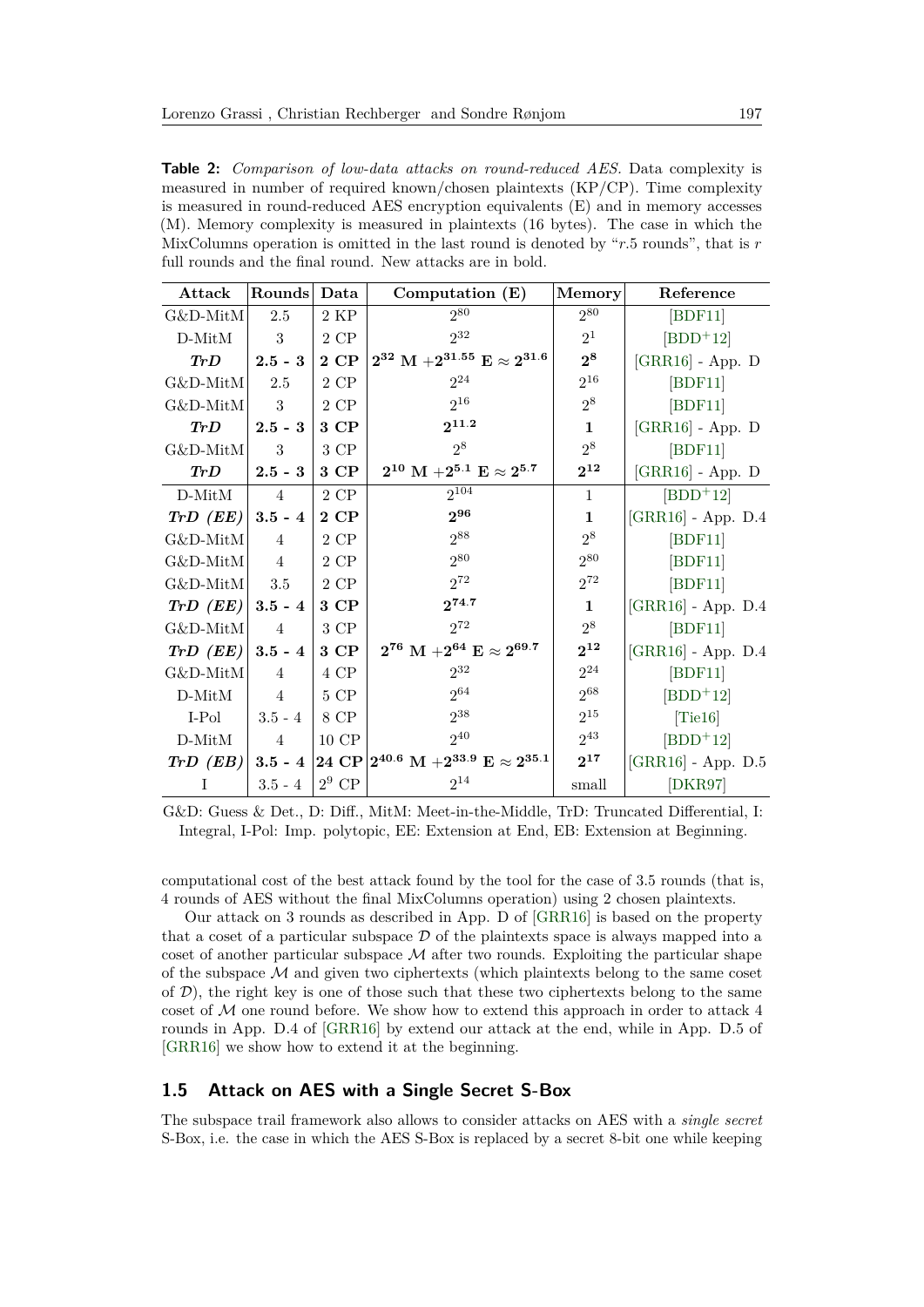everything else unchanged. If the choice of the S-Box is made uniformly at random from all 8-bits S-Boxes, the size of the secret information increases from 128-256 bits (i.e. the key size in AES) to 1812-1940. Thus, this could be a good attempt to strengthen the cipher or all to reduce the number of rounds. Note that AES was designed in order to achieve good resistance against differential and linear cryptanalysis, and this includes the choice of the S-Box. However, a randomly chosen S-Box is very highly resistant against these attacks as well.

In [\[TKKL15\]](#page-33-1), authors are able to attack up to 6-round of AES with identical and secret S-Box using techniques from integral cryptanalysis. Authors demonstrate that despite the increased size of the secret information in the cipher, they are able to recover both the secret key and the S-Box for the 4-round, 5-round and 6-round versions of AES-128. More precisely, authors are able to find the whitening key up to 256 variants, that is  $(k_0, k_0 \oplus k_1, ..., k_0 \oplus k_{15})$  (where  $k_i$  is the *i*-th byte of the whitening key) for unknown  $k_0$ . We emphasize that to obtain this result, authors must determine the secret S-Box (up to an additive constant before and after the S-Box, i.e.  $S\text{-Box}(x) \sim a \oplus S\text{-Box}(b \oplus x)$  in order to find the key. In other words, using their technique it is not possible to find the key independent of the S-Box. To the best of our knowledge, this is the only work in the literature regarding attacks on AES with a secret S-Box.

However, several other results in literature consider (other) encryption schemes with secret part. PRESENT with a secret S-Box has for example been considered in [\[BKLT11,](#page-31-11) [LJQ14\]](#page-32-9). One of the first work in this context has been presented by Biryukov and Shamir [\[BS01\]](#page-31-12), who applied integral cryptanalysis to a generalized SPN structure denoted SASAS, which consists of three substitution layers separated by two affine layers. In their paper, the attacker is assumed not to have any knowledge about the linear layer or the S-boxes which are all allowed to be chosen independently at random. The SASAS attack recovers an equivalent representation of this SPN and thus allows decryption of any ciphertext. The attack allows to break the equivalent of three rounds of AES. A follow up work is [\[BBK14\]](#page-30-5), where authors considered the ASASA scheme in order to design public key or white-box constructions using symmetric cipher components.

In all the previous works, an attacker must work both on the secret S-Box and on the secret key, that is she has to first find information on the secret S-Box in order to discover the secret key. Thus, a natural questions arise: *Is it also possible to directly find the secret key without having to discover any information about the secret S-Box?* In this paper, we show that it's possible if some (very common) assumptions are guaranteed. Using the subspace-trail framework, we present a *generic* technique to discover *directly* (i.e. without working on the S-Box) the secret key of AES up to some variants, and we show how it is exploited by a truncated differential attack in Sect. [6](#page-23-0) (in particular, we consider 3 rounds of AES in App. F.1 of [\[GRR16\]](#page-32-2) and 4 rounds in App. G of [\[GRR16\]](#page-32-2)), by an impossible differential attack in Sect. [7](#page-24-0) and by an integral attack in App. F.3 of [\[GRR16\]](#page-32-2).

The assumptions required are that the S-Boxes are identical, that each row of the MixColumns matrix has two identical elements and that each row has these two identical element in different positions. An example is the MixColumns matrix of AES, or any cyclic matrix with two identical elements.

A comparison between this technique and the one presented in [\[TKKL15\]](#page-33-1) is shown in Table [3.](#page-7-1) Even if the assumptions are the same (i.e. the assumption of secret and identical S-Box), our goals are different from the one of [\[TKKL15\]](#page-33-1). Similar to [\[TKKL15\]](#page-33-1), using our attack it is only possible to find the whitening key up to  $(256)^4 = 2^{32}$  variants, if no information about the S-Box are discovered and used. Anyway, these 2 <sup>32</sup> variants can be reduced up to 256, working also on the secret S-Box and using a strategy similar to the one of [\[TKKL15\]](#page-33-1), as shown in detail in App. F.2.1 of [\[GRR16\]](#page-32-2).

Finally, we recall the advice given in [\[SLG](#page-33-2)<sup>+</sup>16] "*when design an AES-like cipher, it is better to choose those MDS matrices*  $M_{MC}$  *such that both*  $M_{MC}$  *and*  $M_{MC}^{-1}$  *do not have*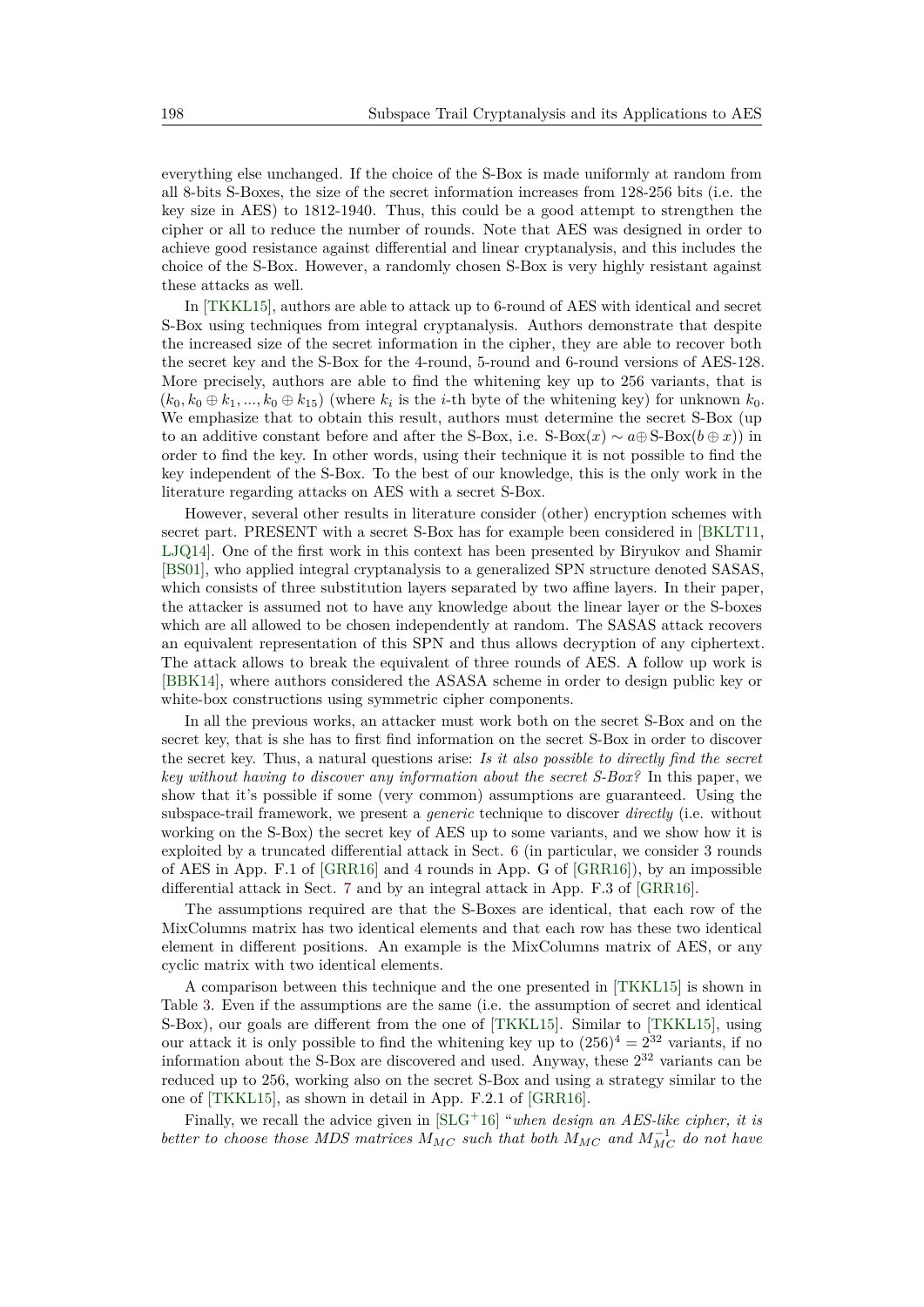<span id="page-7-1"></span>**Table 3:** *Comparison of attacks on round-reduced AES with secret S-Box.* Data complexity is measured in number of required chosen plaintexts/ciphertexts (CP/CC). Time complexity is measured in round-reduced AES encryption equivalents (E), in memory accesses (M) or XOR operations (XOR). Memory complexity is measured in plaintexts (16 bytes). The case in which the final MixColumns operation is omitted is denoted by "*r.*5 rounds", that is r full rounds and the final round. New attacks are in bold. The symbol  $*$  denotes an attack that can *not* work independently of the S-Box and the key.

|              | Attack Rounds | Data           | Computation                                                        | <b>Memory</b> | Reference                   |
|--------------|---------------|----------------|--------------------------------------------------------------------|---------------|-----------------------------|
| <b>SASAS</b> | 2.5           | $2^{16}$ CP    | $2^{21} E$                                                         | $2^{16}$      | [BS01]                      |
| TrD          | $2.5 - 3$     | $ 2^{13.6}$ CP | $2^{13.2}$ XOR                                                     | small         | Sect. 6                     |
| $\bf{I}$     | $2.5 - 3$     | $2^{19.6}$ CP  | $2^{19.6}$ XOR                                                     | small         | $[GRR16]$ - App. $F.3$      |
| TrD          | $3.5 - 4$     | $2^{30}$ CP    | $2^{36}$ M $\approx 2^{29.7}$ E                                    | $2^{30}$      | Sect. 6                     |
| $I^{\star}$  | $3.5 - 4$     | $2^{16}$ CC    | $2^{17.7}$ E                                                       | $2^{16}$      | [TKKL15]                    |
| $I^{\star}$  | $3.5 - 4$     | $2^{16}$ CP    | $2^{28.7}$ F.                                                      | $2^{16}$      | [TKKL15] (see Sect. $3.5$ ) |
| ImD          | $4.5 - 5$     |                | $2^{102}~\text{CP}\, 2^{107}~\text{M} \approx 2^{100.4}~\text{E} $ | $2^8$         | Sect. 7                     |
| $I^{\star}$  | $4.5 - 5$     | $2^{40}$ CC    | $2^{38.7}$ E                                                       | $2^{40}$      | [TKKL15]                    |
| $I^{\star}$  | $4.5 - 5$     | $2^{40}$ CP    | $2^{54.7}$ E                                                       | $2^{40}$      | [TKKL15] (see Sect. 3.5)    |
| $\mathbf{I}$ | 5             | $2^{128}$ CC   | $2^{129.6}$ XOR                                                    | small         | $[SLG+16]$ - Sect. 8.1      |

TrD: Truncated Differential, I: Integral, ImD: Impossible Differential.

*identical elements in the same columns*", which allows to protect the cipher against our attacks presented in this paper and in [\[SLG](#page-33-2)<sup>+</sup>16].

#### <span id="page-7-0"></span>**1.6 The 5-round Secret Key Distinguisher for AES-128**

In  $[SLG^+16]$  $[SLG^+16]$ , authors presented the first 5-round secret key distinguisher for AES-128, based on the balanced property.

This distinguisher is constructed in two steps. At first step, authors assume that some of the subkey bits are known. Using this knowledge, they show how to choose the ciphertexts such that the balanced property holds on 5 rounds of AES. This distinguisher requires  $2^{120}$  texts if the difference of two bytes (i.e. 8 bits) of the subkey is known, or  $2^{96}$ texts if the differences of four pairs of bytes (i.e. 32 bits) are known. In the second step, authors assume that no secret key material is known. The idea is basically to repeat the first step of the distinguisher for each possible values of the subkey bits used to choose the ciphertexts. For the AES case, when this guess is correct (i.e. when these guessed bits are equal to that of the secret key) the balanced property holds for 5 rounds, which surely occurs in an exhaustive search.

Note that this distinguisher requires all the input-output space to work, that is the data complexity is  $2^{128}$  texts when no subkey byte is known<sup>[3](#page-7-2)</sup>. Moreover, the distinguisher presented in [\[SLG](#page-33-2)<sup>+</sup>16] doesn't exploit the details of the S-Box (which can be considered secret), that is the ciphertexts are chosen independently of the definition of the S-Box, but it requires some assumptions on the MixColumns matrix (which are the same ones we described for the key recovery attacks on AES with secret S-Box).

As we show in Sect. [8,](#page-26-0) our impossible differential attack on 5 rounds of AES with a secret S-Box can be turned into a distinguisher *in the same setting* of the one proposed by  $[SLG<sup>+</sup>16]$  $[SLG<sup>+</sup>16]$ . In our case, we consider an impossible differential trail instead of the balance property. As in the CRYPTO paper, the idea is to check the existence of a key for which the impossible differential trail is satisfied. Note that with respect to a key recovery attack,

<span id="page-7-2"></span><sup>3</sup>This was also confirmed with Bing Sun via personal communication.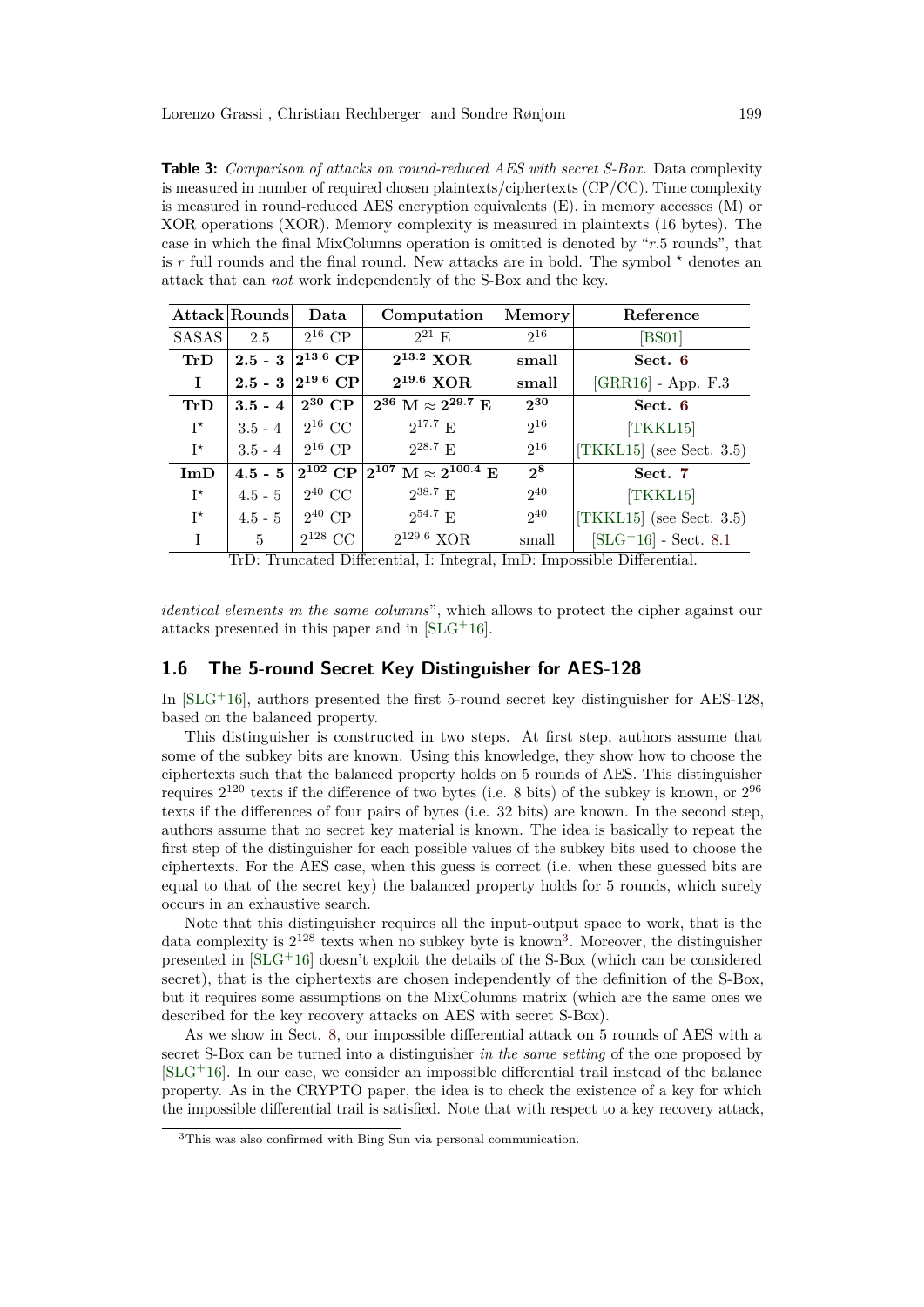*both our distinguisher and the one presented in the CRYPTO paper have the advantage that it is not necessary to find the entire key to distinguish the two cases*, since a limited number of bytes (e.g. the XOR difference of two bytes) is sufficient. Moreover, as in  $[SLG^+16]$  $[SLG^+16]$ , our distinguisher is independent by the details of the S-Box operation, but requires the same assumption on the MixColumn matrix  $M_{MC}$  (i.e. at least one column must have two identical elements). A critical discussion of these distinguishers is provided in Sect. [8.2,](#page-29-0) arguing that in some sense the quest for the first 5-round distinguisher is still open despite the recent results.

As maybe the most interesting aspect, this distinguisher provides a counter-example to the conjectures made in  $SLG+16$ , besides the fact that it doesn't need the entire input-output space but only 2 98*.*2 chosen plaintexts. Indeed, the distinguisher presented in  $[SLG^+16]$  $[SLG^+16]$  is constructed in the chosen-ciphertext mode, and only in the case in which MixColumns in the last round is not omitted. For this reason, authors claim that "*since the 5-round distinguisher for AES can only be constructed in the chosen-ciphertexts mode, the security margin for the round-reduced AES under the chosen-plaintext attack may be different from that under the chosen-ciphertext attack*". However, our distinguisher is constructed in the chosen-plaintexts setting, and it works independent of the last MixColumns operation. Hence it seems *there is no clear evidence that chosen-ciphertext security is less than chosen-plaintext security in AES*.

In Sect. [8.1](#page-27-0) we show that also the distinguisher of  $SLG+16$  can be turned into a key recovery attack, while in Sect. [8.2](#page-29-0) we critically discuss the model in which these distinguishers work.

#### **1.7 Practical Verification**

All results in the paper have been verified using a  $C/C++$  implementation:

- **Secret-Key Distinguishers.** We practically verified the secret-key distinguishers for up to 5 rounds, and we have found that the practical results are consistent with our theory. The source codes of the secret-key distinguishers can be found in [\[git16c\]](#page-32-10).
- **Low-Data Complexity Key-Recovery Attacks on AES.** We practically verified the lowdata complexity attacks on 1, 2, 3 and 4 rounds. For the 3 rounds attack, one or two pairs of plaintexts (that is two or three different plaintexts) are sufficient to discover the key of the final round, as predicted. Since the attack on 4 rounds described in App. D.4 of [\[GRR16\]](#page-32-2) has a very high computational cost, we have tested it in a different way, which is explained in detail with the presentation of the attack. The source codes of the low-data complexity attacks can be found in [\[git16b\]](#page-32-11).
- **Key-Recovery Attacks on AES with a Secret S-Box.** We practically verified the truncated differential attacks on AES with a secret S-Box on 3 and 4 rounds, and the integral attack on AES with a secret S-Box on 3 rounds. The experimental results are in according to our theory. In particular, considerations about the practical computational costs of these attacks (in comparison with the theoretical ones) are reported in Sect. [6.](#page-23-0) The source codes of the key-recovery attacks on AES with a single secret S-Box can be found in [\[git16a\]](#page-32-12).

## <span id="page-8-0"></span>**2 Subspace Trails**

In this section, we recall the invariant subspace cryptanalysis of [\[LAAZ11,](#page-32-0) [LMR15\]](#page-32-1) (depicted in Fig. [1\)](#page-9-0), and then we introduce the concept of subspace trails (Fig. [2\)](#page-9-1).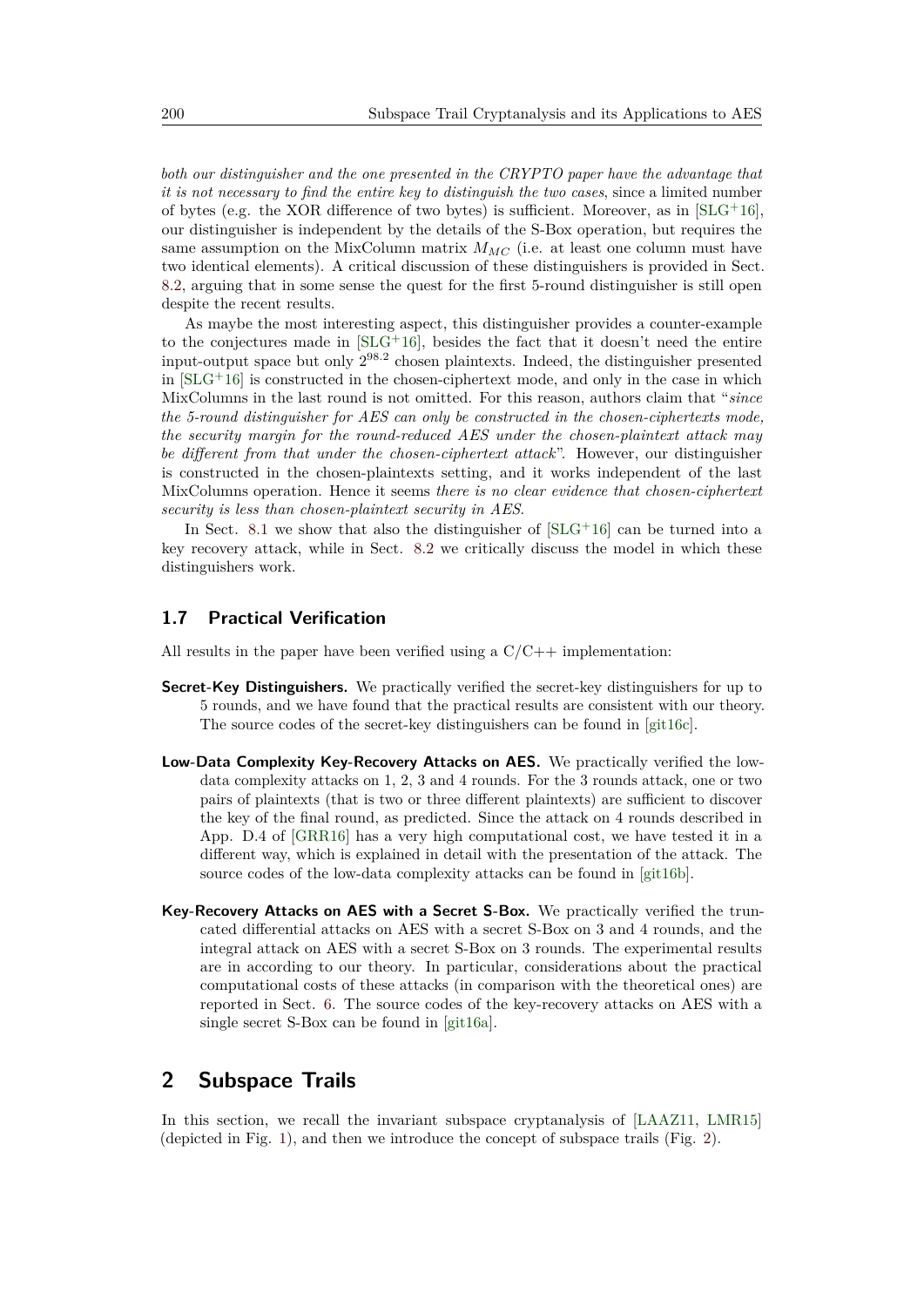Invariant subspace cryptanalysis can be a powerful cryptanalytic tool. Let *F* denote a round function in an iterative key-alternating block cipher  $E_K(\cdot)$ :

$$
E_K(m) = k_n \oplus F(... k_2 \oplus F(k_1 \oplus F(k_0 \oplus m)))),
$$

<span id="page-9-0"></span>where the round keys  $k_0, ..., k_n$  are derived from the master key *K* using some key schedule *f*:  $(k_0, ..., k_n) = f(K)$ . Assume there exists a coset<sup>[4](#page-9-2)</sup>  $V \oplus a$  such that  $F(V \oplus a) = V \oplus a'$ . Then if the round key *K* resides in  $V \oplus (a \oplus a')$ , it follows that  $F(V \oplus a) \oplus K = V \oplus a$ and we get an iterative invariant subspace.



**Figure 1:** Invariant subspaces.

A slightly more powerful property can occur if for each *a*, there exists unique *b* such that  $F_K(V \oplus a) := F(V \oplus a) \oplus K = V \oplus b$  meaning that the subspace property is invariant, but not the initial coset. That is, for each initial coset  $V \oplus a$ , its image under the application of  $F_K$  is another coset of  $V$ , in general different from the initial one. Equivalently, the initial coset  $V \oplus a$  is mapped into another coset  $V \oplus b$ , where *b* depends on *a* and on the round key. In this paper, we generalize this concept and search for trails of subspaces. In the simplest case we look for pairs of subspaces  $V_1$  and  $V_2$  such that

$$
F(V_1 \oplus a) \oplus K = V_2 \oplus b
$$

<span id="page-9-1"></span>holds for any constant *a*, that is for each *a* there exists unique *b* for which the previous equivalence is satisfied.



**Figure 2:** Trail of subspaces.

A *subspace trail* of length *r* is then simply a set of  $r + 1$  subspaces  $(V_1, V_2, \ldots, V_{r+1})$ that satisfy

$$
F(V_i \oplus a_i) \oplus K \subseteq V_{i+1} \oplus a_{i+1}.
$$

When the relation holds with equality, the trail is called a *constant-dimensional* subspace trail. In this case, if  $F_K^t$  denotes the application of  $t$  rounds with fixed keys, it follows that

$$
F_K^t(V_1 \oplus a_1) = V_{t+1} \oplus a_{t+1}.
$$

**Definition 1.** Let  $(V_1, V_2, ..., V_{r+1})$  denote a set of  $r + 1$  subspaces with dim $(V_i) \leq$ dim( $V_{i+1}$ ). If for each  $i = 1, ..., r$  and for each  $a_i \in V_i^{\perp}$ , there exist (unique)  $a_{i+1} \in V_{i+1}^{\perp}$ such that

$$
F_K(V_i\oplus a_i)\subseteq V_{i+1}\oplus a_{i+1},
$$

then  $(V_1, V_2, ..., V_{r+1})$  is *subspace trail* of length r for the function  $F_K$ . If all the previous relations hold with equality, the trail is called a *constant-dimensional subspace trail*.

<span id="page-9-2"></span><sup>&</sup>lt;sup>4</sup>We recall the definition of coset, often used in the paper. Let *W* a vector space and *V* a subspace of *W*. If *a* is an element of *W*, a *coset*  $V \oplus a$  of *V* in *W* is a subset of the form  $V \oplus a = \{v \oplus a \mid \forall v \in V\}$ .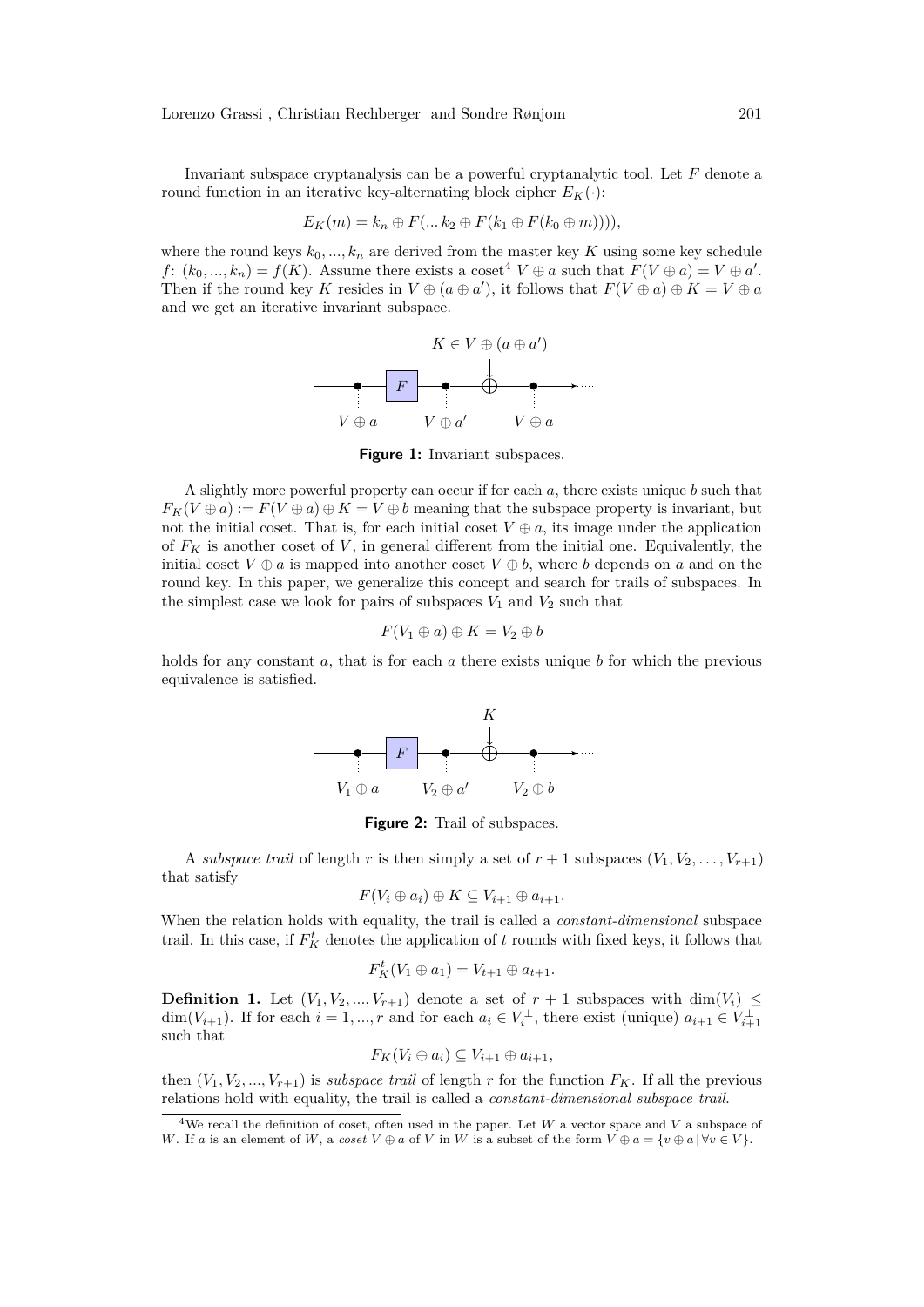Note that  $a_{i+1}$  depends on  $a_i$  and on the secret round key, but to simplify notation we use  $a_{i+1}$  instead of  $a_{i+1}(a_i, k)$ . With subspace structures at hand, we might ask questions about the probability that ciphertexts or sums of ciphertexts reside in certain subspaces, given that the plaintexts obey certain subspace structure (e.g. their sum is also in a fixed subspace). If the sum is over two texts this approaches resembles (truncated) differential cryptanalysis, if the sum is over more it can resemble integral cryptanalysis.

For AES-type block ciphers, we are typically not able to construct very long trails. In this case we can connect trails together and depending on the intersection properties of the endpoints of the trails, get predictable subspace properties for longer trails. However, in general these are not necessarily simple constant dimensional trails. In the following we describe subspace trail cryptanalysis and later-on distinguishers based on it. For sake of concreteness and better exposition, we focus on the case of AES. We'd like to emphasize that the properties described here extend almost immediately to any AES-like cipher with little modifications.

## <span id="page-10-0"></span>**3 Preliminaries**

#### **3.1 Description of AES**

The Advanced Encryption Standard [\[DR02\]](#page-31-1) is a *Substitution-Permutation network* that supports key size of 128, 192 and 256 bits. The 128-bit plaintext initializes the internal state as a  $4 \times 4$  matrix of bytes as values in the finite fields  $\mathbb{F}_{256}$ , defined using the irreducible polynomial  $x^8 + x^4 + x^3 + x + 1$ . Depending on the version of AES,  $N_r$  round are applied to the state:  $N_r = 10$  for AES-128,  $N_r = 12$  for AES-192 and  $N_r = 14$  for AES-256. An AES round applies four operations to the state matrix:

- *SubBytes* (S-Box) applying the same 8-bit to 8-bit invertible S-Box 16 times in parallel on each byte of the state (it provides the non-linearity in the cipher);
- *ShiftRows*  $(SR)$  cyclic shift of each row  $(i$ -th row is shifted by *i* bytes to the left);
- *MixColumns*  $(MC)$  multiplication of each column by a constant  $4 \times 4$  invertible matrix over the field  $GF(2^8)$  (it and ShiftRows provide diffusion in the cipher<sup>[5](#page-10-1)</sup>);
- *AddRoundKey* (*ARK*) XORing the state with a 128-bit subkey.

One round of AES can be described as  $R(x) = K \oplus MC \circ SR \circ S$ -Box(*x*). In the first round an additional AddRoundKey operation (using a whitening key) is applied, and in the last round the MixColumns operation is omitted.

As we consider only AES with 128-bit key, we shall describe only its key schedule algorithm. The key schedule of AES-128 takes the user key and transforms it into 11 subkeys of 128 bits each. The subkey array is denoted by *W*[0*, ...,* 43], where each word of *W*[·] consists of 32 bits and where the first 4 words of *W*[·] are loaded with the user secret key. The remaining words of *W*[·] are updated according to the following rule:

- if  $i \equiv 0 \mod 4$ , then  $W[i] = W[i-4] \oplus RotByte(S-Box(W[i-1])) \oplus RCON[i/4],$
- otherwise,  $W[i] = W[i-1] \oplus W[i-4],$

where  $i = 4, ..., 43$ , *RotByte* rotates the word by 8 bits to the left and *RCON*[·] is an array of predetermined constant.

**The Notation Used in the Paper.** Let *x* denote a plaintext, a ciphertext, an intermediate state or a key. Then  $x_{i,j}$  with  $i, j \in \{0, ..., 3\}$  denotes the byte in the row *i* 

<span id="page-10-1"></span> ${\rm ^5S}$  ShiftRows makes sure column values are spread and MixColumns makes sure each column is mixed.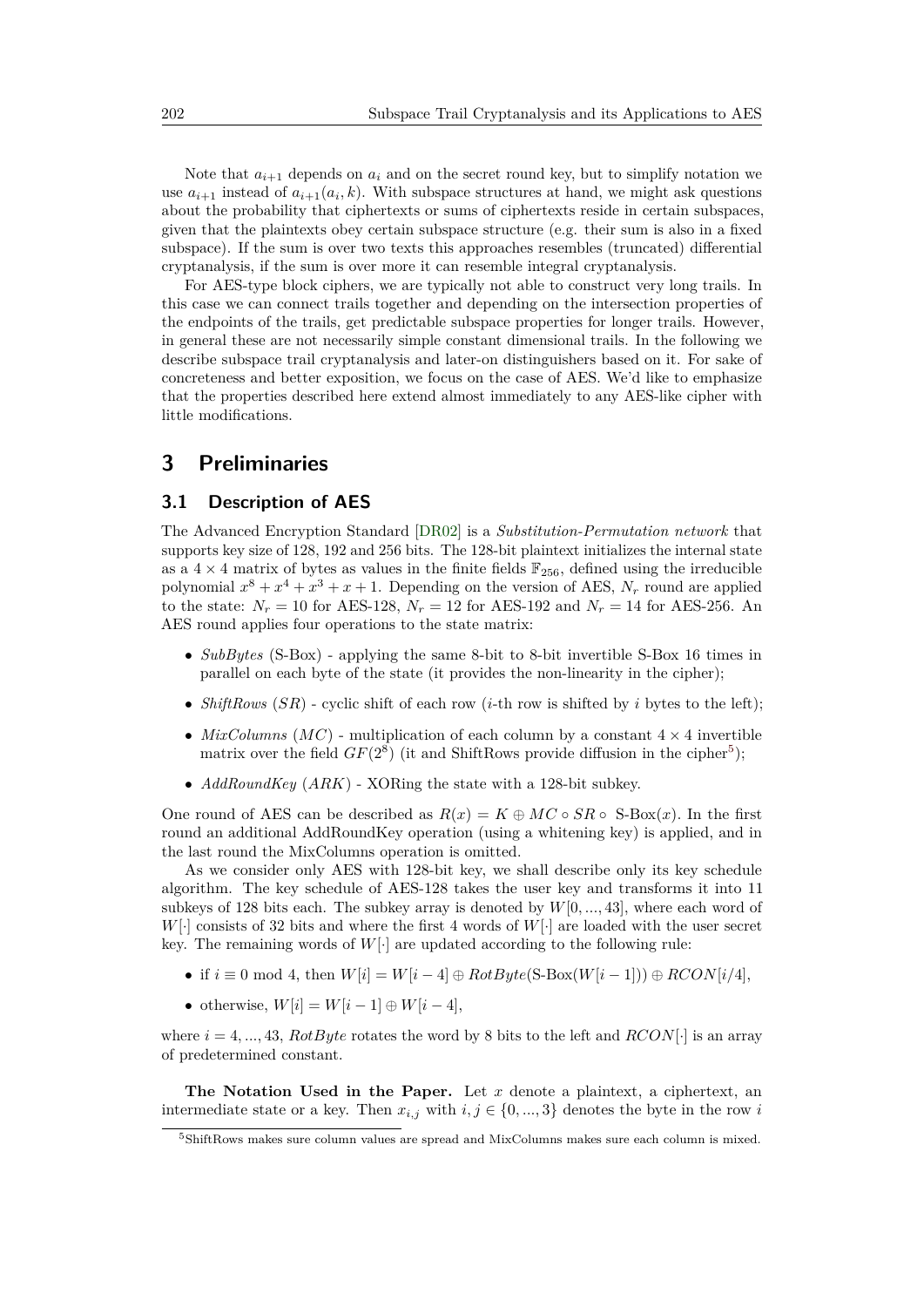and in the column *j*. We denote by  $k^r$  the key of the *r*-th round, where  $k^0$  is the secret key. If only the key of the final round is used, then we denote it by *k* to simplify the notation. Finally, we denote by R one round of  $AES^6$  $AES^6$ , while we denote *i* rounds of AES by  $R^{(i)}$ . If the MixColumns operation is omitted in the last round, then we denote it by  $R_f$ . As last thing, in the paper we often use the term "partial collision" (or, more simply, *collision*) when two texts belong to the same coset of a given subspace *X*.

#### <span id="page-11-1"></span>**3.2 Subspaces through One Round of AES**

For a vector space *V* and a function *F* on  $\mathbb{F}_{2^8}^{4\times4}$ , let  $F(V) = \{F(v) | v \in V\}$  (as usual). For a subset  $I \subseteq \{1, 2, \ldots, n\}$  and a subset of vector spaces  $\{G_1, G_2, \ldots, G_n\}$ , we define  $G_I$  as  $G_I := \bigoplus_{i \in I} G_i$ .

In the following we define four families of subspaces essential to AES: the diagonal spaces  $\mathcal{D}_I$ , the inverse-diagonal spaces  $\mathcal{ID}_I$ , the column spaces  $\mathcal{C}_I$  and the mixed spaces  $\mathcal{M}_I$ . Since AES operates on  $4 \times 4$  matrices over  $\mathbb{F}_{2^8}$ , then we work with vectors and vector spaces over  $\mathbb{F}_{2^8}^{4\times4}$  (that is, all the subspaces considered in the paper are subspace over  $\mathbb{F}_{2^8}^{4\times4}$ ). Moreover, we denote with  $E = \{e_{0,0}, ..., e_{3,3}\}\$ the unit vectors of  $\mathbb{F}_{2^8}^{4\times4}$  (e.g.  $e_{i,j}$  has a single 1 in row *i* and column *j*).

**Definition 2.** (**Column spaces**) The *column spaces*  $C_i$  are defined as

$$
\mathcal{C}_i = \langle e_{0,i}, e_{1,i}, e_{2,i}, e_{3,i} \rangle.
$$

For instance, the column space  $C_0$  corresponds to the symbolic matrix

$$
\mathcal{C}_0 = \left\{ \begin{bmatrix} x_1 & 0 & 0 & 0 \\ x_2 & 0 & 0 & 0 \\ x_3 & 0 & 0 & 0 \\ x_4 & 0 & 0 & 0 \end{bmatrix} \middle| \forall x_1, x_2, x_3, x_4 \in \mathbb{F}_{2^8} \right\}.
$$

**Definition 3.** (Diagonal spaces) The *diagonal spaces*  $\mathcal{D}_i$  are defined as

$$
\mathcal{D}_i = SR^{-1}(\mathcal{C}_i) = \langle e_{0,i}, e_{1,i+1}, e_{2,i+2}, e_{3,i+3} \rangle
$$

where the index  $i + j$  is computed modulo 4. For instance, the diagonal space  $\mathcal{D}_0$ corresponds to the symbolic matrix

$$
\mathcal{D}_0 = \left\{ \begin{bmatrix} x_1 & 0 & 0 & 0 \\ 0 & x_2 & 0 & 0 \\ 0 & 0 & x_3 & 0 \\ 0 & 0 & 0 & x_4 \end{bmatrix} \middle| \forall x_1, x_2, x_3, x_4 \in \mathbb{F}_{2^8} \right\}.
$$

**Definition 4.** (Inverse-Diagonal spaces) The *inverse-diagonal spaces*  $\mathcal{ID}_i$  are defined as

$$
\mathcal{ID}_i = SR(\mathcal{C}_i) = \langle e_{0,i}, e_{1,i-1}, e_{2,i-2}, e_{3,i-3} \rangle.
$$

where the index  $i - j$  is computed modulo 4. For instance,  $\mathcal{ID}_0 = SR(\mathcal{C}_0)$  corresponds to the symbolic matrix

$$
\mathcal{ID}_0 = \left\{ \begin{bmatrix} x_1 & 0 & 0 & 0 \\ 0 & 0 & 0 & x_2 \\ 0 & 0 & x_3 & 0 \\ 0 & x_4 & 0 & 0 \end{bmatrix} \middle| \forall x_1, x_2, x_3, x_4 \in \mathbb{F}_{2^8} \right\}.
$$

The last type of subspaces we define are called mixed subspaces.

<span id="page-11-0"></span><sup>&</sup>lt;sup>6</sup>Sometimes we use the notation  $R_K$  instead of  $R$  to highlight that the round key is  $K$ .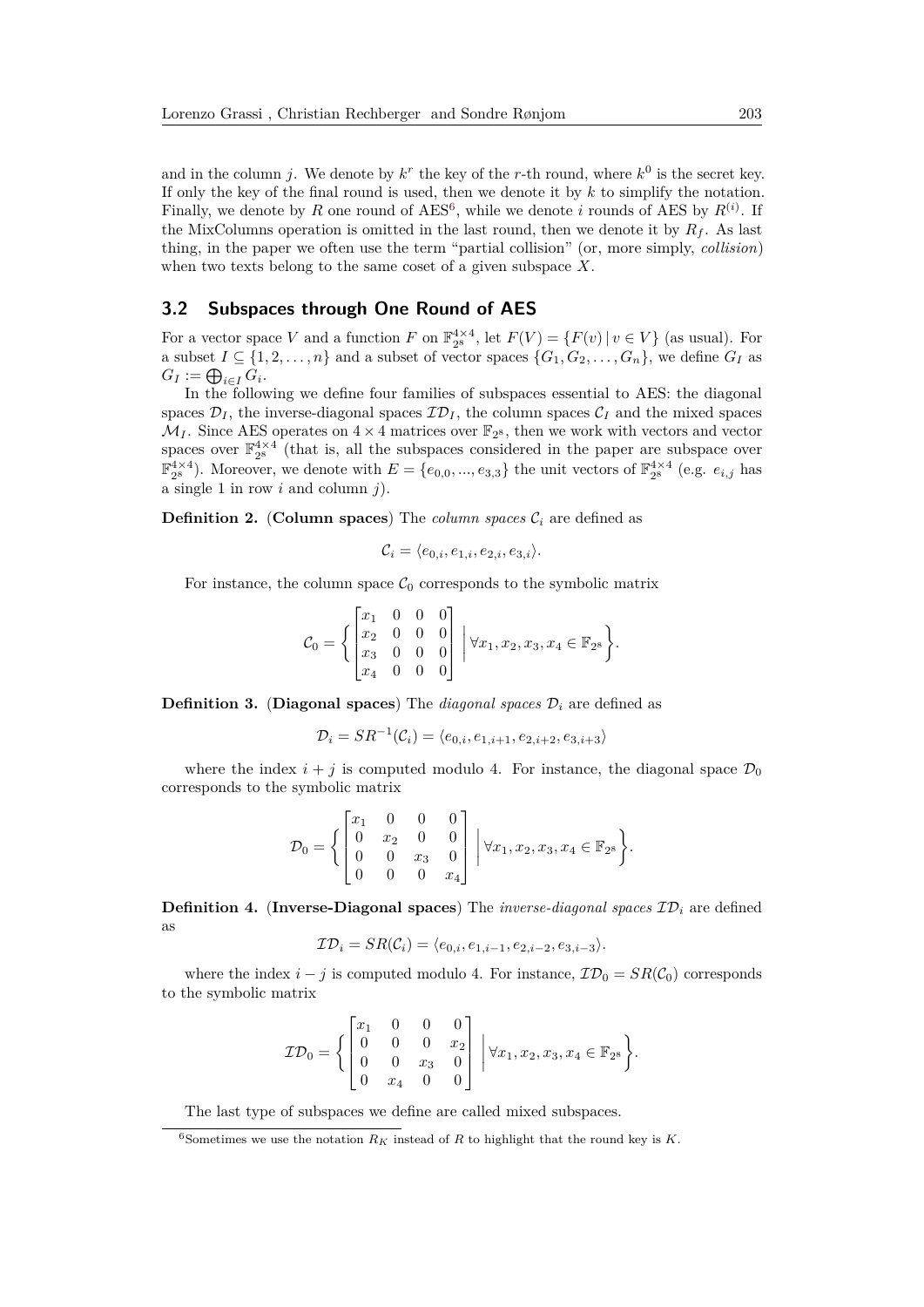<span id="page-12-1"></span>**Definition 5.** (**Mixed spaces**) The *i*-th *mixed subspace* M*<sup>i</sup>* is defined as

$$
\mathcal{M}_i = MC(\mathcal{ID}_i).
$$

These subspaces are formed by applying ShiftRows and then MixColumns to a column space. For instance,  $\mathcal{M}_0$  corresponds to symbolic matrix

$$
\mathcal{M}_0 = \left\{ \begin{bmatrix} \alpha \cdot x_1 & x_4 & x_3 & (\alpha + 1) \cdot x_2 \\ x_1 & x_4 & (\alpha + 1) \cdot x_3 & \alpha \cdot x_2 \\ x_1 & (\alpha + 1) \cdot x_4 & \alpha \cdot x_3 & x_2 \\ (\alpha + 1) \cdot x_1 & \alpha \cdot x_4 & x_3 & x_2 \end{bmatrix} \right. \Big| \forall x_1, x_2, x_3, x_4 \in \mathbb{F}_{2^8} \right\}.
$$

where  $0x02 \equiv \alpha$  and  $0x03 \equiv \alpha + 1$ .

**Definition 6.** Given  $I \subseteq \{0, 1, 2, 3\}$  where  $0 < |I| < 3$ , we define:

$$
\mathcal{C}_I = \bigoplus_{i \in I} \mathcal{C}_i, \qquad \mathcal{D}_I = \bigoplus_{i \in I} \mathcal{D}_i, \qquad \mathcal{ID}_I = \bigoplus_{i \in I} \mathcal{ID}_i \qquad \mathcal{M}_I = \bigoplus_{i \in I} \mathcal{M}_i.
$$

The dimension<sup>[7](#page-12-0)</sup> of any of the spaces  $\mathcal{D}_I$ ,  $\mathcal{ID}_I$ ,  $\mathcal{C}_I$  and  $\mathcal{M}_I$  is  $4 \cdot |I|$ . The essential subspaces in AES are built from diagonal spaces  $\mathcal{D}_i$ , inverse-diagonal spaces  $\mathcal{ID}_i$ , column spaces  $\mathcal{C}_j$  and mixed spaces  $\mathcal{M}_k$ . There are four of each of these spaces, and direct sums of them result in higher-dimensional diagonal, inverse-diagonal, column and mixed spaces.

It is easy to see that SubBytes maps cosets of diagonal and column spaces to cosets of diagonal and column spaces. Since SubBytes operates on each byte individually and it is bijective, and since the bytes of column and diagonal spaces are independent, its only effect is to change the coset. It is also easy to see that ShiftRows maps a coset of a diagonal space to a coset of a column space, since diagonals are mapped to columns, and it maps a coset of a column space to a coset of an inverse-diagonal space. The effect of MixColumns to a columns space  $C_I \oplus a$  is simply to change the coset, since applying the MixColumns matrix to a column space  $\mathcal{C}_i$  has no effect.

<span id="page-12-2"></span>**Lemma 1.** Let  $I \subseteq \{0, 1, 2, 3\}$  where  $0 < |I| \leq 3$  and  $a \in \mathcal{D}_I^{\perp}$ . There exists unique  $b \in \mathcal{C}_I^{\perp}$ *such that*

$$
R_K(\mathcal{D}_I \oplus a) = C_I \oplus b.
$$

*Proof.* As we have just seen, since SubBytes is bijective and operates on each byte independently, it simply changes the coset  $\mathcal{D}_I \oplus a$  to  $\mathcal{D}_I \oplus a'$ , where  $a'_{i,j} = S\text{-Box}(a_{i,j})$  for each  $i, j = 0, ..., 3$ . ShiftRows simply moves the bytes of  $\mathcal{D}_I \oplus a'$  to a column space  $\mathcal{C}_I \oplus b'$ , where  $b' = SR(a')$ . MixColumns affects only the constant columns, thus  $MC(C_I \oplus b') =$  $\mathcal{C}_I \oplus MC(b') = \mathcal{C}_I \oplus b''$ . Key addition then changes the coset to  $\mathcal{C}_I \oplus b$ .  $\Box$ 

This simply states that a coset of a sum of diagonal spaces  $\mathcal{D}_I$  encrypt to a coset of a corresponding sum of column spaces  $C_I$  through one round. We recall that two different cosets  $V \oplus a$  and  $V \oplus b$  (i.e.  $a \neq b$ ) of the same generic subspace V are *equivalent* (i.e.  $V \oplus a \sim V \oplus b$ ) if and only if  $a \oplus b \in V$ . Thus, in the previous lemma (similarly in the following), *b* is unique with respect to this equivalence relationship.

<span id="page-12-3"></span>**Lemma 2.** Let  $I \subseteq \{0, 1, 2, 3\}$  where  $0 < |I| \leq 3$  and  $a \in C_I^{\perp}$ . There exists unique  $b \in \mathcal{M}_I^{\perp}$ *such that*

$$
R_K(\mathcal{C}_I \oplus a) = \mathcal{M}_I \oplus b.
$$

<span id="page-12-0"></span><sup>7</sup>Since AES is a byte-oriented encryption scheme, we consider the dimension of the subspace as the number of active and independent bytes. This implies for example that the dimension of the subspaces is constant through SubBytes and MixColumns operations.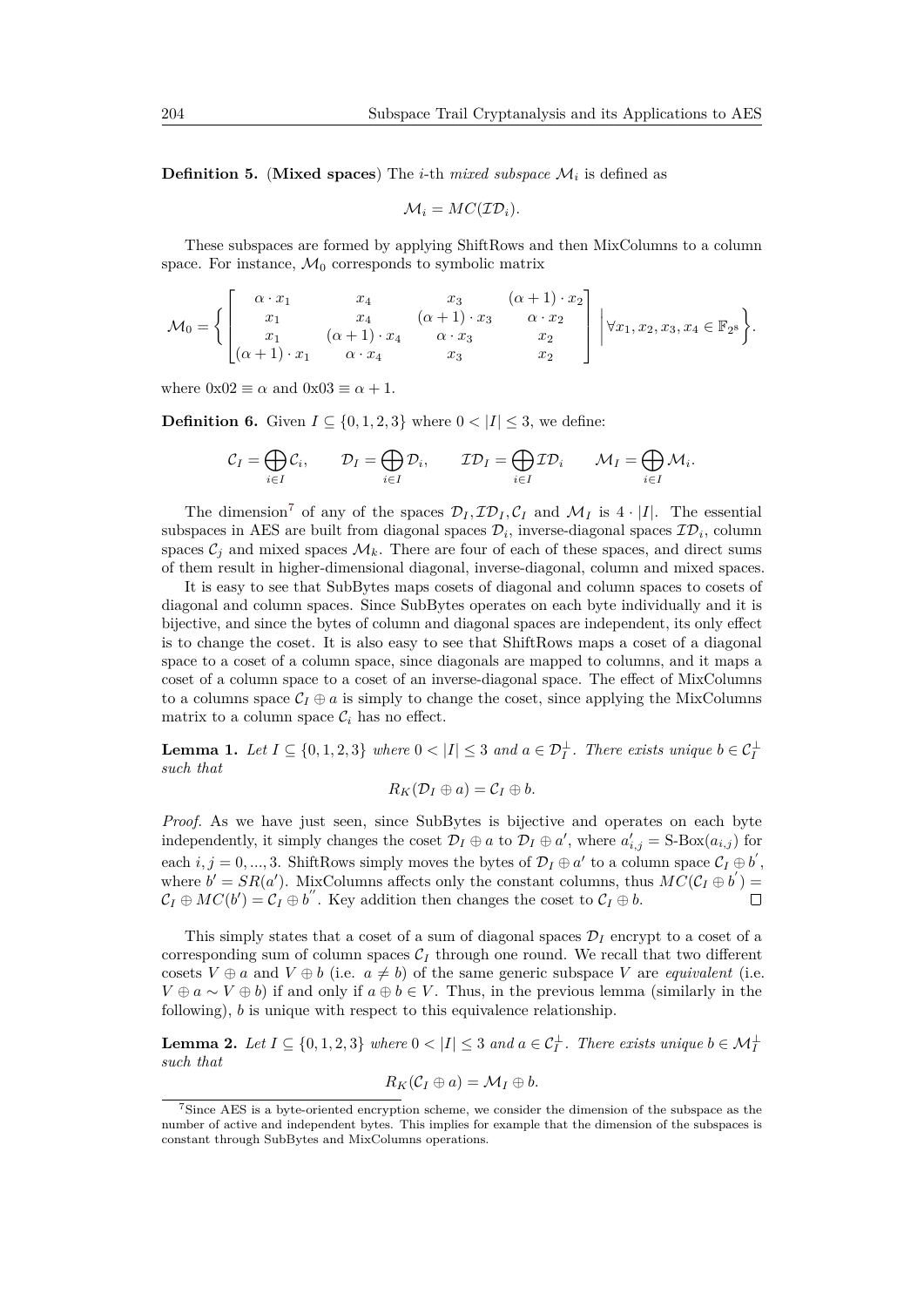

**Figure 3:** The essential subspaces in the AES round.

*Proof.* By definition [5,](#page-12-1) the mixed spaces  $\mathcal{M}_I$  are defined as the application of the Mix-Columns operation to inverse-diagonal space  $\mathcal{ID}_I$ . Since a ShiftRows operation maps a column space to an inverse-diagonal space, a mixed space  $\mathcal{M}_I$  is equivalently defined as the application of the linear layer in AES to column spaces  $C_I$ . Since the SubBytes layer only moves a coset  $C_I \oplus a$  to a coset  $C_I \oplus a'$ , it follows that for any fixed coset  $C_I \oplus a$ , there exists  $b \in \mathcal{M}_I^{\perp}$  such that  $MC \circ SR \circ \text{Box}(\mathcal{C}_I \oplus a) \oplus K = \mathcal{M}_I \oplus b$ , where  $b = MC \circ SR(a') \oplus K$ and  $a'_{i,j} = S\text{-Box}(a_{i,j})$  for each  $i, j = 0, ..., 3$ . П

Similarly to before, this simply states that a coset of a sum of column spaces  $C_I$  encrypts to a coset of the corresponding sum of mixed spaces  $\mathcal{M}_I$  over one round.

### <span id="page-13-0"></span>**3.3 Intersecting AES Subspaces**

We continue with useful properties of AES subspaces. In this section we show the following: diagonal spaces and column spaces have non-trivial intersection, column spaces and mixed spaces have non-trivial intersection, but diagonal spaces and mixed spaces have only trivial intersection. This will be useful for creating subspace trails covering a higher number of rounds. For the following, let  $I, J \subseteq \{0, 1, 2, 3\}$  and we assume that all the indexes are taken modulo 4. All the proofs are given in App. A of [\[GRR16\]](#page-32-2).

**Lemma 3.**  $\mathcal{D}_i \cap \mathcal{C}_j = \langle e_{i+j} \rangle$  and  $\mathcal{ID}_i \cap \mathcal{C}_j = \langle e_{i-j} \rangle$ .

It follows that  $\mathcal{D}_I \cap \mathcal{C}_J = \langle e_{j+i,j} | i \in I, j \in J \rangle$  and  $\mathcal{ID}_I \cap \mathcal{C}_J = \langle e_{i-j,j} | i \in I, j \in J \rangle$  $(j + i$  and  $i - j$  are taken modulo 4), where the intersections have dimension  $|I| \cdot |J|$ .

**Lemma 4.**  $C_i \cap M_j = \langle MC(e_{j+i,i}) \rangle$ .

It follows that  $\mathcal{C}_I \cap \mathcal{M}_J = \langle MC(e_{i+i,j}) | i \in I, j \in J \rangle$  (*i* + *j* is taken modulo 4), which has dimension  $|I| \cdot |J|$ .

While the spaces  $\mathcal{D}_I$  and  $\mathcal{C}_J$ ,  $\mathcal{ID}_I$  and  $\mathcal{C}_J$ , and  $\mathcal{C}_I$  and  $\mathcal{M}_J$  intersect non-trivially, the spaces  $\mathcal{D}_I$  and  $\mathcal{M}_J$  and the spaces  $\mathcal{ID}_I$  and  $\mathcal{M}_J$  intersect trivially. In particular:

<span id="page-13-2"></span>**Lemma 5.**  $\mathcal{D}_I \cap \mathcal{M}_J = \mathcal{ID}_I \cap \mathcal{M}_J = \{0\}$  *for all I and J such that*  $|I| + |J| \leq 4$ *.* 

## <span id="page-13-1"></span>**4 Distinguishers for 1, 2, 3 and 4 Rounds of AES with Secret Round-Keys**

In this section we describe a series of subspace trails for AES. Additionally we also describe how these trails can be used to formulate ways to detect non-randomness, often colloquially referred to a distinguishers. All distinguishers in this section, ranging from two up to four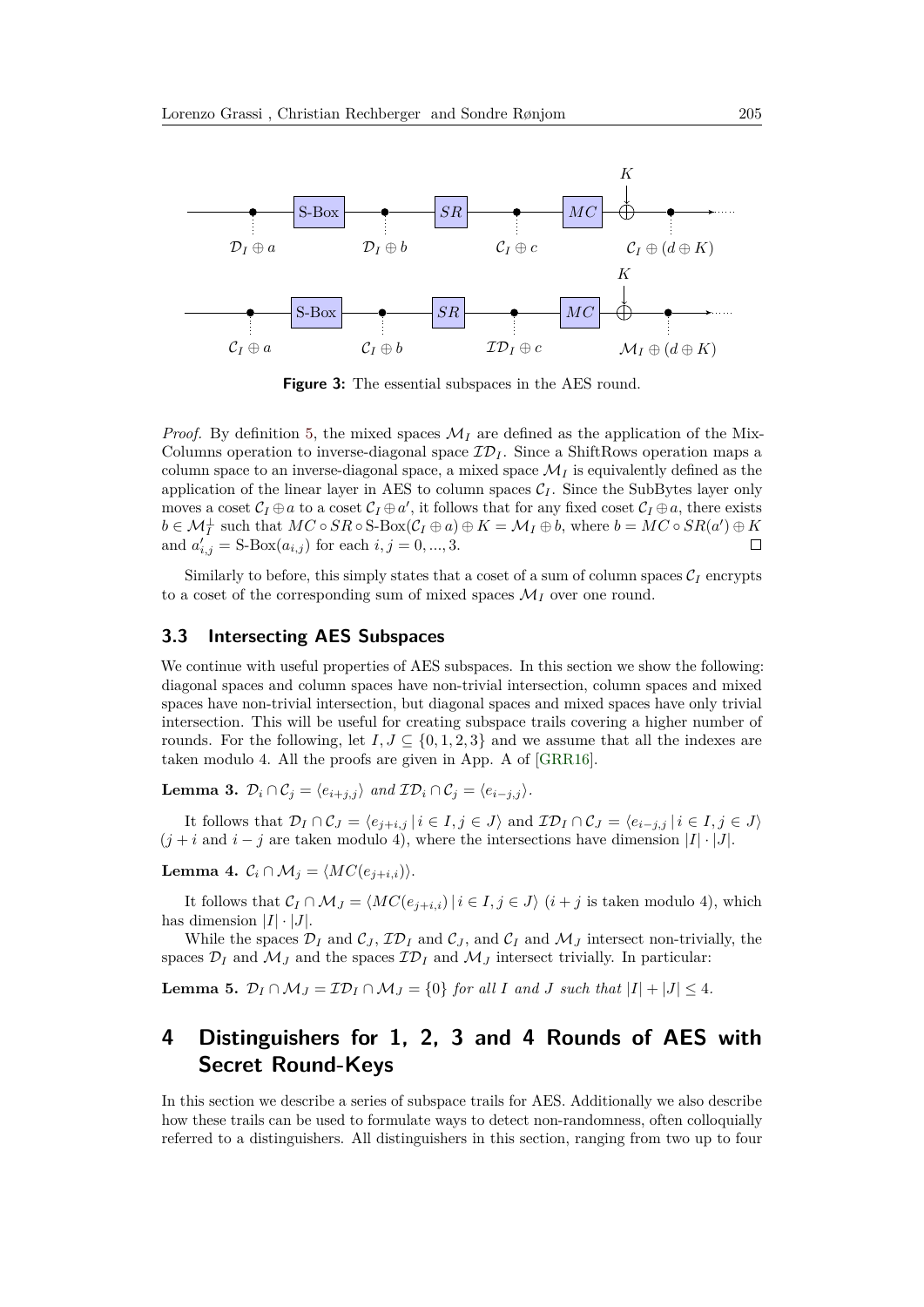

**Figure 4:** Subspaces over 2 rounds of AES.

rounds, are independent of the round keys and are formulated without the knowledge of the key. From now on, we assume that any subspaces  $\mathcal{D}_I, \mathcal{C}_I$  or  $\mathcal{M}_I$  has nonzero dimension (that is,  $I \subseteq \{0, 1, 2, 3\}$  is not empty). Moreover, when we intersect two subspaces  $\mathcal{D}_I$  and  $\mathcal{M}_J$ , where both *I* and *J* are assumed non-empty, we always assume that the sum of their dimensions is not larger than 16. Typically, the sum of their dimensions will be exactly 16.

#### <span id="page-14-0"></span>**4.1 2-Round Subspace Trail for AES**

It follows directly from Section [3.2](#page-11-1) that plaintexts from diagonal spaces are encrypted over two rounds to ciphertexts in mixed subspaces. Let  $R^{(2)}$  denote two AES rounds with fixed random round keys  $K = K_1, K_2$  $K = K_1, K_2$  $K = K_1, K_2$ . Let  $I \subseteq \{1, 2, 3, 4\}$  nonzero and fixed. By Lemma 1, a coset  $\mathcal{D}_I \oplus a$  of dimension  $4 \cdot |I|$  encrypts to a coset  $R_{K_1}(\mathcal{D}_I \oplus a) = \mathcal{C}_I \oplus a'$  over one round. By Lemma [2,](#page-12-3) there exists unique  $b$  (relative to the round keys and the constant  $a'$ ) such that  $R_{K_2}(\mathcal{C}_I \oplus a') = \mathcal{M}_I \oplus b$ . By combining the two rounds, we get that for each  $a \in \mathcal{D}_I^{\perp}$ , there exists unique  $b \in \mathcal{M}_I^{\perp}$  such that  $R^{(2)}(\mathcal{D}_I \oplus a) = \mathcal{M}_I \oplus b$ .

Consequently, we get the following properties. If two plaintexts belong to the same coset of a diagonal space  $\mathcal{D}_I$ , then their encryption belongs to the same coset of a mixed space  $\mathcal{M}_I$ . In particular, for a two round encryption  $R^2$  with fixed keys, we have that

<span id="page-14-3"></span>
$$
Pr(R^{(2)}(u) \oplus R^{(2)}(v) \in \mathcal{M}_I \, | \, u \oplus v \in \mathcal{D}_I) = 1 \tag{1}
$$

for nonzero set *I* of  $\{0, 1, 2, 3\}$  (i.e.  $|I| \neq 0$ ). The opposite follows directly: if two plaintexts belong to different cosets of a diagonal space  $\mathcal{D}_I$ , then their encryption belongs to different cosets of a mixed space  $\mathcal{M}_I$ . In other words

$$
Pr(R^{(2)}(u) \oplus R^{(2)}(v) \in \mathcal{M}_I \, | \, u \oplus v \notin \mathcal{D}_I) = 0.
$$

These properties are used to set up the distinguisher for two rounds. However, other interesting properties hold when one considers two rounds of encryption. In particular, by Lemma [5,](#page-13-2) the intersection between a mixed space  $\mathcal{M}_I$  space and a diagonal space  $\mathcal{D}_J$ space contains only zero, if  $|I| + |J|$  is less than 4. Thus, if two plaintexts are in the same coset of  $\mathcal{M}_I$ , they must belong to different cosets of  $\mathcal{D}_J$ . In other words, for  $\mathcal{D}_I$  and  $\mathcal{D}_J$ such that  $\dim(\mathcal{D}_I) + \dim(\mathcal{D}_J) \leq 16$  (and  $|I|, |J| \neq 0$ )

<span id="page-14-1"></span>
$$
Pr(R^{(2)}(u) \oplus R^{(2)}(v) \in \mathcal{D}_J \mid u \oplus v \in \mathcal{D}_I) = 0
$$
\n<sup>(2)</sup>

where  $u \neq v$ , since  $R^{(2)}(u)$  and  $R^{(2)}(v)$  are both in the same coset of  $\mathcal{M}_I$  and thus are always in different cosets of  $\mathcal{D}_J$ . We can get similar results for the mixed spaces  $\mathcal{M}_I$ . In particular, if two plaintexts belong to the same coset of a mixed space  $\mathcal{M}_I$ , then their two round encryptions belong to different cosets of any mixed space  $\mathcal{M}_J$ . Indeed, two (different) elements of  $\mathcal{M}_I$  belong to different cosets of  $\mathcal{D}_J$  (since  $\mathcal{M}_I \cap \mathcal{D}_J = \{0\}$ ). Since  $R^{(2)}(u) \oplus R^{(2)}(v) \in \mathcal{M}_J$  if and only if  $u \oplus v \in \mathcal{D}_J$ , we obtain the desired result. Thus, for  $\mathcal{M}_I$  and  $\mathcal{M}_J$  such that  $0 < \dim(\mathcal{M}_I) + \dim(\mathcal{M}_J) \leq 16$ , we have that

<span id="page-14-2"></span>
$$
Pr(R^{(2)}(u) \oplus R^{(2)}(v) \in M_J \, | \, u \oplus v \in M_I) = 0 \tag{3}
$$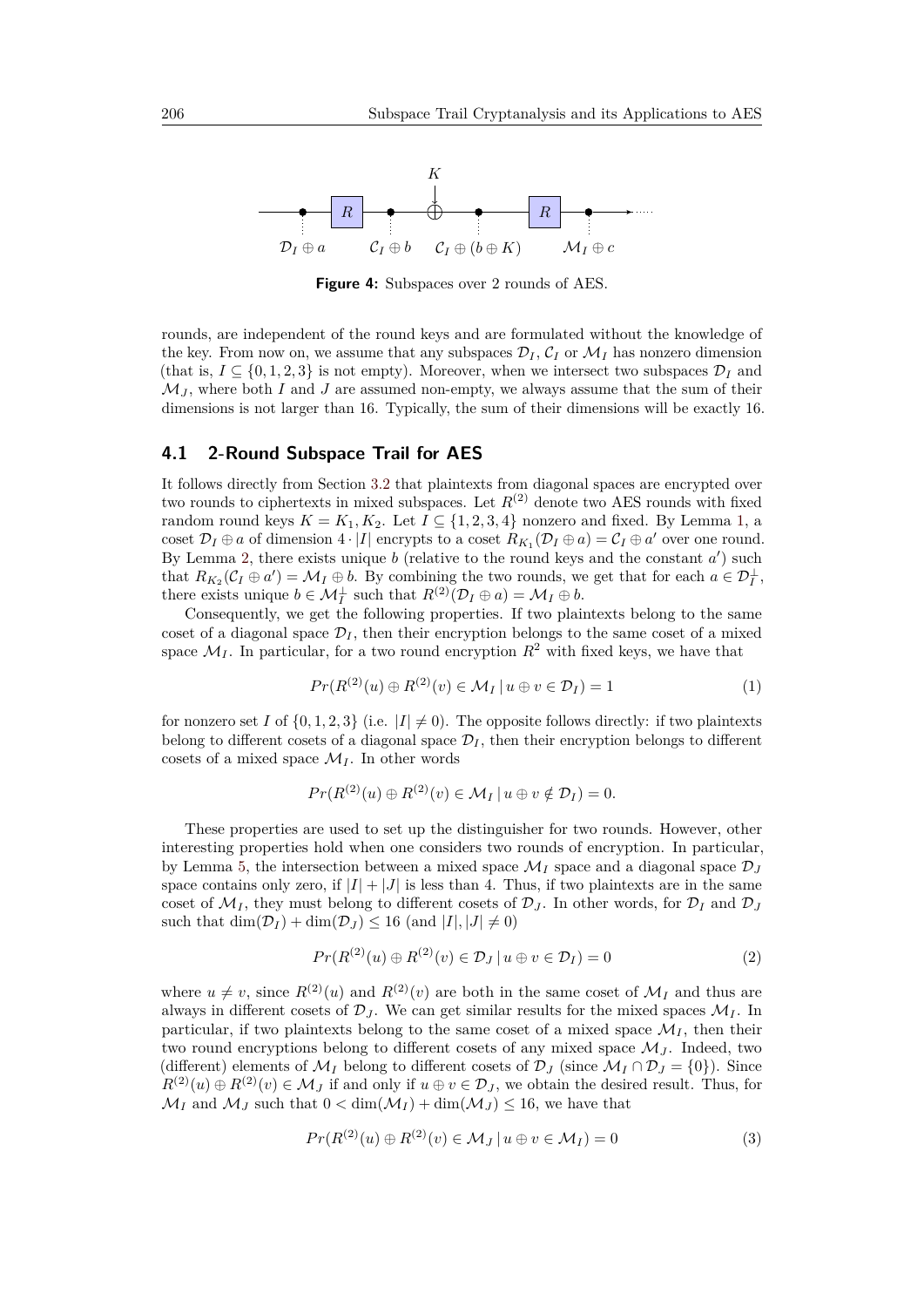**Data:** Pair of texts  $c^1$  and  $c^2$ . **Result:** *i* such that  $c^1 \oplus c^2 \in \mathcal{M}_i$ , -1 otherwise.  $c \leftarrow MC^{-1}(c^1 \oplus c^2);$ **for** *i* from *0 to* 3 **do if**  $c_{(i+1)\%4,0} = 0$  *AND*  $c_{(i+2)\%4,0} = 0$  *AND*  $c_{(i+3)\%4,0} = 0$ *AND*  $c_{i,1} = 0$  *AND*  $c_{(i+1)\%4,1} = 0$  *AND*  $c_{(i+2)\%4,1} = 0$ *AND*  $c_{i,2} = 0$  *AND*  $c_{(i+1)\%4,2} = 0$  *AND*  $c_{(i+3)\%4,2} = 0$  $AND \ c_{i,3} = 0 \ AND \ c_{(i+2)\%4,3} = 0 \ AND \ c_{(i+3)\%4,3} = 0 \ then$ **return** *i*; **end end return** −1. **Algorithm 1:** Pseudo-code for distinguisher of 2 rounds of AES.

<span id="page-15-0"></span>if  $u \neq v$ . We'll use these probabilities to set up an efficient 4 rounds distinguisher.

**A Concrete Distinguisher for 2 Rounds.** As we have seen, if two plaintexts belong to the same coset of  $\mathcal{D}_I$ , then they belong to the same coset of  $\mathcal{M}_I$  with probability 1 after two rounds - for each *I*. Consider instead two random texts. By simple computation, the probability that there exists *I* such that they belong to the same cosets of  $\mathcal{M}_I$  is  $\binom{4}{|I|} \cdot (2^8)^{-16+4 \cdot |I|}$  (note that there are  $\binom{4}{|I|}$  different subspaces  $\mathcal{M}_I$ ). Setting  $|I| = 1$ , this probability is equal to  $2^{-94}$ .

Thus, one pair of plaintexts (that is two texts) is sufficient to distinguish the random case from the other one. Indeed, on average in the random case we expect  $2^{-94} \cdot 2 = 2^{-93} \approx 0$ *collisions* (a "collision" occurs when two elements belong to the same coset of  $\mathcal{M}_I$ ), while this number is always equal to 1 in the other case. The cost of this distinguisher is hence two texts. An equivalent distinguisher over 2 rounds was already introduced in [\[DR06b\]](#page-31-3), where authors investigated how the components of the AES interact over 2 rounds.

Finally, note that a similar distinguisher can be used for the 1 round case. Indeed, note that if two plaintexts belong to the same coset of  $\mathcal{D}_I$  (equivalently  $\mathcal{C}_I$ ), then they belong to the same coset of  $\mathcal{C}_I$  (equivalently  $\mathcal{M}_I$ ) with probability 1 for each *I* after 1 round. Moreover, observe that it also is possible to set up a 2 rounds distinguisher using the impossible differential properties defined in [\(2\)](#page-14-1) or [\(3\)](#page-14-2).

### **4.2 Truncated Differential Key-Recovery Attacks for 3- and 4-round of AES**

Before to go on, we highlight that in App. D of [\[GRR16\]](#page-32-2) we present new key-recovery attacks for 3- and 4-round of AES that exploit the 2-round subspace trail of AES just presented.

For 3 rounds, the idea is simply to exploit the fact that two elements in the same coset of a diagonal space  $\mathcal{D}_I$  belong to the same coset of a mixed space  $\mathcal{M}_I$  after 2 rounds - see Prob. [\(1\)](#page-14-3). Thus, given two plaintexts  $p^1$  and  $p^2$  in the same coset of  $\mathcal{D}_I$  (that is  $p^1 \oplus p^2 \in \mathcal{D}_I$  and the corresponding ciphertexts  $c^1$  and  $c^2$  after 3 rounds, the final key *k* must satisfy the following relationship:

$$
R_k^{-1}(c^1) \oplus R_k^{-1}(c^2) \in \mathcal{M}_I.
$$

In order to find the secret key and to minimize the data and the computational costs, these attacks exploit the shape of the mixed space  $\mathcal{M}_I$ , that is the facts that the columns of a coset of a mixed space  $\mathcal{M}_I$  depend on different and independent variables and the relationships that hold among the bytes of the same column of  $\mathcal{M}_I$ . The attacks on 4 rounds are obtained extending at the end or at the beginning this attack on 3 rounds.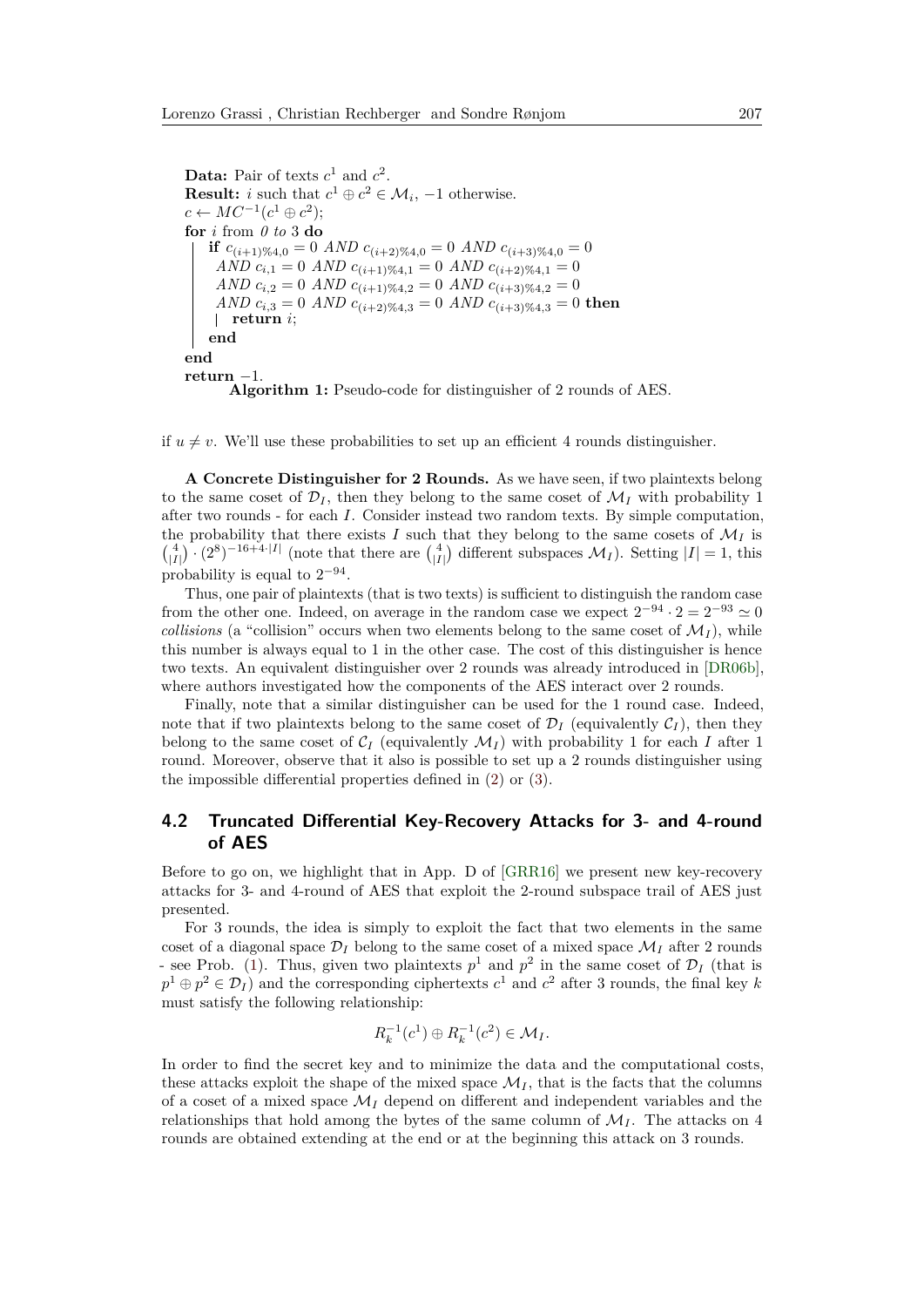As highlight in App. D.3 of [\[GRR16\]](#page-32-2), these attacks are truncated differential in nature, and are competitive with the other low-data complexity attacks present in literature, as the ones proposed in [\[BDF11\]](#page-30-4) and [\[BDD](#page-30-3)<sup>+</sup>12]. We refer to App. D of [\[GRR16\]](#page-32-2) for a detailed analysis.

### <span id="page-16-0"></span>**4.3 3-Round Subspace Trail for AES**

There are several techniques that can be used to set up a 3-round distinguisher for AES, as for example (1) truncated differential, (2) balance property and (3) impossible differential. In this section, we only describe the truncated differential distinguisher using the subspace trail, which we'll be used to set up the attack on 4-round of AES with secret S-Box. The other two distinguishers based on the balance property and on the impossible differential are presented in details using the subspace trail in the next section. Note that the arguments in next section used for 4 rounds of AES holds also for the 3-round case.

<span id="page-16-1"></span>The most competitive distinguisher on 3-round of AES is based on truncated differential trails, and an example of it is depicted in Fig. [5.](#page-16-1) In the following, we re-interpret it using the subspace trail.



**Figure 5:** Truncated differential characteristic over 3-round AES. White box denotes a byte with a zero difference, while black box denotes a byte with a non-zero difference.

Consider a coset of  $\mathcal{D}_I$  as starting point. After two rounds, this coset is mapped into a coset of  $\mathcal{M}_I$  with probability 1. Indeed, as we have seen in Lemma [1,](#page-12-2) a coset of  $\mathcal{D}_I$ is mapped into a coset of  $C_I$  with probability 1 after one round, and, as we have seen in Lemma [2,](#page-12-3) a coset of  $C_I$  is mapped into a coset of  $\mathcal{M}_I$  with probability 1 after one round. Thus, if we consider two elements that belong to the same cosets of  $\mathcal{D}_I$ , after two rounds they belong in the same coset of  $\mathcal{M}_I$  for sure. However, at the same time and with a certain probability, it is possible that these two elements belong to the same coset of  $C_J \cap \mathcal{M}_I \subseteq \mathcal{C}_J$  for a certain *J* after two rounds. In particular, the following proposition holds:

**Proposition 1.** For any  $\mathcal{M}_I$  and  $\mathcal{C}_J$ , we have that  $Pr(x \in \mathcal{C}_J | x \in \mathcal{M}_I) = (2^8)^{-4|I|+|I|\cdot|J|}$ .

The proof can be found in App. A of [\[GRR16\]](#page-32-2). That is, if two elements belong to the same coset of  $\mathcal{M}_I$ , then they belong to the same coset of  $\mathcal{C}_J$  with probability  $(2^8)^{-4|I|+|I|\cdot|J|}$ . More precisely, given two texts in the same coset of  $\mathcal{D}_I$ , after two rounds they belong to the same coset of  $\mathcal{M}_I \cap \mathcal{C}_J$  with probability  $(2^8)^{-4|I|+|I|\cdot|J|}$  (where  $\mathcal{M}_I \cap \mathcal{C}_J \subseteq \mathcal{C}_J$ ). As we have just seen, a coset of  $\mathcal{C}_J$  is mapped into a coset of  $\mathcal{M}_J$  after one round. It follows that if two elements belong to the same coset of  $\mathcal{D}_I$ , the probability that they belong to the same coset of  $\mathcal{M}_J$  after three rounds is equal to  $(2^8)^{-4|I|+|I|\cdot|J|}$ . The case  $|I|=1$  and  $|J| = 3$  is depicted in Fig. [5.](#page-16-1)

For a more detailed explanation using subspace trail, consider the following argument. Given a coset of  $M_I$ , it can be seen as a union of coset of  $C_J$ , that is:

$$
\mathcal{M}_I \oplus a = \bigcup_{x \in \mathcal{M}_I \oplus a \setminus \mathcal{C}_J} \mathcal{C}_J \oplus x,
$$

as depicted in Fig. [6.](#page-17-0) In particular, note that the number of  $x \in M_I \oplus a \setminus C_J$  is exactly  $(2^8)^{4\cdot|I|-|I|\cdot|J|}$ . Given two elements in the same coset of  $\mathcal{D}_I$ , then after two rounds they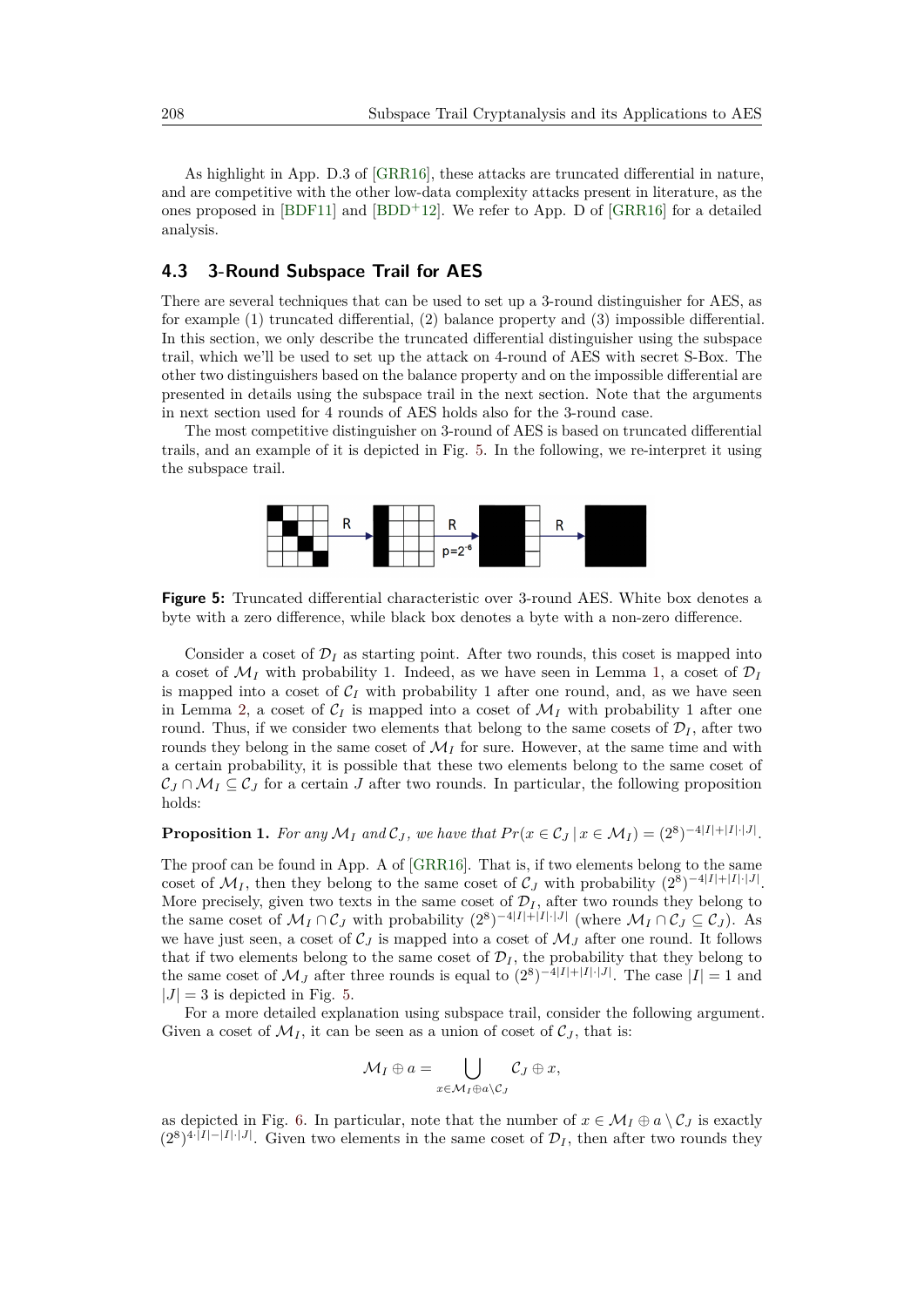<span id="page-17-0"></span>

**Figure 6:** 3-round distinguishers for AES (the index *n* is defined as  $n := (2^8)^{4 \cdot |I| - |I| \cdot |J|}$ ).

belong to the same coset of  $M_I$ . Since a coset of  $M_I$  can be seen as the union of  $(2^8)^{4\cdot|I|-|I|\cdot|J|}$  cosets of  $\mathcal{C}_J$ , the probability that these two elements belong to the same coset of  $\mathcal{C}_J$  after two rounds is exactly  $(2^8)^{-4\cdot|I|+|I|\cdot|J|}$ . Also in this way, one obtains the previous result.

Moreover, note the a similar result can be obtained in the decryption direction. That is, if two elements belong to the same coset of  $\mathcal{M}_I$ , then they belong to the same coset of  $\mathcal{D}_J$  three rounds before with probability  $(2^8)^{4 \cdot |I|-|I|\cdot |J|}$ . Finally and only for completeness, it is possible to obtain the same result considering the intersection of  $C_I$  and  $\mathcal{D}_J$  after one round, instead of the intersection of  $\mathcal{M}_I$  and  $\mathcal{C}_J$  after two rounds. All the details of this (analogous) case are given in App. B.1 of [\[GRR16\]](#page-32-2).

**A Concrete Distinguisher for 3 Rounds.** In order to set up the distinguisher, we exploit the difference of probability to have a collision in the ciphertexts set between the case in which two plaintexts are taken in a random way and the case in which two plaintexts belong to the same coset of  $\mathcal{D}_I$ .

The probabilities that two elements drawn randomly from  $\mathbb{F}_{2^8}^{4\times4}$  (denoted by  $p_1$ ) and that two plaintexts drawn from a coset of  $\mathcal{D}_I$  (denoted by  $p_2$ ) belong to the same coset of  $\mathcal{M}_J$  are respectively:

$$
p_1 = \binom{4}{|J|} \cdot (2^8)^{-16+4|J|}, \qquad p_2 = \binom{4}{|J|} \cdot (2^8)^{-4|I|+|I||J|}.
$$

It is very easy to observe that the probability to have a collision in the second case is higher than in the random case. In particular, for  $|J| = 3$  and  $|I| = 1$ , we obtain that  $p_2 = 2^{-6}$  while  $p_1 = 2^{-30}$ . Thus, the idea is to look for the minimum number of texts *m* in order to guarantee at least one collision in the "subspace case" and zero in the random case (with high probability).

To do this, we recall the *birthday paradox*. Given *d* (equally likely) values and *n* variables, the probability that at least two of them have the same value is given by:

$$
p = 1 - \frac{n!}{(n-d)! \cdot n^d} = 1 - \frac{(d)!}{n^d} \cdot \binom{n}{d} \simeq 1 - e^{\frac{-d(d-1)}{2n}},\tag{4}
$$

where the last one is an useful approximation.

Since if we encrypt two plaintexts from a coset of  $\mathcal{D}_I$ , each of them can only belong to one of the  $2^8$  cosets of  $\mathcal{M}_J$  defined as before, the probability that there is at least one collision in a coset is equal to the probability that two elements belong to the same cosets of  $\mathcal{M}_J$ , that is  $p = 1 - e^{-m(m-1)/(2 \cdot 2^8)}$ . However, this property holds if we choose any of the four 12-dimensional space  $\mathcal{M}_J$  as a target distinguisher space, each yielding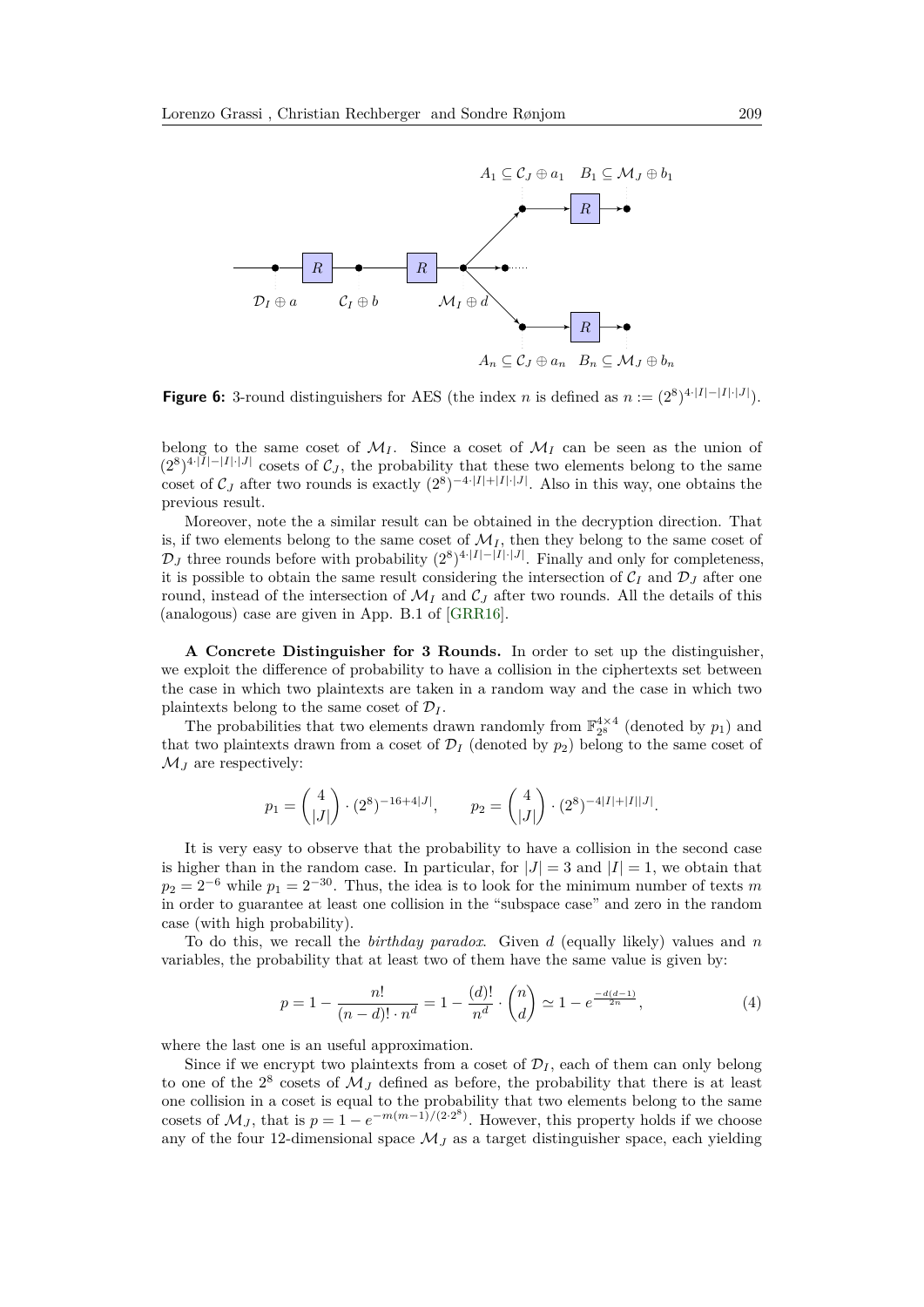```
Data: 20 texts c^i (for i = 1, ..., 20).
Result: number of collisions.
n \leftarrow 0;
for each pair (c^i, c^j) with i \neq j do
    c \leftarrow MC^{-1}(c^i \oplus c^j);for k from 0 to 3 do
        if c_{k,0} = 0 AND c_{(3+k)} \ll_{4,1} = 0 AND c_{(2+k)} \ll_{4,2} = 0 AND c_{(1+k)} \ll_{4,3} = 0then
           n \leftarrow n + 1;next pair
        end
   end
end
return n.
Algorithm 2: Distinguisher for 3-round of AES - Pseudo-code.
```
an independent experiment. Since this experiments are independent, we have that the probability to have at least one collision in the subspace case given *m* texts is:

$$
p = 1 - \left(\frac{2^8!}{(2^8 - m)! \cdot (2^8)^d}\right)^4 \simeq 1 - \left(e^{\frac{-m(m-1)}{2 \cdot 2^8}}\right)^4 = 1 - e^{\frac{-m(m-1)}{2 \cdot 2^6}}.
$$

Thus, if we set  $m = 20$ , the probability to have at least one collision in one of the four different  $\mathcal{M}_J$  spaces (with  $|J|=1$ ) is 95.25% (14 texts are sufficient to have at least one collision with probability greater than 75%). In order to distinguish the two sets (that is, the random one and the "subspace" one), the verifier has to construct all the possible pairs of texts and to count the number of collisions, for each of them. In particular, given 20 texts (that is, 190 different pairs), we expect  $190 \cdot 2^{-6} \approx 3$  collisions in the subspace case and  $190 \cdot 2^{-30} = 2^{-22.4} \approx 0$  in the random case. Finally, observe that the distinguisher works in similar way in the decryption direction, with the same complexity.

#### <span id="page-18-0"></span>**4.4 4-Round Subspace Trail for AES**

As for 3-round of AES, there are several techniques that can be used to set up a 4-round distinguisher for AES, as (1) impossible differential and (2) balance property. In the following, we present the 4-round impossible differential distinguisher in details, while the description of the distinguisher based on the balance property is provided in App. B.2 of [\[GRR16\]](#page-32-2). In both cases, the same analysis holds also for 3-round of AES.

From now on, we assume that *I* and *J* satisfy the condition  $0 < |I| + |J| \le 4$  (in order to use Lemma [5\)](#page-13-2). To set up the 4-round impossible differential distinguisher, we start from the 2-round differential ones. Fix  $\mathcal{D}_I$  and  $\mathcal{D}_J$  such that  $0 < \dim(\mathcal{D}_I) + \dim(\mathcal{D}_J) \le 16$ . We can construct a four round trail by simply combining two-round subspaces properties. Indeed, we have seen that

$$
Pr(R^{(2)}(u)\oplus R^{(2)}(v) \in M_I \mid u \oplus v \in \mathcal{D}_I) = 1, Pr(R^{(2)}(u)\oplus R^{(2)}(v) \in M_J \mid u \oplus v \in M_I) = 0
$$

if  $u \neq v$ . Combining these two probabilities for 2-round yields a 4-round probability

$$
Pr(R^{(4)}(u) \oplus R^{(4)}(v) \in M_J | u \oplus v \in \mathcal{D}_I) = 0
$$
\n(5)

where  $u \neq v$ . This means that the adversary can pick any coset of a non-zero plaintext space  $\mathcal{D}_I$  and a non-zero ciphertext space  $\mathcal{M}_J$ , as long as  $0 < \dim(\mathcal{D}_I) + \dim(\mathcal{M}_J) \le 16$ , and distinguish on the fact that the probability that two plaintexts encrypt to the same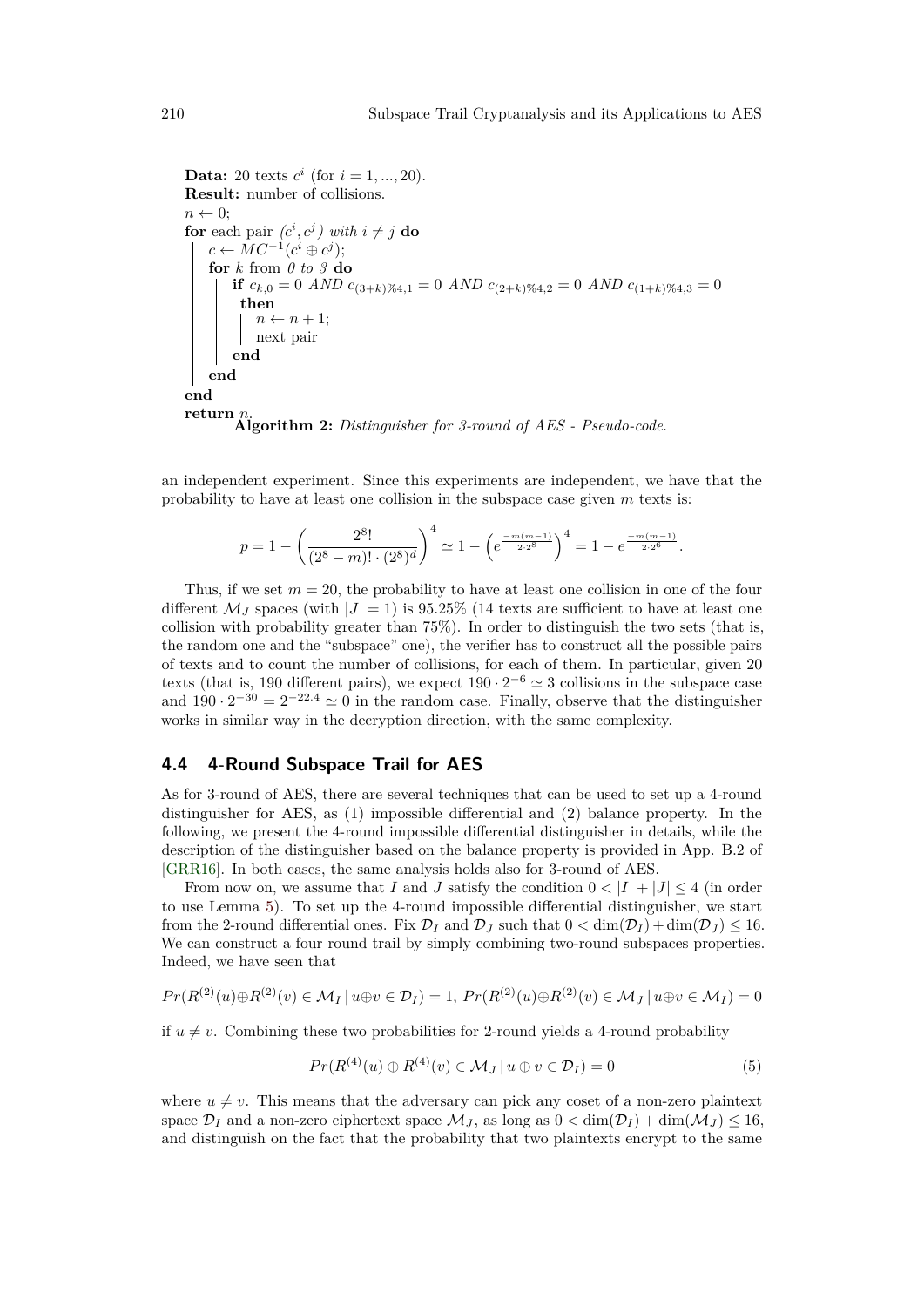

**Figure 7:** 4-round distinguishers for AES (where the index *n* is defined as  $n := (2^8)^{4|I|}$ and the indexes *I* and *J* satisfy the condition  $0 < |I| + |J| < 4$ .

coset of the ciphertext space is zero over four rounds.

**A Concrete Distinguisher for 4 Rounds.** The idea is pick parameters that maximize probability in the random case. The best minimal data complexity is found if we choose  $|J| = 3$ . This implies that  $|I| = 1$ , since we have the condition that  $|I| + |J| \le 4$ . In this case, the probability that two random elements belong to the same coset of  $\mathcal{M}_I$ for a certain *J* with  $|J| = 3$  is  $2^{-30}$  (as we have already seen). Instead, the probability that two elements, that belong to the same coset of  $\mathcal{D}_I$ , belong to the same coset of  $\mathcal{M}_J$ after four rounds is 0.

Exactly as before, the idea is to look for the minimum number of texts *m* in order to guarantee at least one collision in the random case with high probability. Since there are four 12-dimensional space  $\mathcal{M}_J$  and using the birthday paradox, the probability to have at least one collision in the random case given *m* texts is well approximated by  $p = 1 - e^{-m(m-1)/(2 \cdot 2^{30})}$ . Thus,  $m \approx 2^{16.25}$  texts are sufficient to set up a 4-round distinguisher (in this case, the probability to have a collision in the random case is approximately 95% - note that 2 <sup>15</sup>*.*<sup>75</sup> texts are sufficient to have at least one collision with probability of 75%). Indeed, given  $2^{16.25}$  texts (that is about  $2^{31.5}$  pairs), the number of collision in the random case is on average  $2^{31.5} \cdot 2^{-30} = 2^{1.5} \approx 3$ , while the number of collision in the other case is  $2^{31.5} \cdot 0 = 0$ . That is,  $2^{16.25}$  chosen plaintexts are sufficient for this distinguisher.

Note that this distinguisher exploits the Impossible Differential property presented in [\[BK01\]](#page-30-1). Thus, it is not a surprise that the computational complexity of these two distinguishers is the same. Only for completeness, note that it is possible to set up a 0-probability distinguishers also for the 3-round case:

$$
Pr(R^{(3)}(x) \oplus R^{(3)}(y) \in \mathcal{M}_I \, | \, x \oplus y \in \mathcal{C}_J) = Pr(R^{(3)}(x) \oplus R^{(3)}(y) \in \mathcal{C}_I \, | \, x \oplus y \in \mathcal{D}_J) = 0
$$

where  $0 < |I| + |J| \leq 4$ . Since in the random case, the probability that two elements belong to the same coset of  $C_I$  or  $\mathcal{M}_I$  is upper bounded by  $2^{-30}$  for each *I* and *J*, one needs at least 2 <sup>15</sup>*.*<sup>75</sup> chosen plaintexts to set up this distinguisher. That is, in the case of 3-round AES, the 0-probability distinguisher is worse than the one described in the previous section<sup>[8](#page-19-0)</sup>.

Moreover, note that this 4-round distinguisher (as also the 3-round one) works also in the decryption direction. In this case, using the same argument as before, if we two texts belong to the same coset of  $\mathcal{M}_I$ , then they belong to two different cosets of  $\mathcal{D}_J$  four rounds before for  $|I| + |J| < 4$ .

<span id="page-19-0"></span><sup>8</sup>Only for completeness, a similar result can also be obtained for the 2-round case, exploiting the probability  $Pr(R^{(2)}(x) \oplus R^{(2)}(y) \in C_I | x \oplus y \in C_J) = 0$  where  $0 < |I| + |J| \leq 4$ .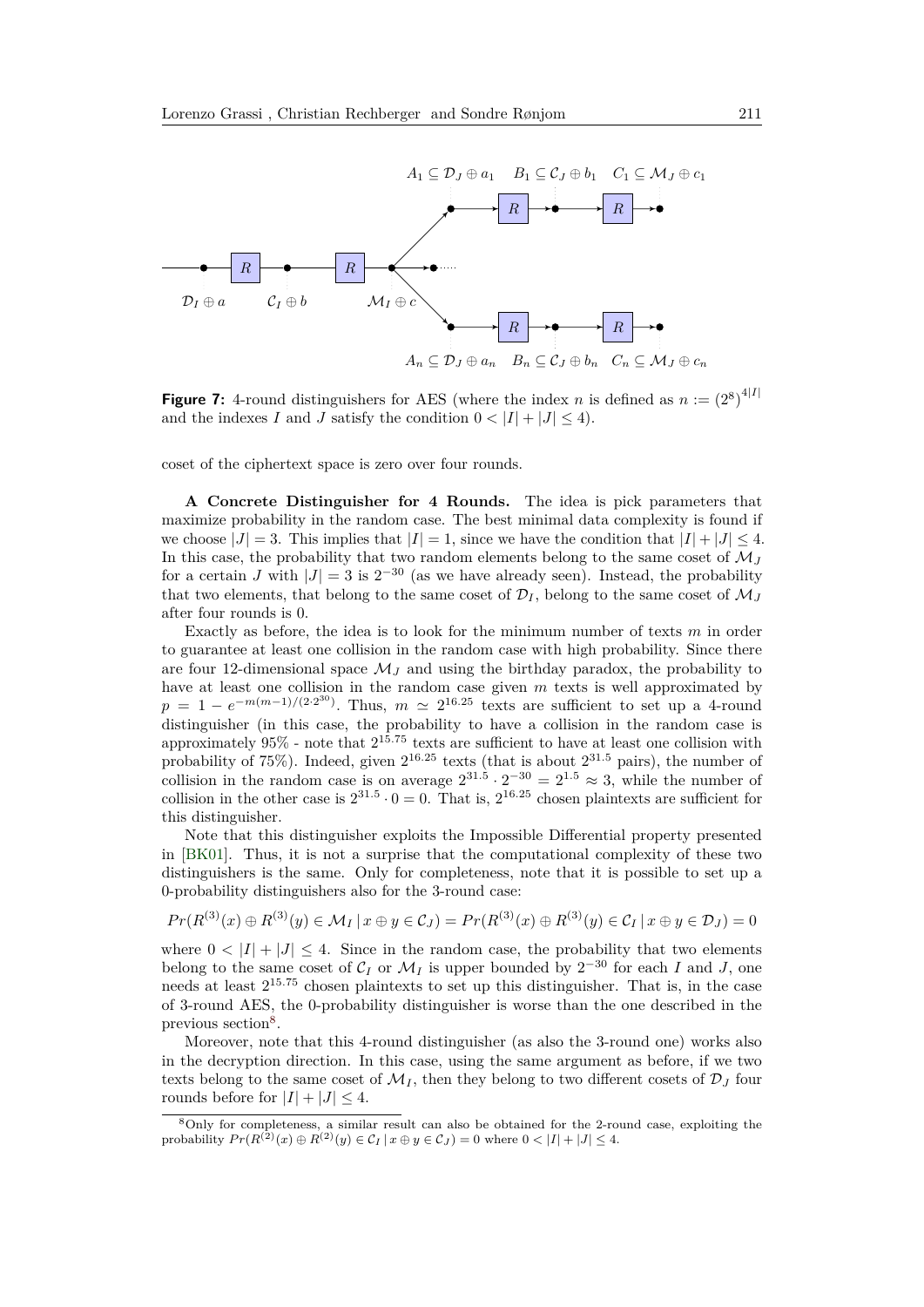**Data:**  $2^{16.25}$  texts  $c^i$  (for  $i = 1, ..., 2^{16.25}$ ). **Result:** 1 if there is at least one collision, 0 otherwise. **for** each pair  $(c^i, c^j)$  with  $i \neq j$  **do**  $c \leftarrow MC^{-1}(c^i \oplus c^j);$ **for** *k* from *0 to 3* **do if**  $c_{k,0} = 0$  *AND*  $c_{(3+k)} \ll_{4,1} = 0$  *AND*  $c_{(2+k)} \ll_{4,2} = 0$  *AND*  $c_{(1+k)} \ll_{4,3} = 0$ **then return** 1; **end end end return** 0.<br> **Algorithm 3:** Pseudocode for Distinguisher for 4-round AES.

Finally, starting from this 4-round impossible subspace trail, it is possible to re-define the impossible differential attack in a very natural way. We highlight this relationship in App. C of [\[GRR16\]](#page-32-2), giving all the details.

## <span id="page-20-0"></span>**5 Key-recovery Attacks on AES with a Secret S-Box**

From now on, we focus on AES with a single secret S-Box, and we show how to exploit subspace trails in order to set up key-recovery attacks. More precisely, assume to consider *AES with secret and identical* (bijective) *S-Box*. Here we present a generic strategy related to the presented subspace trail that can be used to recover directly the secret key (that is, without finding any information or equivalent representation of the secret S-Box). In particular, in the following we show how truncated differential, impossible differential, and square attacks can exploit this strategy to attack 3- up to 5-round of AES.

The main idea of our attack on AES with a secret S-Box is the following. As we have seen, a coset of  $\mathcal{D}_i$  is mapped into a coset of  $\mathcal{C}_i$  after one round. Using some particular (but very common) properties of the MixColumns matrix, it is possible to choose a subset of a coset of  $\mathcal{D}_i$  which depends on the secret key, such that it is mapped after one round into a subset of a coset of  $\mathcal{D}_J \cap \mathcal{C}_i \subseteq \mathcal{D}_J$  with probability 1. That is, consider a subset of a coset of  $\mathcal{D}_i$  which depends on the guessed values of some bytes of the secret key. If these guessed values are wrong, then after one round this subset of  $\mathcal{D}_i$  is mapped into a subset of a coset of  $C_i$ . Instead, if these guessed values are correct, then after one round this subset of  $\mathcal{D}_i$  is mapped into a subset of a coset of  $\mathcal{D}_J$  with probability 1. Note that also when the guessed values are wrong it is possible that the initial subset is mapped into a subset of a coset of  $\mathcal{D}_J$  after one round, but this happens with probability strictly less than 1. Using this property together with other considerations, the attacker can identify the right key.

This attack exploits some particular (but very common) properties of the MixColumns matrix  $M_{MC}$ . However, before to list these properties of  $M_{MC}$  used for the attack, we define the concepts of (two) *consecutive-row bytes* and of (two) *consecutive-diagonal bytes*.

**Definition 7.** Let  $t \in \mathbb{F}_{2^8}^{4 \times 4}$  a text. Given two different bytes  $t_{i,j}$  and  $t_{l,k}$  (where the indexes are taken modulo 4):

- if they lie in the same row, they are "*consecutive-row bytes*" if  $i = l$ , and if  $j + 1 = k$ for  $j < k \leq 3$  or  $k + 1 = j$  otherwise;
- if they lie in the same diagonal, they are "*consecutive-diagonal bytes*" if  $i + 1 = l$  for  $i < l \leq 3$  or  $l + 1 = i$  otherwise, and if  $j + 1 = k$  for  $j < k \leq 3$  or  $k + 1 = j$  otherwise.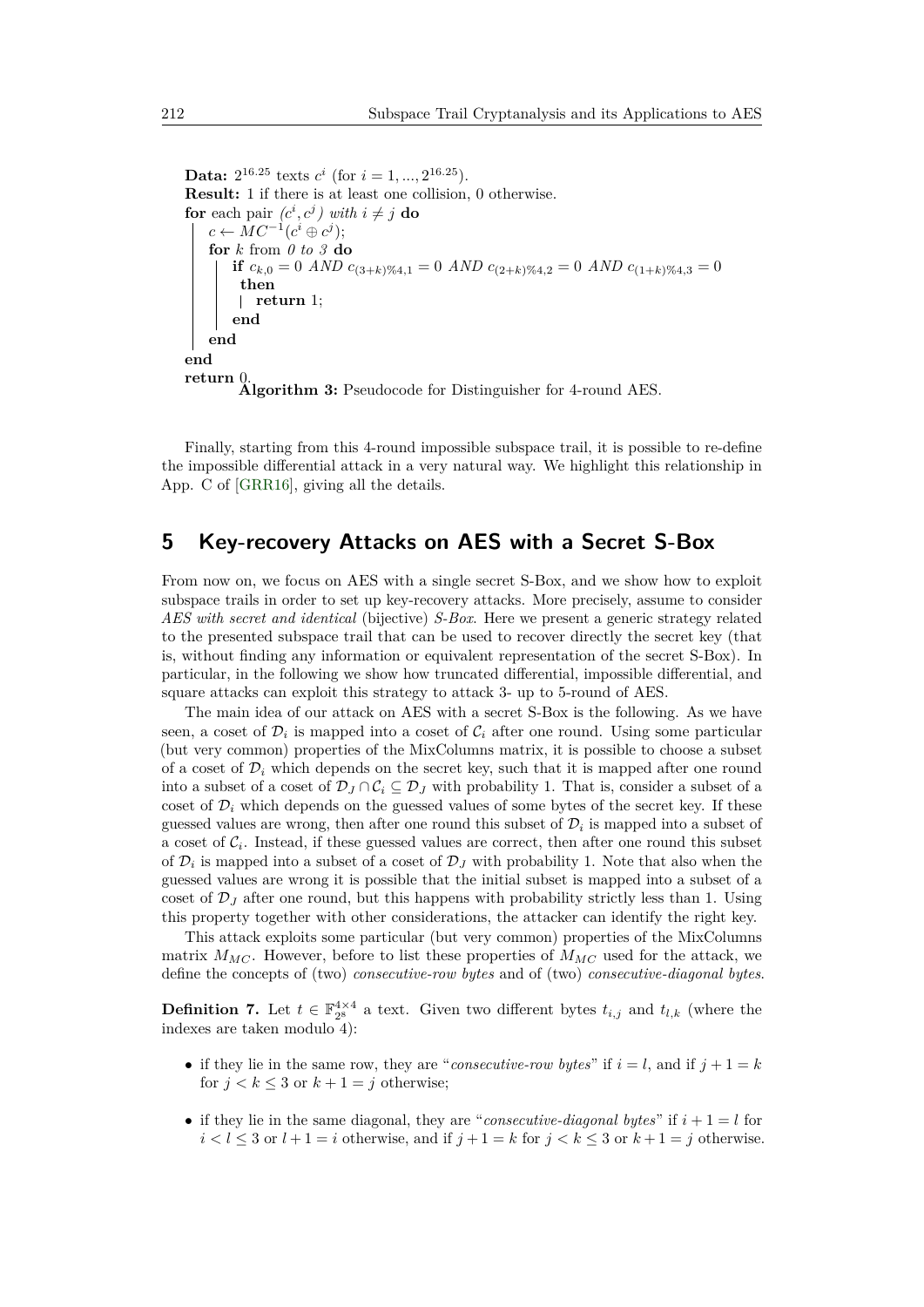Examples of two consecutive-row bytes are  $(t_{0,0}, t_{0,1})$  or  $(t_{0,0}, t_{0,3})$ , while examples of two consecutive-diagonal bytes are  $(t_{0,0}, t_{1,1})$  or  $(t_{0,0}, t_{3,3})$ . Using this definition, the two properties of the MixColumns matrix *MMC* that we are going to use are:

- each row of *MMC* has two *identical* consecutive-row bytes;
- each row of  $M_{MC}$  has these two identical consecutive-row bytes in different positions, that is two different rows can not have the two identical consecutive-row bytes in the same columns.

Note that a cyclic matrix<sup>[9](#page-21-0)</sup> with two identical elements for each row satisfies these conditions. Moreover, these conditions can be a little generalized, since for example it is not necessary that the two identical byte are consecutive.

Using this properties of  $M_{MC}$ , our attack is based on the following proposition.

**Proposition 2.** Let  $p^1$  and  $p^2$  two texts such that  $p^1_{i,j} = p^2_{i,j}$  for each  $(i, j) \neq \{(0, 0), (1, 1)\}$ and  $p_{0,0}^1 \oplus p_{1,1}^1 = p_{0,0}^2 \oplus p_{1,1}^2$ . If  $p_{0,0}^1 \oplus p_{1,1}^1 = p_{0,0}^2 \oplus p_{1,1}^2 = k_{0,0} \oplus k_{1,1}$  (where k is the secret key *of the first round), then after one round they belong to the same coset of*  $C_0 \cap D_{0,1,3} \subseteq D_{0,1,3}$ *, that is*  $R(p^1) \oplus R(p^2) \in C_0 \cap D_{0,1,3} \subseteq D_{0,1,3}$ .

*Proof.* First of all, note that these two texts  $p^1$  and  $p^2$  belong in the same coset of  $\mathcal{D}_0 \cap \mathcal{C}_{0,1} \subseteq \mathcal{D}_0$  (by definition of  $\mathcal{D}_0$ ). As we have already seen, if two elements belong to the same coset of  $\mathcal{D}_0$ , then after one round they belong to the same coset of  $\mathcal{C}_0$ . Thus, it is sufficient to prove that  $R(p^1) \oplus R(p^2) \in \mathcal{D}_{0,1,3}$ .

Since  $R(p^1) \oplus R(p^2) \in \mathcal{C}_0$ , in order to prove that  $R(p^1) \oplus R(p^2) \in \mathcal{D}_{0,1,3}$  it is sufficient to prove that  $R(p^1)_{2,0} \oplus R(p^2)_{2,0} = 0$ . By simple computation:

$$
R(p^{1})_{2,0} = S\text{-Box}(p_{0,0}^{1} \oplus k_{0,0}^{0}) \oplus S\text{-Box}(p_{1,1}^{1} \oplus k_{1,1}^{0}) \oplus
$$
  

$$
\oplus \alpha \cdot S\text{-Box}(p_{2,2}^{1} \oplus k_{2,2}) \oplus (\alpha + 1) \cdot S\text{-Box}(p_{3,3}^{1} \oplus k_{3,3}).
$$

First of all observe that  $S\text{-Box}(p_{0,0}^1 \oplus k_{0,0}^0) \oplus S\text{-Box}(p_{1,1}^1 \oplus k_{1,1}^0) = 0$ . Indeed, since  $p_{0,0}^1 \oplus p_{1,1}^1 =$  $k_{0,0} \oplus k_{1,1}$  by definition, then  $p_{0,0}^1 \oplus k_{0,0}^0 = p_{1,1}^1 \oplus k_{1,1}^0$ , that is S-Box $(p_{0,0}^1 \oplus k_{0,0}^0) = S$ - $Box(p_{1,1}^1 \oplus k_{1,1}^0)$ , or equivalently  $S-Box(p_{0,0}^1 \oplus k_{0,0}^0) \oplus S-Box(p_{1,1}^1 \oplus k_{1,1}^0) = 0$ . Thus:

$$
R(p^{1})_{2,0} = \alpha \cdot \mathop{\mathrm{S-Box}}(p^{1}_{2,2} \oplus k_{2,2}) \oplus (\alpha + 1) \cdot \mathop{\mathrm{S-Box}}(p^{1}_{3,3} \oplus k_{3,3})
$$

and in a similar way:

$$
R(p^{2})_{2,0} = \alpha \cdot \text{S-Box}(p_{2,2}^{2} \oplus k_{2,2}) \oplus (\alpha+1) \cdot \text{S-Box}(p_{3,3}^{2} \oplus k_{3,3}).
$$

Since  $p_{2,2}^1 = p_{2,2}^2$  and  $p_{3,3}^1 = p_{3,3}^2$  by definition, it follows that  $R(p^1)_{2,0} = R(p^2)_{2,0}$ , and so the thesis.  $\Box$ 

Note that no information on the S-Box is used, and, as shown in the following, this fact allows to discover directly the secret key. This proposition can be easily generalized for each possible combination of consecutive-diagonal bytes.

$$
circ(c_0, c_1, ..., c_{n-1}) = \begin{bmatrix} c_0 & c_1 & \dots & c_{n-1} \\ c_{n-1} & c_0 & \dots & c_{n-2} \\ \vdots & \vdots & \ddots & \vdots \\ c_1 & c_2 & \dots & c_0 \end{bmatrix}.
$$

<span id="page-21-0"></span><sup>&</sup>lt;sup>9</sup>A circulant or cyclic matrix is a matrix where each row vector is rotated one element to the right relative to the preceding row vector, that is: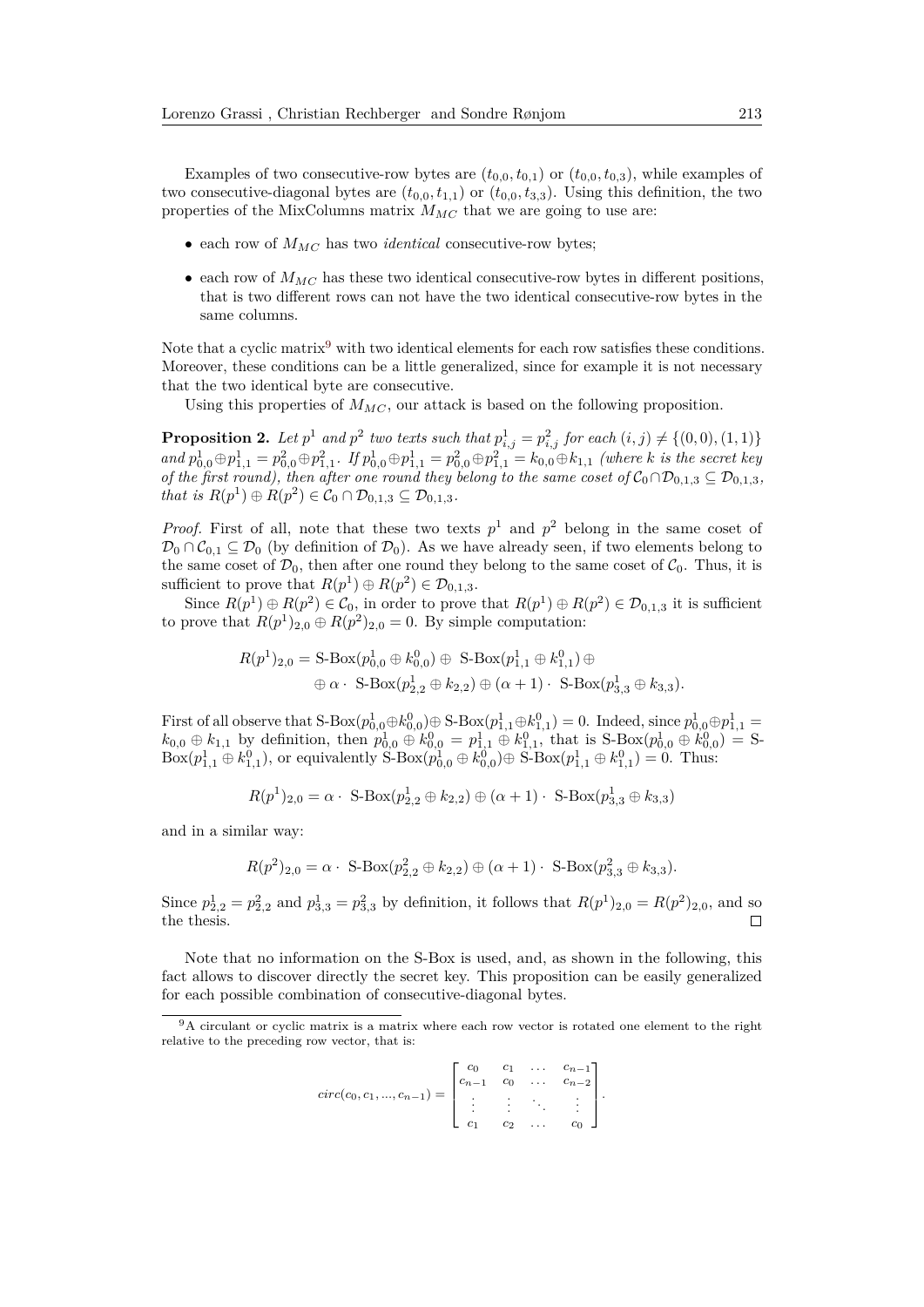<span id="page-22-0"></span>

**Figure 8:** *Strategy of the attacks on AES with a secret S-Box*. Starting with a subset of a coset of  $\mathcal{D}_i$  which depends on the guessed values of the secret key, it is mapped after one round into a subset of a coset of  $\mathcal{D}_J$  if the guessed values is correct - case (1), or into a subset of a coset of  $C_i$  if the guessed values is wrong - case  $(2)$ . As a consequence, the subspace trails up to the 5-*th* round are different for the two cases, and this allows to set up various key-recovery attacks.

<span id="page-22-1"></span>**Proposition 3.** *Let p* <sup>1</sup> *and p* 2 *two texts such that*

$$
p_{i,j}^1 = p_{i,j}^2 \qquad \forall (i,j) \neq \{(n,m), (k,l)\}
$$

*and*

$$
p_{k,l}^1\oplus p_{n,m}^1=p_{k,l}^2\oplus p_{n,m}^2,
$$

*where*  $p_{k,l}$  and  $p_{n,m}$  are two consecutive-diagonal bytes. If  $p_{k,l}^1 \oplus p_{n,m}^1 = p_{k,l}^2 \oplus p_{n,m}^2 =$  $k_{k,l} \oplus k_{n,m}$  *(where k is the secret key of the first round), then after one round they belong to the same coset of*  $C_{l-k} ∩ D_{\{0,1,2,3\}\wedge r} ⊆ D_{\{0,1,2,3\}\wedge r}$  *(the indexes are taken modulo 4),* where *r* is defined as the row of the MixColumn matrix  $M_{MC}$  such that  $MC_{r,n} = MC_{r,k}$ .  $Equivalently, R(p^{1}) \oplus R(p^{2}) \in C_{k-l} \cap D_{\{0,1,2,3\}\setminus r}.$ 

Note that  $l - k \equiv_4 m - n$  since they are two consecutive-diagonal bytes. We refer to Fig. [9](#page-23-1) for an example of application of this Proposition.

The idea is to exploit this property in order to set up attacks on AES. Indeed, consider a subset of a coset of  $\mathcal{D}_i$  related to the guess secret key as plaintexts. If the guess value is correct - case (1) of Fig. [8](#page-22-0) (that is, if the difference of two consecutive-diagonal bytes of the plaintexts is equal to the difference of the same bytes of the secret key), then this set is mapped into a subset of a coset of  $C_i \cap D_j \subseteq D_j$  for a certain *J* with  $|J| = 3$ . If the guess value is wrong - case (2) of Fig. [8,](#page-22-0) then this set is mapped into a subset of a coset of  $\mathcal{C}_i$ . Using the subspace trails of Sect. [4,](#page-13-1) this implies for example that:

- after 3 rounds, the previous subset of  $\mathcal{D}_i$  is mapped into a subset of a coset of  $\mathcal{M}_j$ with probability 1 in case (1), while this happens only with probability  $2^{-8}$  - i.e. strictly less than  $1 -$  in case  $(2)$ ;
- after 4 rounds, the probability that two texts in the previous subset of  $\mathcal{D}_i$  are mapped into the same coset of  $\mathcal{M}_J$  is higher in case (1) - approximately  $2^{-22}$  - than in case  $(2)$  - approximately  $2^{-30}$ ;
- after 5 rounds, the probability that two texts in the previous subset of  $\mathcal{D}_i$  are mapped into the same coset of  $\mathcal{M}_i$  is equal to zero in case (1), while is strictly different from zero in case  $(2)$  - approximately  $2^{-94}$ .

These different subspace trails allow to recover information about the secret key. In particular, in the following we show how to exploits it to set up a truncated differential attack on 3- and 4- rounds, an impossible differential attack on 5-round and a square attack on 3-round of AES with a secret S-Box.

Finally, observe that a similar strategy can be used to set up attacks on AES-like block ciphers, with identical (secret) S-Box and with a MixColumns matrix that satisfies the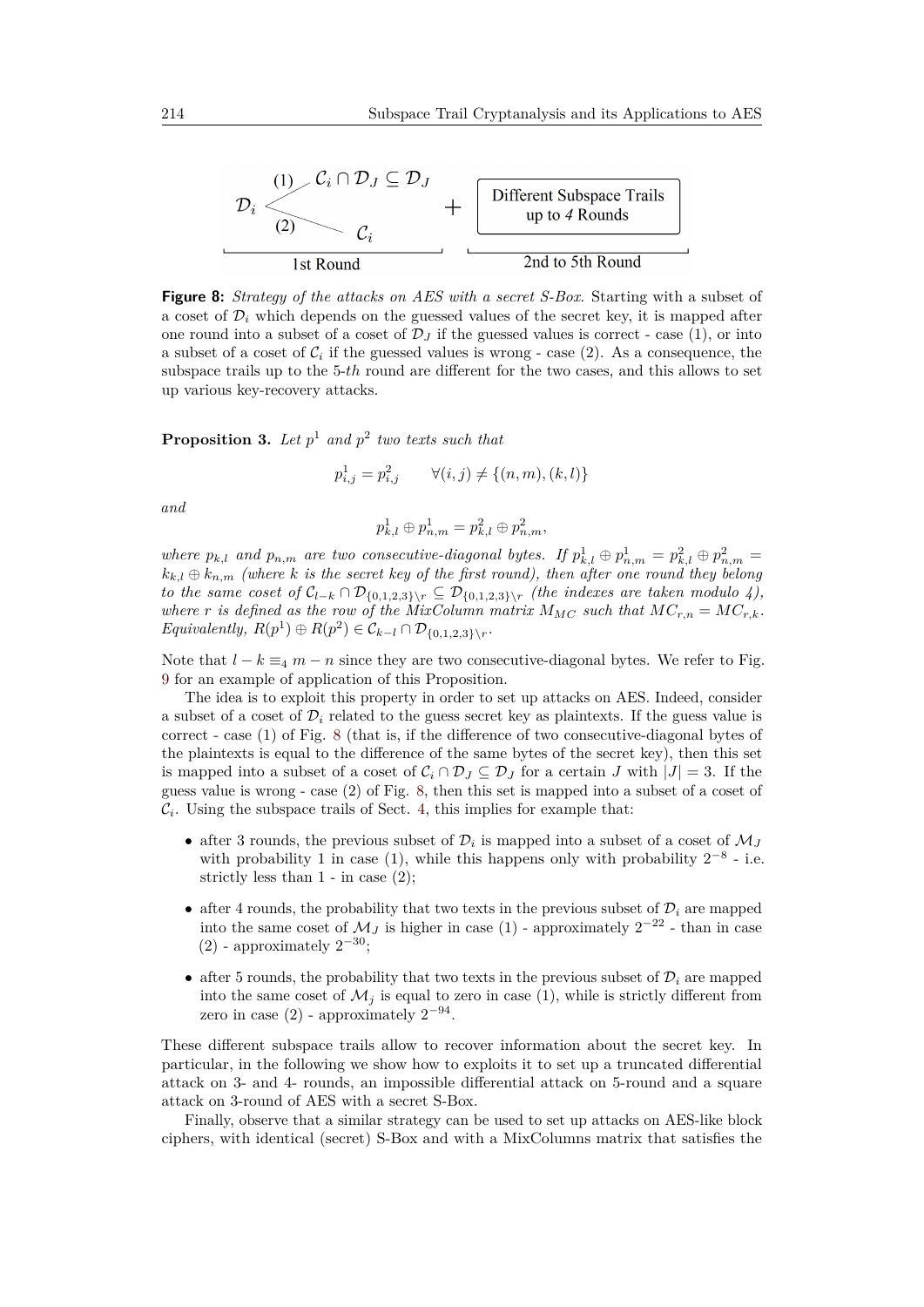<span id="page-23-1"></span>

**Figure 9:** *3-rounds Truncated Differential Attack on AES with a single secret S-Box*. The choice of the plaintexts (i.e.  $p_{0,0} \oplus p_{1,1} = k_{0,0} \oplus k_{1,1}$ ) guarantees that after one round there are only three bytes with non-zero difference instead of four, that is the plaintexts belong to the same coset of  $C_0 \cap \mathcal{D}_{0,1,3}$ . White box denotes denotes a byte with a zero-difference, while a black box denotes a byte with non-zero difference.

previous requirement. Moreover, we stress that, with respect to other attacks present in literature in the same setting (i.e. AES with a secret S-Box), for the first time we show that it is possible to discover the secret key directly, that is without discovering any information (e.g. an equivalent class) about the secret S-Box.

## <span id="page-23-0"></span>**6 Truncated Differential Attacks on 3 and 4 Rounds of AES with a Secret S-Box**

In this section, we briefly show how to exploit the previous strategy to set up truncated differential attacks on 3- and 4-round of AES with a secret S-Box. We limit here to give the idea of these attacks, and we refer to App. F of [\[GRR16\]](#page-32-2) and App. G of [\[GRR16\]](#page-32-2) for all the details together with the presentation of the square attack on AES with a secret S-Box (see App. F.3 of [\[GRR16\]](#page-32-2)).

**Truncated Diff. Attack on 3 rounds of AES with Secret S-Box** The *attack on 3-rounds* - illustrated in Fig. [9](#page-23-1) - works as follows. Consider a pair of plaintexts  $p<sup>1</sup>$  and  $p<sup>2</sup>$ with the condition  $p_{i,j}^1 = p_{i,j}^2$  for each  $(i, j) \neq \{(0, 0), (1, 1)\}\$  and  $p_{0,0}^1 \oplus p_{1,1}^1 = p_{0,0}^2 \oplus p_{1,1}^2$ . As we have seen, if  $p_{0,0}^1 \oplus p_{1,1}^1 = p_{0,0}^2 \oplus p_{1,1}^2 = k_{0,0} \oplus k_{1,1}$ , then  $p^1$  and  $p^2$  belong to the same coset of  $\mathcal{D}_{0,1,3}$  after one round with probability 1. Consequently, after three rounds they belong to the same coset of  $\mathcal{M}_{0,1,3}$  with probability 1 (or of  $\mathcal{ID}_{0,1,3}$  if the final MixColumns is omitted), since a coset of  $\mathcal{D}_{0,1,3}$  is mapped into a coset of  $\mathcal{M}_{0,1,3}$  with probability 1. Instead, if  $p_{0,0}^1 \oplus p_{1,1}^1 = p_{0,0}^2 \oplus p_{1,1}^2 \neq k_{0,0} \oplus k_{1,1}$ , then  $p^1$  and  $p^2$  belong to the same coset of  $\mathcal{D}_{0,1,3}$  after one round only with probability  $2^{-8}$  (that is, only if  $R(p^1)_{2,0} \oplus R(p^2)_{2,0} = 0$ ). Thus, after three rounds they belong to the same coset of  $\mathcal{M}_{0,1,3}$  only with probability  $2^{-8}$ . Our attack exploits these different probabilities in order to find  $k_{0,0} \oplus k_{1,1}$ . More details are given in App. F.1 of [\[GRR16\]](#page-32-2).

**Truncated Diff. Attack on 4 rounds of AES with Secret S-Box.** The truncated differential *attack on 4 rounds* of AES works in a similar way, and it exploits the subspace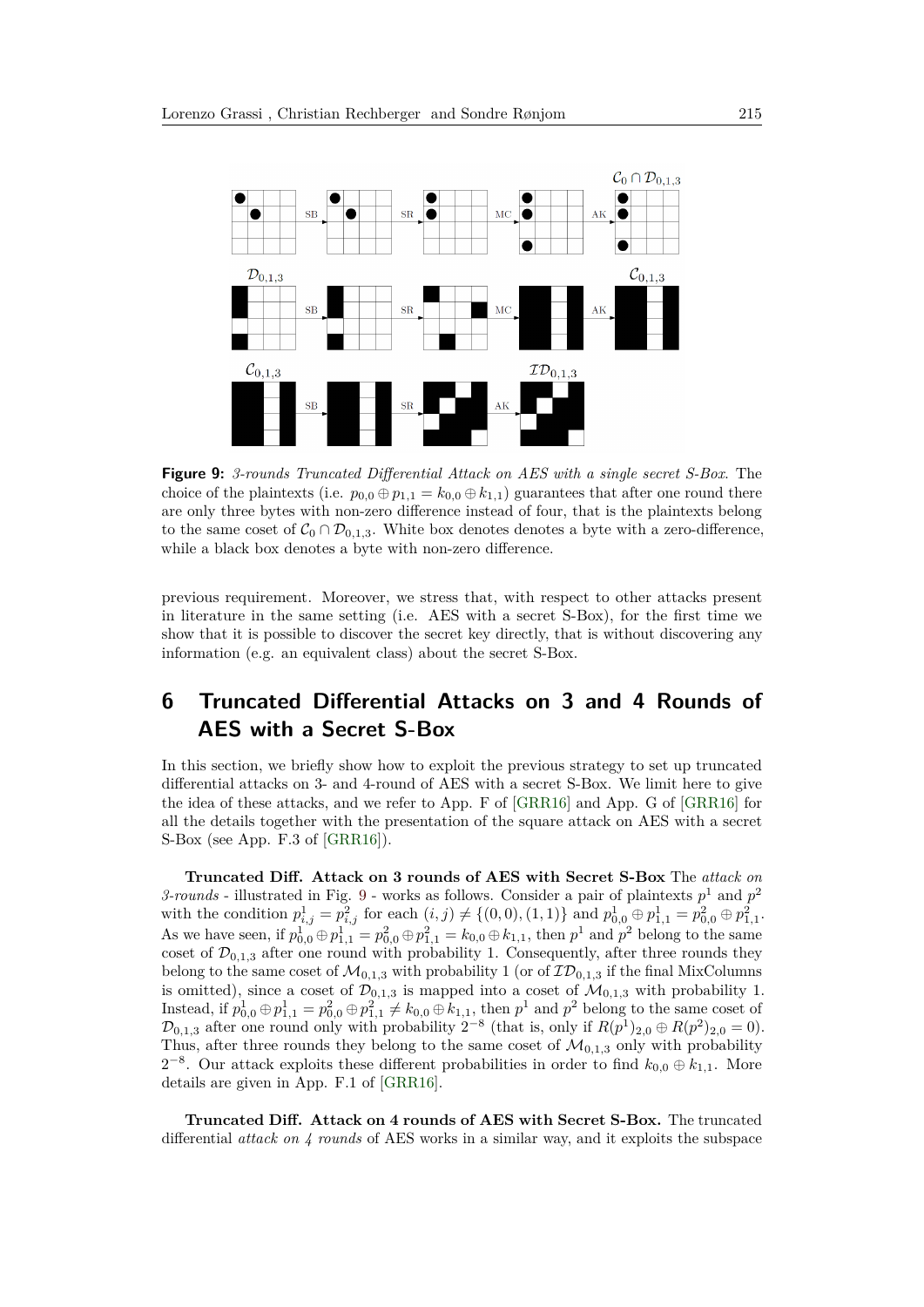trail described in Sect. [4.3.](#page-16-0) In particular, if two texts belong to the same coset of  $\mathcal{D}_J$  for  $|J| = 3$  fixed, then after three rounds they belong to the same coset of  $\mathcal{M}_I$  for  $|I| = 3$ with probability  $4 \cdot 2^{-24} = 2^{-22}$  in the AES case and with probability  $4 \cdot 2^{-32} = 2^{-30}$  in the random case. Exploiting these different probabilities and the fact that a coset of a subset of  $\mathcal{D}_i$  (which depends on the guessed values of the key) is mapped into a subset of a coset of  $\mathcal{D}_{0,1,3}$  only for the correct guessed values of the key, it is possible to discover the whitening key of 4-rounds of AES with a secret S-Box up to  $2^{32}$  variants. More details are given in App. G of [\[GRR16\]](#page-32-2).

## <span id="page-24-0"></span>**7 Impossible Differential Attack on 5-round of AES with a single Secret S-Box**

Using the strategy presented in the previous section, it is possible to set up an impossible differential attack on 5 rounds of AES with a secret S-Box. As before, the goal is to find the secret key without needing to discover any information about the S-Box.

Starting from this attack, we show how to turn it into a secret key distinguisher for AES, and we compare it in details with the distinguisher presented in  $[SLG^+16]$  $[SLG^+16]$  at CRYPTO 2016. As we have already said, also the key recovery attack can be used as distinguisher. However, we show that in order to distinguish a random permutation from an AES one, it is not necessary to find the entire key.

#### **7.1 Key-Recovery Attack using Impossible Differential - General Idea**

<span id="page-24-2"></span>For the following, we define the set of plaintexts-ciphertexts  $V_{\delta}$  with  $|V_{\delta}| = 2^{8}$ .

$$
V_{\delta} = \{ (p^i, c^i) \text{ for } i = 0, ..., 2^8 - 1 \mid p_{0,0}^i \oplus p_{1,1}^i = \delta \quad \forall i \text{ and}
$$
  
and 
$$
p_{k,l}^i = p_{k,l}^j \quad \forall (k,l) \neq \{ (0,0), (1,1) \} \text{ and } i \neq j \},
$$

$$
(6)
$$

i.e. plaintexts with 14 constants bytes and with the difference on the other two bytes fixed.

Consider two different pairs  $(p^1, c^1)$  and  $(p^2, c^2)$  that belong to the same  $V_\delta$ . By Prop. [3,](#page-22-1) we know that if  $\delta = k_{0,0} \oplus k_{1,1}$ , then  $p^1$  and  $p^2$  belong to the same coset of  $\mathcal{D}_{0,1,3} \cap \mathcal{C}_0 \subseteq \mathcal{D}_{0,1,3}$  after one round (that is,  $R(p^1) \oplus R(p^2) \in \mathcal{D}_{0,1,3} \cap \mathcal{C}_0 \subseteq \mathcal{D}_{0,1,3}$ ) with probability 1. If  $\delta \neq k_{0,0} \oplus k_{1,1}$ , they belong to the same coset of  $\mathcal{C}_0$  after one round with probability 1, and to the same coset of  $\mathcal{D}_{0,1,3} \cap \mathcal{C}_0 \subseteq \mathcal{D}_{0,1,3}$  with probability  $2^{-8}$  (or to the same coset of  $\mathcal{D}_J$  for  $|J| = 3$  after one round with probability  $4 \cdot 2^{-8} = 2^{-6}$ .

Consider first the case  $\delta = k_{0,0} \oplus k_{1,1}$ . Since  $R(p^1) \oplus R(p^2) \in \mathcal{D}_{0,1,3}$  for each pair of plaintexts  $p^1$  and  $p^2$  in  $V_\delta$ , then  $R^{(4)} \circ R(p^1) \oplus R^{(4)} \circ R(p^2) = R^{(5)}(p^1) \oplus R^{(5)}(p^2) \notin \mathcal{M}_J$ for  $|I| + |J| \leq 4$  with probability 1 due to the 4-round impossible differential distinguisher of Sect. [4.4.](#page-18-0) That is, for each  $(p^1, c^1) \neq (p^2, c^2)$ 

$$
Pr(R^{(5)}(p^{1}) \oplus R^{(5)}(p^{2}) \in \mathcal{M}_{J} | (p^{1}, c^{1}), (p^{2}, c^{2}) \in V_{\delta}) = 0,
$$

for each *J* with  $|J| = 1$  and where  $\delta := k_{0,0} \oplus k_{1,1}$  is known. As usual, a similar result holds also in the case in which the final MixColumns operation is omitted (in this case,  $\mathcal{M}_I$  is replaced by  $\mathcal{ID}_I$ ).

Instead, if  $\delta \neq k_{0,0} \oplus k_{1,1}$ , note that it's possible that two elements of  $V_{\delta}$  belong to the same coset of  $\mathcal{M}_J$  for  $|J|=1$  after 5-round. In particular, the probability that two elements *p* and *q* in  $V_{\delta}$  belong to the same coset of  $M_{J}$  after 5-round for a certain *J* with  $|J| = 1$  is approximately<sup>[10](#page-24-1)</sup>  $4 \cdot 2^{-96} = 2^{-94}$ .

<span id="page-24-1"></span><sup>&</sup>lt;sup>10</sup>The exact probability for a *wrong*  $\delta \neq k_{0,0} \oplus k_{1,1}$  is given by  $Pr(R^{(5)}(p^1) \oplus R^{(5)}(p^2) \in \mathcal{M}_J \mid p^1 \oplus p^2 \in \mathcal{M}_J$  $V_0$  = 2<sup>-6</sup> · 0 + (1 − 2<sup>-6</sup>) · 4 · 2<sup>-96</sup> = 2<sup>-94</sup> – 2<sup>-100</sup>  $\simeq$  2<sup>-94</sup>, which is derived considering the two cases  $R(p^1) \oplus R(p^2) \in \mathcal{D}_J$  and  $R(p^1) \oplus R(p^2) \notin \mathcal{D}_J$  for  $|J| = 3$ .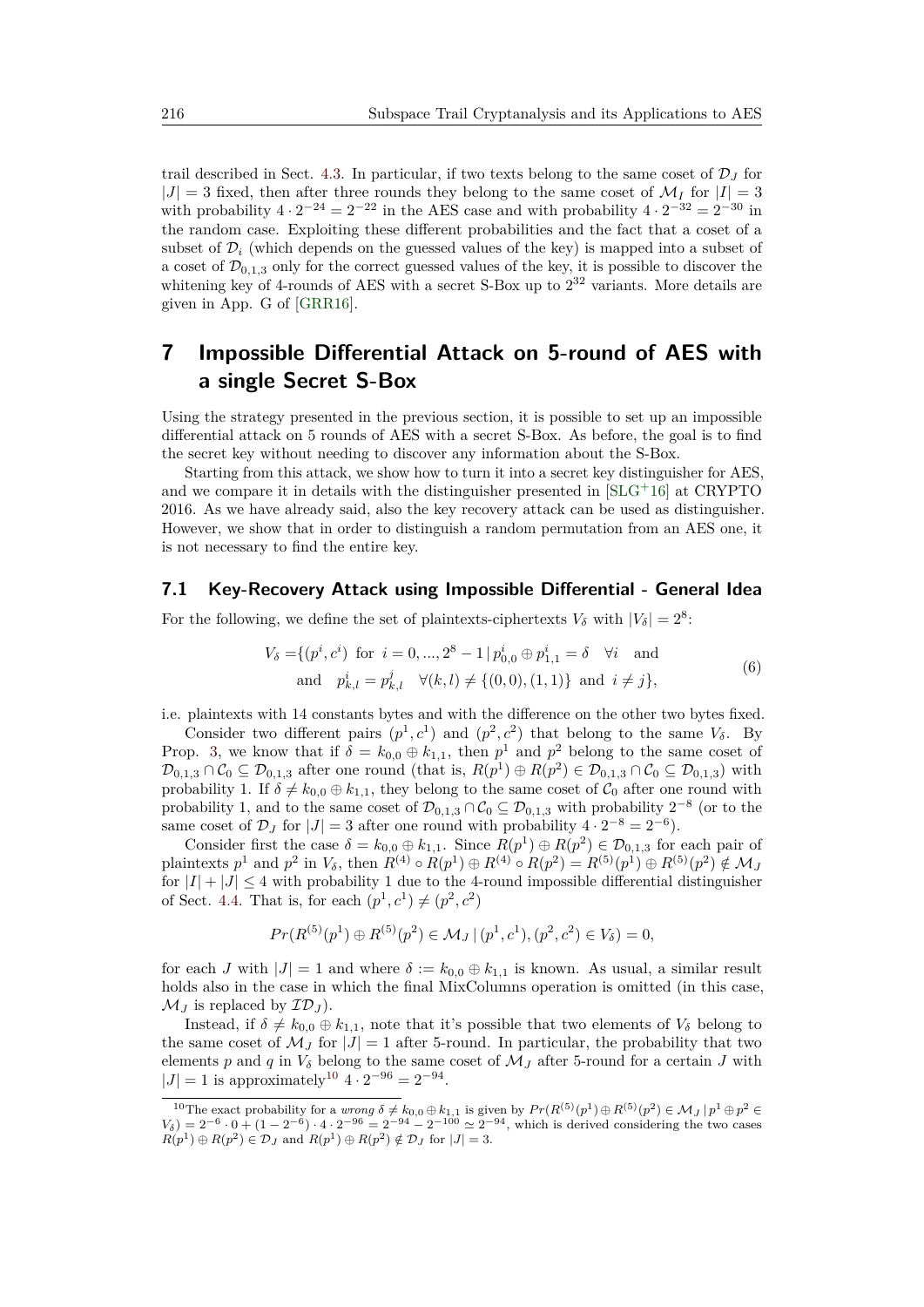

**Figure 10:** *5-Round Secret Key Distinguisher for AES with a single secret S-Box* with data complexity 2 <sup>98</sup>*.*<sup>2</sup> based on the Impossible Subspace Trail on 4-Round (from Sect. [4.4\)](#page-18-0). The choice of the plaintexts (i.e.  $p_{0,0} \oplus p_{1,1} = k_{0,0} \oplus k_{1,1}$ ) guarantees that after one round there are only three bytes with non-zero difference instead of four, that is the plaintexts belong to the same coset of  $C_0 \cap D_{0,1,3}$ . The probability the two ciphertexts belong to the same coset of  $\mathcal{M}_k$  for  $|k| = 1$  is zero. White box denotes denotes a byte with a zero-difference, while a black box denotes a byte with non-zero difference.

The idea is to exploit these different probabilities in order to find the key. In particular, a key candidate  $\delta$  can be declared wrong if there is at least one collision, i.e. two different pairs of texts  $(p^1, c^1)$  and  $(p^2, c^2)$  such that  $p^1 \oplus p^2 \in V_\delta$  and  $c^1 \oplus c^2 \in \mathcal{M}_J$  for  $|J| = 1$ . Thus, in the following we look for the minimum number of texts necessary to have at least one collision *for each*  $\delta \neq k_{0,0} \oplus k_{1,1}$  with high probability.

Before to proceed, note that a similar impossible differential attack can be set up for 4-round AES with secret S-Box, exploiting the fact that two elements in the same coset of  $\mathcal{D}_J$  can not belong to the same coset of  $\mathcal{C}_I$  after three rounds for  $|I| + |J| \leq 4$ .

#### **7.2 Data Complexity and Computational Cost**

The attack is constructed in two steps. First we focus on a single difference among two bytes of the secret key, and then we show how to find the entire key. In this section, we limit to report the results for the data and the computational complexity of the attack, and we refer to App. H.1 of [\[GRR16\]](#page-32-2) for a complete discussion.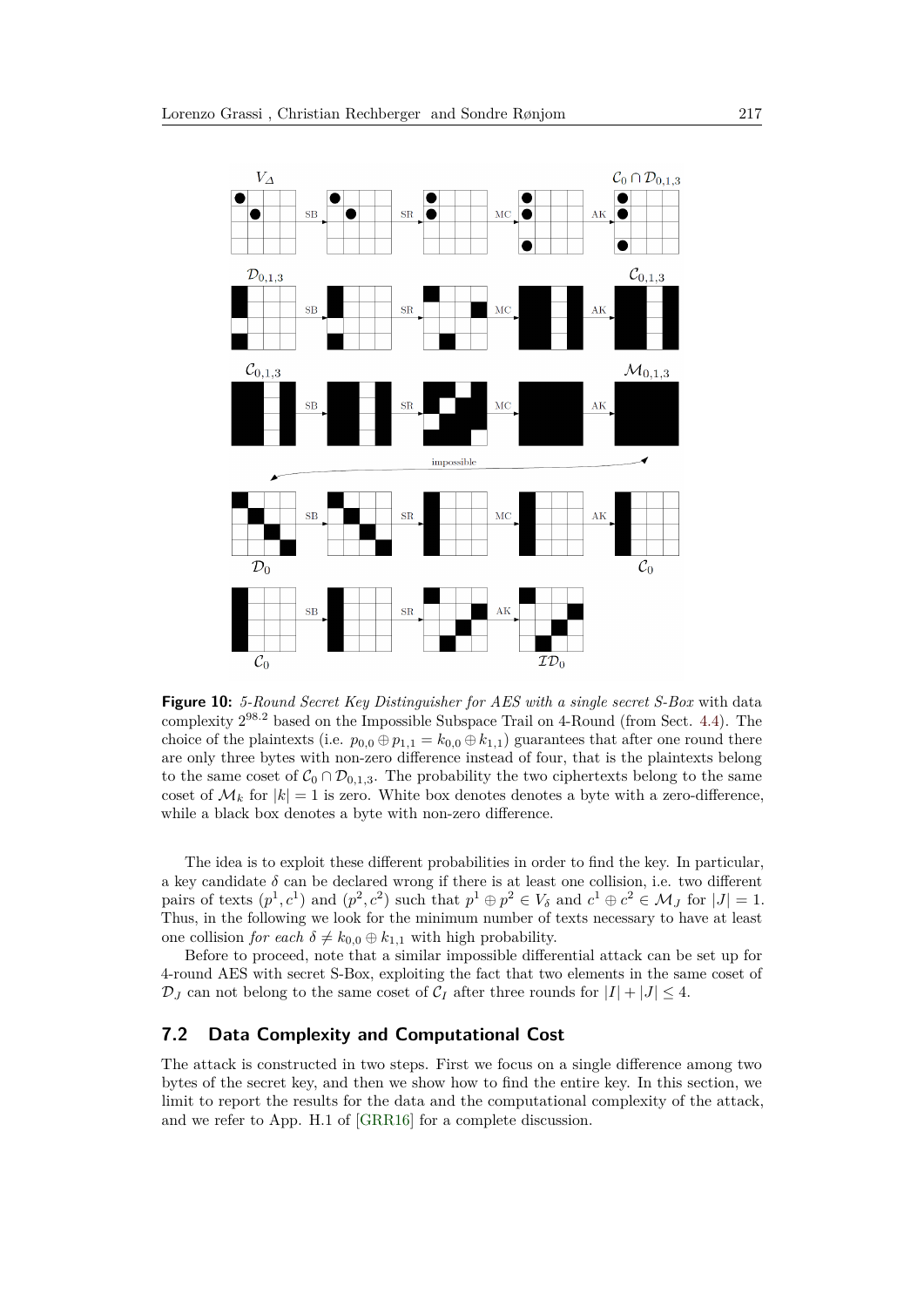Data:  $2^{98.5}$  collections ( $2^{90.2}$  one for each possible value of  $\delta$ , or equivalently  $2^{82.2}$ different sets  $V_{\delta}$  as defined in [\(6\)](#page-24-2).

**Result:**  $k_{0,0} \oplus k_{1,1}$ . **for**  $\Delta$  from 0 *to*  $2^8 - 1$  **do**  $flag \leftarrow 0;$ divide the  $2^{90.2}$  ciphertexts in the corresponding  $2^{82.2}$  different sets  $V_{\delta}$ ;  $\mathbf{for}$  *each one* of the  $2^{82.2}$  *different sets*  $V_{\Delta}$  **do** let  $(p^i, c^i)$  for  $i = 0, ..., 2^8 - 1$  the  $2^8$  (plaintexts, ciphertexts) of a single set *Vδ*; *re-order* this set of elements as described in App. **??**; **for** *i* from 0 *to*  $2^8 - 2$  **do**  $\mathbf{if} \ \ c^i \oplus c$ *<sup>i</sup>*+1 ∈ M*<sup>k</sup> for* |*k*| = 1 **then** // e.g. see Algorithm [1](#page-15-0)  $flag \leftarrow 1;$ *next collection* (i.e. next  $\delta$ ); **end end if**  $flag = 0$  **then**  $\int$  identify  $\delta$  as candidates of  $k_{0,0} \oplus k_{1,1}$ ; **end end end return** *Candidates of*  $k_{0,0} \oplus k_{1,1}$ .

**Algorithm 4:** *Attack for 5-round of AES using Impossible Differential - Pseudo Code.* The same attack can be use to find the remaining part of the key.

**Data Complexity.** First of all, we consider the case in which the goal is to find only *one byte of the secret key* (i.e. the difference of two fixed bytes of the key). As we have seen, given two texts in the same set  $V_\delta$  defined as in Prop. [6,](#page-24-2) after 5 rounds they can not belong to the same coset of  $\mathcal{M}_I$  for  $|J| = 1$  if  $\delta = k_{0,0} \oplus k_{1,1}$ . Instead, if  $\delta \neq k_{0,0} \oplus k_{1,1}$ then they belong to the same coset of  $\mathcal{M}_J$  for  $|J| = 1$  with probability  $2^{-94}$ . Thus, in order to find the difference of these two bytes of the key, one needs at least one collision in the same coset of  $\mathcal{M}_J$  for  $|J| = 1$  *for each* one of the  $2^8 - 1 \simeq 2^8$   $\delta \neq k_{0,0} \oplus k_{1,1}$ . As shown in details in App. H.1 of [\[GRR16\]](#page-32-2), to find this byte with probability higher than 95%, for each possible  $\delta$  one needs approximately  $2^{82.2}$  different sets  $V_{\delta}$ , for a total cost of 2 <sup>98</sup>*.*<sup>2</sup> plaintextexts/ciphertexts.

In order to find *the entire key* (up to 2 <sup>32</sup> variants), the idea is simply to repeat the previous attack 12 times (i.e. three times for each possible diagonal). As shown in details in App. H.1 of [\[GRR16\]](#page-32-2), to find this byte with probability higher than 95%, for each possible  $\delta$  one needs approximately  $2^{82.4}$  different sets  $V_{\delta}$  (not  $2^{82.2}$  as before - see App. H.1 of [\[GRR16\]](#page-32-2) for details), for a total cost of approximately,  $2^{102}$  plaintextexts/ciphertexts, which is lower than the entire input-output space.

**Computational Complexity.** Using a re-ordering algorithm, the computational cost of the attack to find one byte of the key is well approximated by  $2^{103.2}$  table-look ups, or  $2^{96.56}$  five rounds AES encryption, while the cost to find the entire key is approximately  $2^{107}$  table-look ups, or  $2^{100.35}$  five rounds AES encryption.

## <span id="page-26-0"></span>**8 The 5-Round Secret Key Distinguisher for AES**

Next we show how to turn the previous key recovery attack into a distinguisher for AES, *in the same setting* of the distinguisher presented in [\[SLG](#page-33-2)<sup>+</sup>16]. The idea is simply to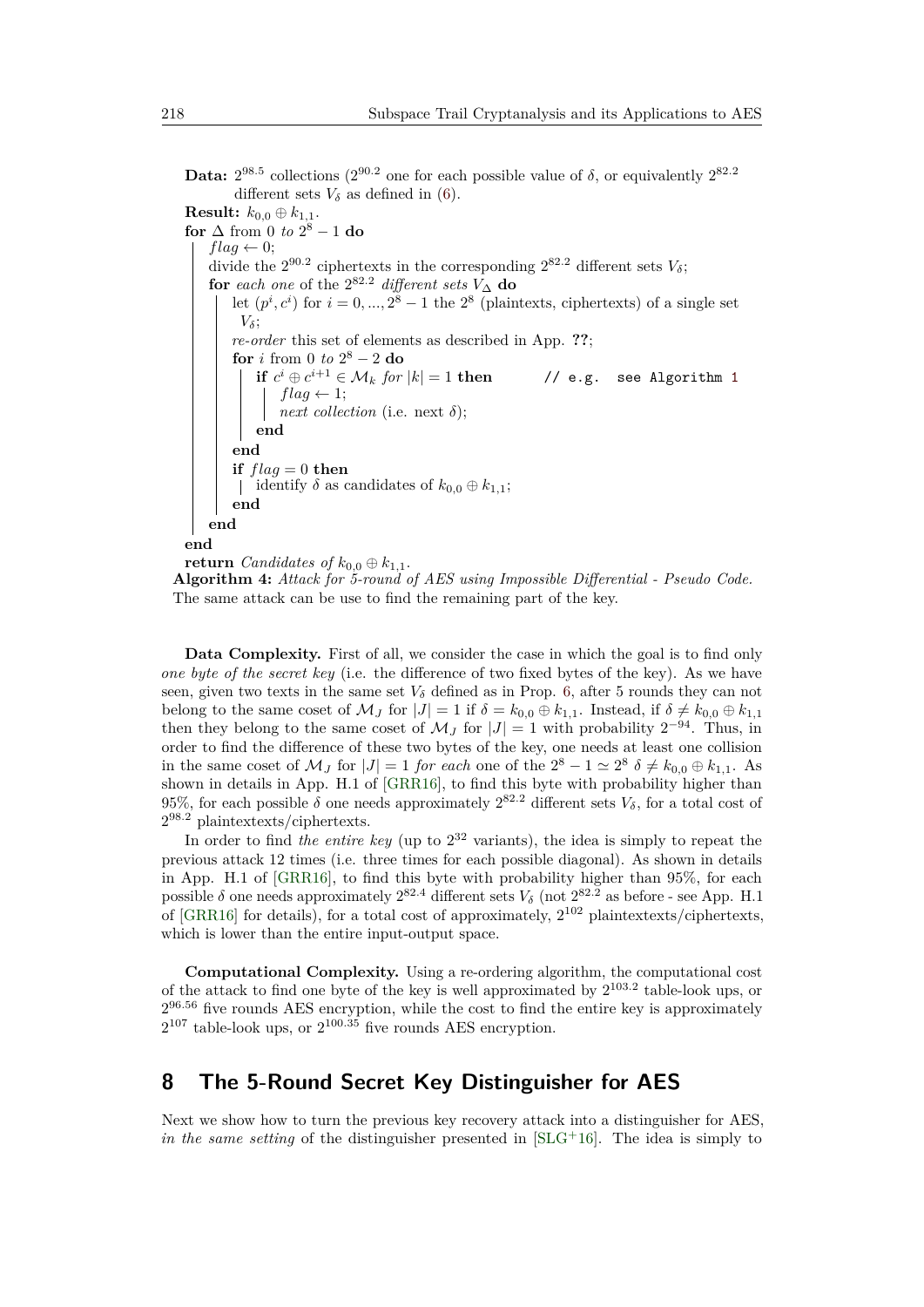consider only the first part of the attack, i.e. it is sufficient to recover one byte of the key as  $k_{0,0} \oplus k_{1,1}$ .

Consider the previous key recovery attack, and let the set  $V_{\delta}$  defined as before. For each one of the  $2^8$  possible values of  $\delta$ , the idea is to consider  $2^{82.2}$  different sets  $V_{\delta}$ , for a total of  $2^{98.2}$  chosen plaintexts. As we have just seen, for the AES permutation, there exists one  $\delta$  (which is equal to  $k_{0,0} \oplus k_{1,1}$ ) for which there are no collisions. That is, for the AES permutation and for  $\delta = k_{0,0} \oplus k_{1,1}$ , no pairs  $(p^1, c^1)$  and  $(p^2, c^2)$  can satisfy  $p^1 \oplus p^2 \in V_\delta$  and  $c^1 \oplus c^2 \in \mathcal{M}_J$  for  $|J| = 1$ . Instead, for the random permutation and with probability 95%, for each  $\delta$  there is at least one pair with the previous property. Thus, it is possible to distinguish the random permutation from an AES one.

To summarize, suppose to have  $2^8$  collections (one for each  $\delta$ ), each one with  $2^{82.2}$ different sets  $V_{\delta}$ , where each of this set contains  $2^8$  texts, for a total of  $2^{98.2}$  texts. In the random case and with probability 95%, we expect that in each one of these  $2^8$  collections there is at least one collision. Note that the average number of collisions for each collection (i.e. for each  $\delta$ ) is about  $2^{-94} \cdot 2^{97.2} = 2^{3.2} \approx 9$ . For the AES permutation, we expect that there exists one  $\delta$  for which there is no collision with probability 1 in the corresponding collection of sets. For all the other collections, we expect to have at least one collision with probability 95%. We highlight that given the 2 98*.*2 texts defined as before, it is always possible to divide them in  $2^8$  collections (one for each  $\delta$ ), and that each collection can be divided in a very simple way in  $2^{82.2}$  different sets  $V_{\delta}$  (simply using the definition of  $V_{\delta}$ ). Finally, using the argument of our impossible differential key recovery attack, the computational cost of this distinguisher (i.e. the cost to check if there exists at least one pair of ciphertexts that belong to the same coset of  $\mathcal{M}_I$  for a certain *J* with  $|J|=1$  for all possible values of  $\delta$ ) is  $2^{103.2}$  table look-ups, using the ordering algorithm.

### <span id="page-27-0"></span>**8.1 Comparison with 5-Round Distinguisher proposed by Sun, Liu, Guo, Qu and Rijmen, and Possible Generalizations**

In  $[SLG^+16]$  $[SLG^+16]$ , authors presented a similar secret key distinguisher to the one just presented, using the balance property instead of our impossible differential trail.

In order to construct the secret key distinguisher presented in  $[SLG^+16]$  $[SLG^+16]$ , authors simply consider all the input-output space, and divide it in the  $2^8$  subsets  $\tilde{V}_{\Delta}$  defined as  $\tilde{V}_{\Delta} = \{(p, c) | c_{0,0} \oplus c_{1,3} = \Delta\}$  for each possible  $\Delta \in \mathbb{F}_{2^8}$ , and without any other assumptions on the other bytes. Note that  $|\tilde{V}_\Delta| = 2^{120}$ . Then, using the link between zero-correlation linear hulls and the integral/balance property, they are able to prove that for an AES permutation and for  $\Delta = k_{0,0} \oplus k_{1,3}$  the sum of the plaintexts of the corresponding set  $\tilde{V}_{\Delta}$ is equal to zero, that is the balance property holds<sup>[11](#page-27-1)</sup>. Instead, for a random permutation, the probability that there exists one  $\Delta$  with the previous property is only  $2^{-120}$ . This distinguisher works only in the decryption direction (i.e. using chosen ciphertexts) and only if the final MixColumns operation is not omitted. Moreover, there is no evidence that this distinguisher can work with less than the entire input-output space<sup>[12](#page-27-2)</sup>. We refer to  $[SLG^+16]$  $[SLG^+16]$  for more details. To summarize, this distinguisher requires the full codebook (i.e.  $2^{128}$  texts), and the verification cost is well approximated by  $2^{128}$  XOR operations.

For comparison, our distinguisher requires only  $2^{98.2}$  different (plaintexts, ciphertexts), works in the encryption direction (i.e. using chosen plaintexts) independently by the presence of the final MixColumns operation. Thus, as we said in the introduction, this

<span id="page-27-1"></span> $11$ In  $[SLG+16]$  $[SLG+16]$ , authors presented also a similar distinguisher always based on balance property. In this case, the idea is to divide the entire input-output space in  $2^{32}$  subsets  $\tilde{W}_{\Delta}$  defined as  $\tilde{W}_{\Delta}$  =  $\{(p, c) | c_{0,0} \oplus c_{1,3} = \delta_0, c_{0,1} \oplus c_{3,2} = \delta_1, c_{1,2} \oplus c_{2,1} = \delta_2, c_{2,0} \oplus c_{3,3} = \delta_3\}$ , where  $\Delta = (\delta_0, \ldots, \delta_3)$ . Also in this case, for an AES permutation there exists one  $\Delta$  for which the balance property holds among the plaintexts, while for a random permutation this happens only with probability 2−<sup>96</sup>

<span id="page-27-2"></span> $12$ It may be possibile to use the recently proposed statistical integral distinguisher [\[WCC](#page-33-7)+16] to modify the distinguisher presented in  $SLG+16$  into a statistical integral one, with the goal to reduce the data complexity at the cost of success probability.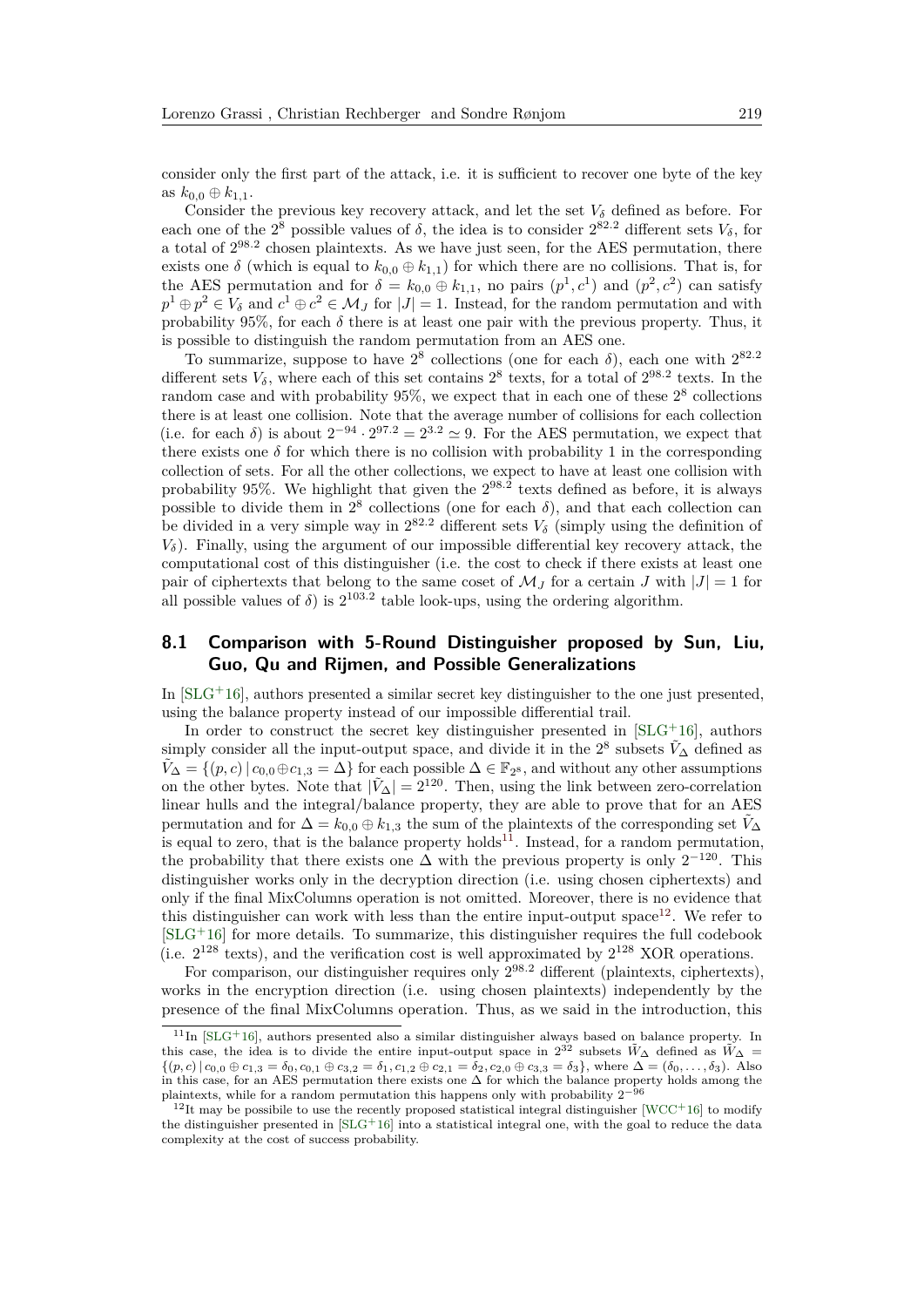provides a counter-example to the claims made in  $[SLG+16]$  $[SLG+16]$ . That is, as we have already discussed in details in the introduction, this distinguisher provides a counter-example to the conjecture made by these authors that the security margin for round-reduced AES under the chosen plaintext attack is different from that under the chosen-ciphertexts attack.

Only for completeness, we prove that if our distinguisher uses all the input-output space, the probability of success is  $1-2^{-2^{25.5}}$ . If all the texts are used, then for each  $\delta$  there are  $2^{112}$  different sets  $V_{\delta}$ . Thus, it is possible to construct approximately  $2^{15} \cdot 2^{112} = 2^{127}$ different pairs. The probability that for a (wrong)  $\delta$  no one of these pairs satisfy the required property is approximately  $1 - (1 - 2^{-94})^{2^{127}} \simeq 1 - e^{-2^{33}} \simeq 1 - 2^{-2^{33.5}}$ . Thus, the probability of success is approximately  $(1-2^{-2^{33.5}})^{2^8} \simeq 1-2^{-2^{35.5}}$  if all the input-output space is used, which is much higher than for the integral distinguisher (which is approximately  $1 - 2^{-120}$ ). We stress that our distinguisher works even using a less data complexity that the entire input-output space, and that  $2^{110.5}$  different (plaintexts, ciphertexts) (or equivalently  $2^{94.5}$ different sets  $V_\delta$  for each  $\delta$ ) are sufficient to have approximately the same probability of success of  $[SLG<sup>+</sup>16]$  $[SLG<sup>+</sup>16]$ .

Finally, in  $SLG+16$  authors exploit the link between zero-correlation linear hulls and the integral property to set up our distinguisher, while our distinguisher presented in this paper exploits the impossible differential trails. For completeness, we recall that Impossible Differential, Integral and Zero-Linear Correlation are not independent, as shown in details in  $SLR+15$ . In particular, the presence of a zero correlation linear hull distinguisher (very likely) implies the existence of an Impossible Differential distinguisher and of an Integral one.

**Turn the CRYPTO Distinguisher into a Key-Recovery Attack.** As we have turned our key recovery attack into a distinguisher, it is also possible to turn the distinguisher of  $SLG+16$  into an attack, as also the authors observed in their paper. The idea is to repeat the distinguisher three times (using the version presented in Corollary 5 of  $[SLG+16]$  $[SLG+16]$  and reported in the footnote, it is possible to recover four bytes of the key), in order to recover the secret key up to 2 <sup>32</sup> variants. Note that also in this case as for our attacks, it is not possible to eliminate more variants of the key without using any information about the secret S-Box. This attack requires the entire input-output space, and it has a cost of  $3 \cdot 2^{128} = 2^{129.6}$  XOR operations.

**Final Observations.** Finally, it is very easy to generalize our distinguisher and the one proposed in  $SLG+16$  to any AES-like block cipher with the following properties: (1) the encryption scheme adopts *identical S-Boxes* and (2) *at least one row of the MixColumns matrix*  $M_{MC}$  (or its inverse) *contains* (at least) *two identical elements*. If one of these two assumptions is missing, the above distinguishers don't work. As a consequence, note that the distinguisher described in this section can not work in the decryption mode (that is, with chosen ciphertexts instead of chosen plaintexts), since no one of the columns of the inverse MixColumns  $M_{MC}^{-1}$  has two equal elements. Actually, the first requirement can be relaxed. Indeed, it is sufficient that only the two S-Boxes that are in the positions in which the MixColumns matrix has identical elements are equal.

Note that these assumptions are similar but not equal to the ones required for a key recovery attacks. Indeed, for our key recovery attacks on an AES-like block cipher with secret S-Box, all the S-Boxes must be identical and each row of the MixColumns matrix  $M_{MC}$  must contain (at least) two identical elements in different positions.

We emphasize that these assumptions are quite common for the construction of AES-like ciphers (or more in general, for SPNs ciphers). Indeed, symmetric encryption schemes are usually a trade-off between the security and computational efficiency. Thus, to enhance the performance of an encryption scheme (especially for lightweight cryptography), designers usually use identical S-Box and a diffusion layer which maximize the number of 1's (or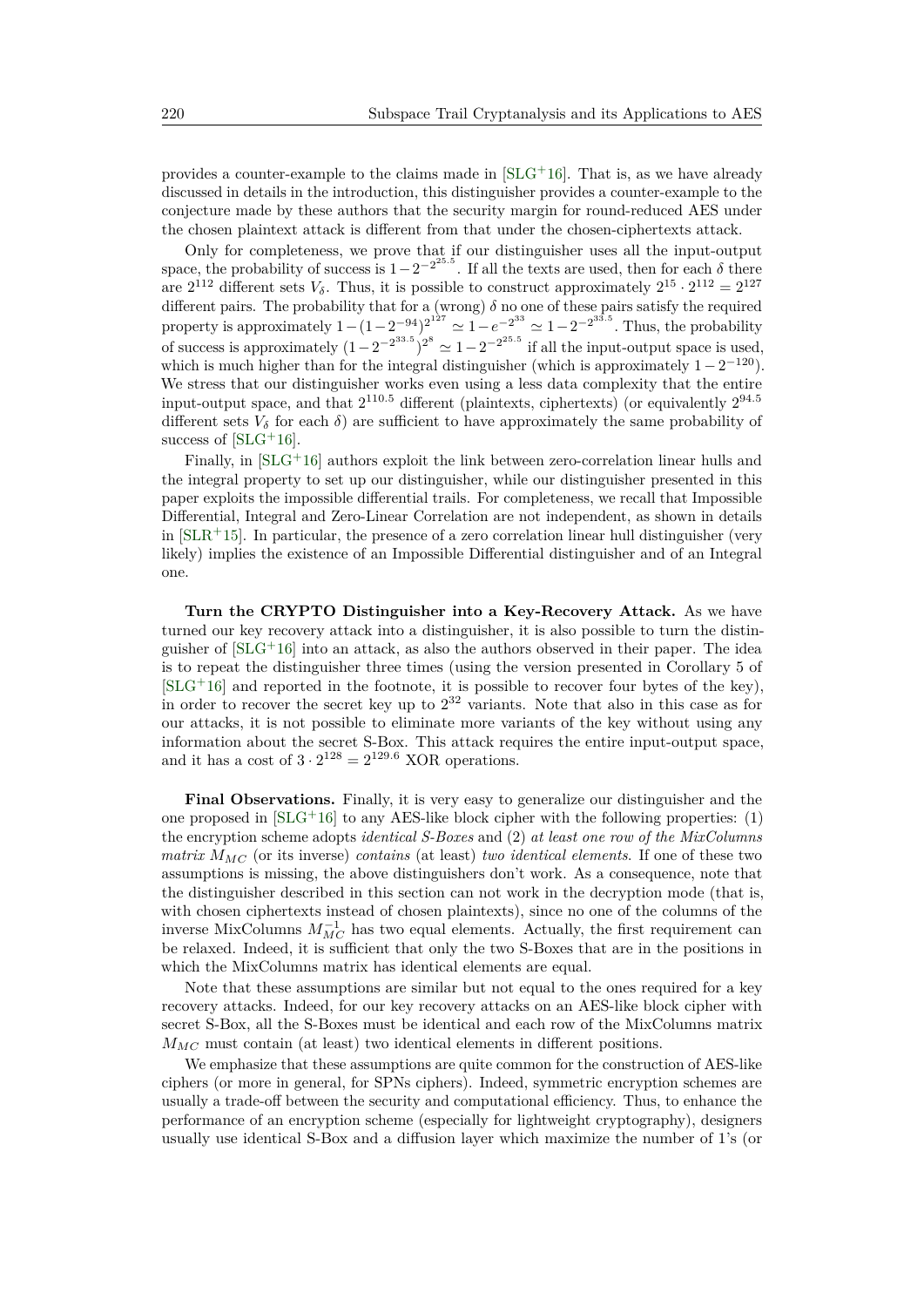elements with relatively low hamming weights).

#### <span id="page-29-0"></span>**8.2 Critical Discussion of the Distinguisher Model and Open Problems**

In this section, we have shown how to interpret the 5-round secret S-Box attack from the section before as a distinguisher for 5-round AES which corresponds to the model used in  $[SLG^+16]$  $[SLG^+16]$ , with our main point being to give a counter-example to the conjecture motivated by the results therein. By doing that we also significantly improved the complexity of such a distinguisher.

Since any key recovery attack can be used as a distinguisher, the natural question that arises is if such a distinguisher is actually meaningful. Both ours and the distinguisher from  $[SLG^+16]$  $[SLG^+16]$  have two properties that set them apart from "any" key recovery-attack:

- 1. for both distinguishers it is sufficient to find *only part of the key* (e.g. one byte) to distinguish an AES permutation with a secret S-Box from a random one. In other words, it is not necessary finding the entire secret key but only part of it;
- 2. both distinguishers don't need any information/details about the S-Box (i.e. they don't find or/and exploit any information/details of the secret S-Box) in order to find part of the key.

In order to better highlight this sub-class of attacks/distinguishers, we denote them by *"weak" secret-key distinguishers*. In contrast, we refer to (pure) secret-key distinguisher when a property which is independently of the secret key is exploited, and to key-recovery attack when (at least) one of the two previous properties is not satisfied.

We emphasize that all the secret-key distinguishers currently present in literature and presented in this paper in Sect. [4](#page-13-1) - exploit a property which is independent of the key and of the details of the S-Box. In particular, it is not necessary to know the details of the S-Box to check the integral property or verify is two texts belong or not to the same coset of a mixed space  $\mathcal{M}_I$  (that is, the property exploited by the truncated and the impossible differential distinguishers). This second property is in common with the "weak" secret-key distinguishers just defined. On the opposite, a key-recovery attack (e.g. an integral attack, a truncated differential one, ...) usually exploits such details to find the key. As an example, we highlight that also the attacks presented in [\[TKKL15\]](#page-33-1) on AES with a single secret S-Box don't satisfy the second requirement (i.e. it exploits the details of the S-Box to find the secret key). Indeed, even if the S-Box is secret, such attacks necessarily need to find/know the details of the S-Box (up to an equivalent class) before to discover the secret key, or in other words they can not discover the secret key without exploiting the details of the secret S-Box. Thus, such attacks can not be considered as "weak" secret-key distinguishers with respect to categorization just defined, but falls in the generic category of the key-recovery attacks.

Even if there are key-recovery attacks on up to 7 rounds for AES-128 [\[MDRM10\]](#page-32-13) with known S-Box, and up to 6 rounds for AES-128 with a secret S-Box [\[TKKL15\]](#page-33-1), it seems for example not possible to find a distinguisher with properties (1) and (2) for even 6 rounds. We leave this as an open problem for future investigation.

## **9 Conclusion**

We have generalized invariant subspace cryptanalysis to subspace trails and have seen that it includes truncated differential-, impossible differential- and integral attacks. For concrete applications we focused on AES-128, and this led to a method that can use *all* the aforementioned techniques to recovery the secret key for up to 5 rounds without needing to know the S-Box apart from assuming it being a permutation. When the S-Box is known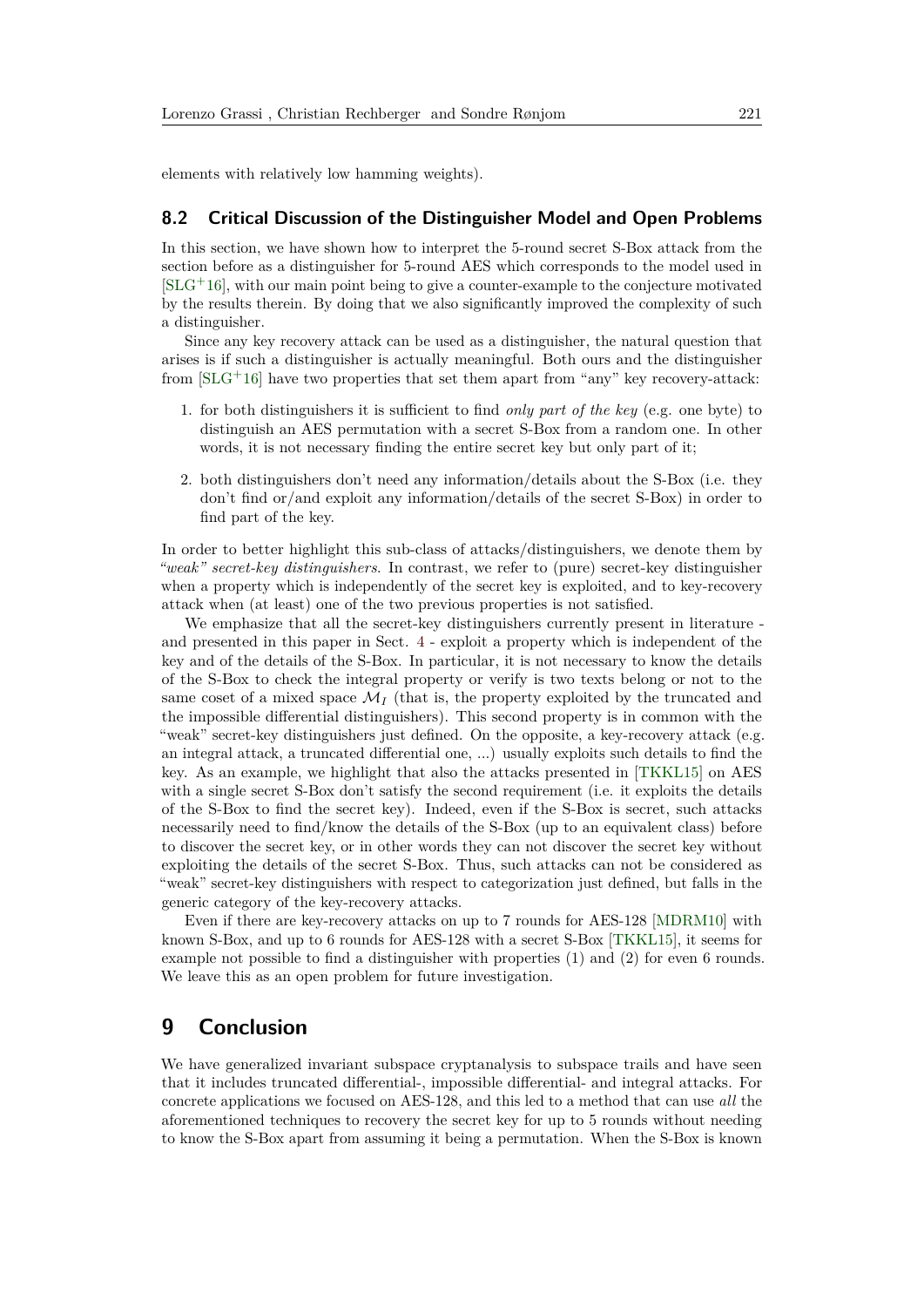we described new truncated-differential attacks with very low data complexity that are competitive with the best known attacks. It is conceivable that such attacks are also found without the subspace trail approach (truncated differential + ad-hoc optimizations of the key-recovery method that go beyond looking at the differences only), but the combination of properties of individual texts and sums of text follows more naturally from the subspace trail approach.

As one of the major results, we have proposed a new strategy to attack SPNs cipher with a single secret S-Box, if some very generic assumptions on the MixColumns matrix are satisfied. In particular, we showed how several techniques like truncated differential, impossible differential and integral attack can exploit it to recover directly (i.e. without discovering anything of the secret S-Box) the secret key for 1- up to 5- rounds of AES

We also used this approach to give a counter-example to the conjecture of Sun et al.  $[SLG+16]$  $[SLG+16]$  related to 5-round distiguishers. By doing that we also significantly improved the complexity of a distinguisher in their model, arguing however that the quest for a real 5-round distinguisher (that is, a 5-round secret key distinguisher for an AES permutation which is not derived from a key recovery attack but exploits a property which is independent of the secret key) is still open. Future work includes trying to exploit the subspace properties in other ways to get more efficient or longer distinguishers, perhaps by considering also S-Box properties, to use this approach to devise more key-recovery attacks and to apply the approach to other schemes.

**Acknowledgments.** The work in this paper has been partially supported by the Austrian Science Fund (project P26494-N15). We thank Bing Sun for helpful discussions on [\[SLG](#page-33-2)<sup>+</sup>16]. We also thank Charles Bouillaguet for helping us with the tool described in [\[BDF11\]](#page-30-4) to find attacks that better match the settings we consider. We finally thank anonymous reviewers for their comments.

### **References**

- <span id="page-30-5"></span>[BBK14] Alex Biryukov, Charles Bouillaguet, and Dmitry Khovratovich. *Cryptographic Schemes Based on the ASASA Structure: Black-Box, White-Box, and Public-Key*, pages 63–84. Springer Berlin Heidelberg, 2014.
- <span id="page-30-2"></span>[BBS99] Eli Biham, Alex Biryukov, and Adi Shamir. Cryptanalysis of Skipjack Reduced to 31 Rounds Using Impossible Differentials. In Jacques Stern, editor, *Advances in Cryptology — EUROCRYPT 1999: International Conference on the Theory and Application of Cryptographic Techniques, Czech Republic. Proceedings*, pages 12–23, 1999.
- <span id="page-30-3"></span>[BDD<sup>+</sup>12] Charles Bouillaguet, Patrick Derbez, Orr Dunkelman, Pierre-Alain Fouque, Nathan Keller, and Vincent Rijmen. Low-Data Complexity Attacks on AES. *IEEE Trans. Information Theory*, 58(11):7002–7017, 2012.
- <span id="page-30-4"></span>[BDF11] Charles Bouillaguet, Patrick Derbez, and Pierre-Alain Fouque. Automatic search of attacks on round-reduced AES and applications. In *Advances in Cryptology - CRYPTO 2011 - 31st Annual Cryptology Conference, Santa Barbara, CA, USA. Proceedings*, pages 169–187, 2011.
- <span id="page-30-1"></span>[BK01] Eli Biham and Nathan Keller. Cryptanalysis of Reduced Variants of Rijndael. unpublished, 2001. [http://csrc.nist.gov/archive/aes/round2/conf3/](http://csrc.nist.gov/archive/aes/round2/conf3/papers/35-ebiham.pdf) [papers/35-ebiham.pdf](http://csrc.nist.gov/archive/aes/round2/conf3/papers/35-ebiham.pdf).
- <span id="page-30-0"></span>[BK07] Alex Biryukov and Dmitry Khovratovich. Two New Techniques of Side-Channel Cryptanalysis. In *Cryptographic Hardware and Embedded Systems -*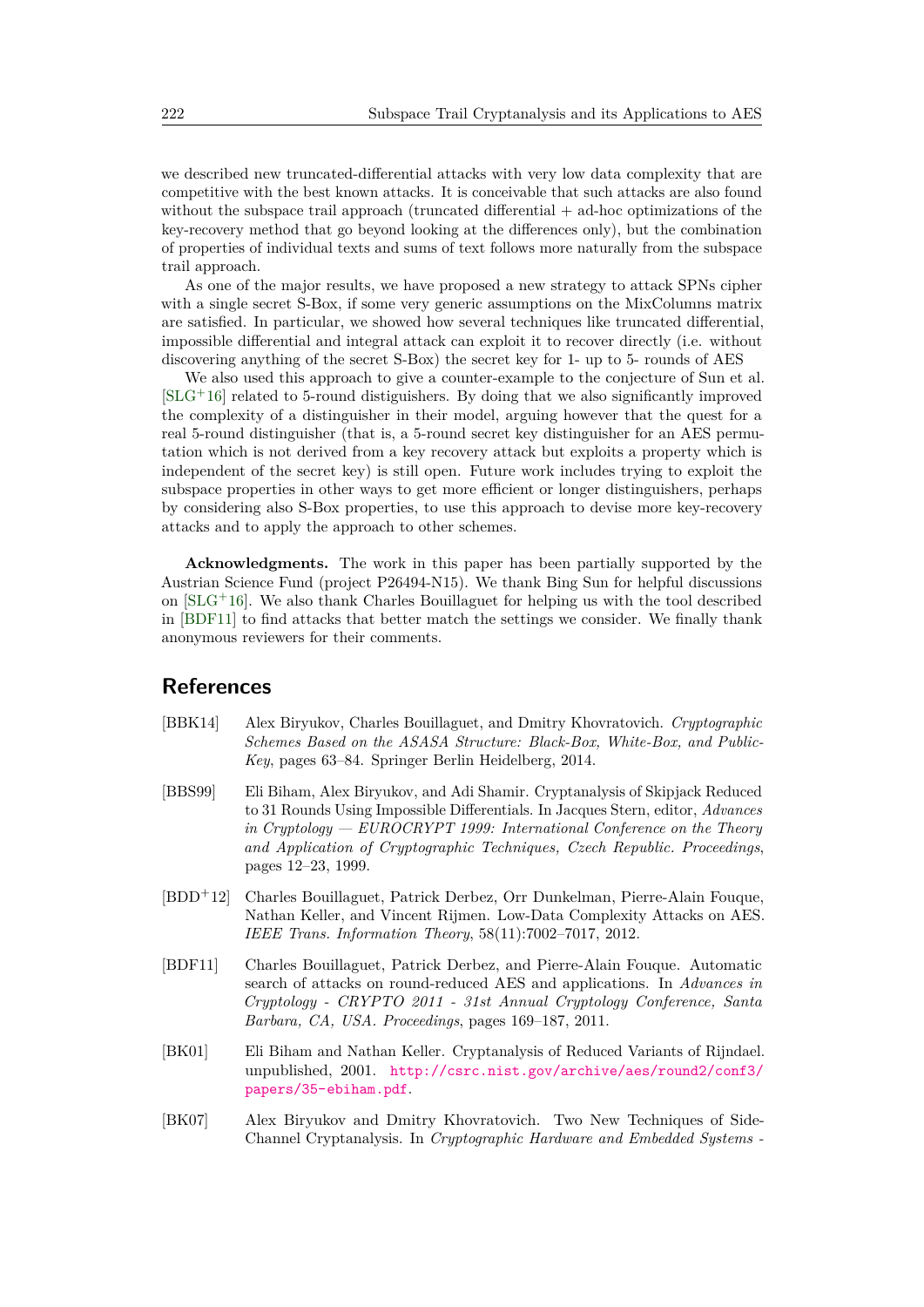*CHES 2007: 9th International Workshop, Austria. Proceedings*, pages 195–208, 2007.

- <span id="page-31-11"></span>[BKLT11] Julia Borghoff, Lars R. Knudsen, Gregor Leander, and Søren S. Thomsen. Cryptanalysis of PRESENT-Like Ciphers with Secret S-Boxes. In *Fast Software Encryption - FSE 2011: 18th International Workshop, Denmark. Revised Selected Papers*, pages 270–289, 2011.
- <span id="page-31-9"></span>[BKR11] Andrey Bogdanov, Dmitry Khovratovich, and Christian Rechberger. Biclique cryptanalysis of the full AES. In *Advances in Cryptology – ASIACRYPT 2011: 17th International Conference on the Theory and Application of Cryptology and Information Security, South Korea. Proceedings*, pages 344–371, 2011.
- <span id="page-31-12"></span>[BS01] Alex Biryukov and Adi Shamir. Structural Cryptanalysis of SASAS. In *Advances in Cryptology - EUROCRYPT 2001: International Conference on the Theory and Application of Cryptographic Techniques, Austria. Proceeding*, pages 394–405, 2001.
- <span id="page-31-0"></span>[BS10] Alex Biryukov and Adi Shamir. Structural Cryptanalysis of SASAS. *Journal of Cryptology*, 23(4):505–518, 2010.
- <span id="page-31-8"></span>[DF13] Patrick Derbez and Pierre-Alain Fouque. Exhausting Demirci-Selçuk Meet-inthe-Middle Attacks Against Reduced-Round AES. In *Fast Software Encryption - FSE 2013: 20th International Workshop, Singapore. Revised Selected Papers*, pages 541–560, 2013.
- <span id="page-31-7"></span>[DFJ13] Patrick Derbez, Pierre-Alain Fouque, and Jérémy Jean. Improved key recovery attacks on reduced-round AES in the single-key setting. In *Advances in Cryptology - EUROCRYPT 2013: 32nd Annual International Conference on the Theory and Applications of Cryptographic Techniques, Greece. Proceedings*, pages 371–387. 2013.
- <span id="page-31-10"></span>[DK10] Orr Dunkelman and Nathan Keller. The Effects of the Omission of Last Round's MixColumns on AES. *Inf. Process. Lett.*, 110(8-9):304–308, 2010.
- <span id="page-31-4"></span>[DKR97] Joan Daemen, Lars R. Knudsen, and Vincent Rijmen. The block cipher square. In *Fast Software Encryption, 4th International Workshop, FSE '97, Haifa, Israel, January 20-22, 1997, Proceedings*, pages 149–165, 1997.
- <span id="page-31-6"></span>[DKS10] Orr Dunkelman, Nathan Keller, and Adi Shamir. Improved single-key attacks on 8-round AES-192 and AES-256. In *Advances in Cryptology - ASIACRYPT 2010: 16th International Conference on the Theory and Application of Cryptology and Information Security, Singapore. Proceedings*, pages 158–176, 2010.
- <span id="page-31-1"></span>[DR02] Joan Daemen and Vincent Rijmen. *The Design of Rijndael: AES - The Advanced Encryption Standard*. Information Security and Cryptography. Springer, 2002.
- <span id="page-31-2"></span>[DR06a] Joan Daemen and Vincent Rijmen. Two-Round AES Differentials. Cryptology ePrint Archive, Report 2006/039, 2006. <http://eprint.iacr.org/2006/039>.
- <span id="page-31-3"></span>[DR06b] Joan Daemen and Vincent Rijmen. Understanding Two-Round Differentials in AES. In *Security and Cryptography for Networks 2006*, volume 4116, pages 78 – 94, 2006.
- <span id="page-31-5"></span>[DS08a] Hüseyin Demirci and Ali Aydın Selçuk. *A Meet-in-the-Middle Attack on 8-Round AES*, pages 116–126. 2008.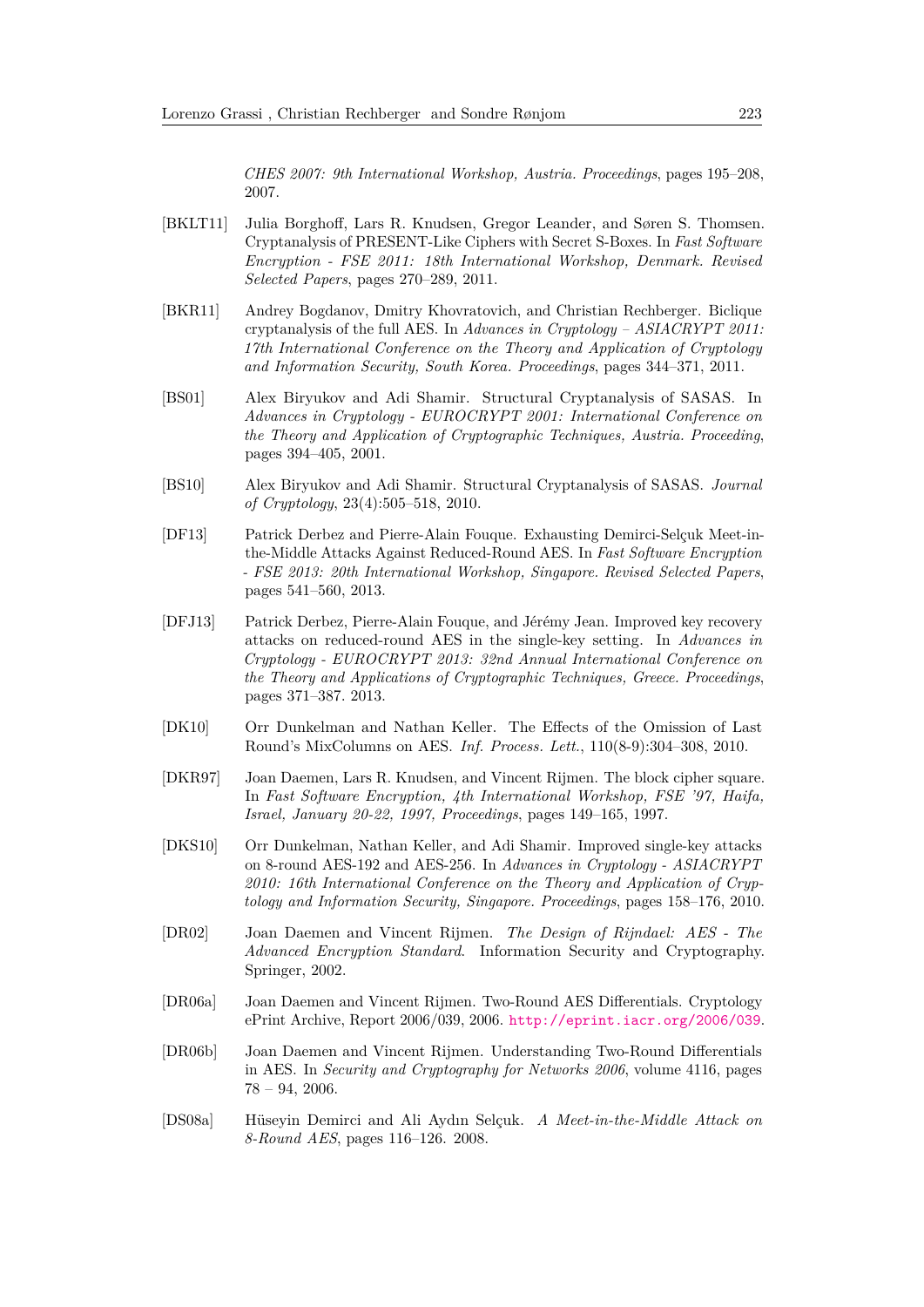<span id="page-32-8"></span>

| [DS08b]                   | Hüseyin Demirci and Ali Aydin Selçuk. A meet-in-the-middle attack on 8-<br>round AES. In Fast Software Encryption - FSE 2008: 15th International<br>Workshop, Switzerland. Revised Selected Papers, pages 116–126. 2008. |
|---------------------------|--------------------------------------------------------------------------------------------------------------------------------------------------------------------------------------------------------------------------|
| $[\text{Ex}_{\alpha}$ 87] | Ian-Hondrik Evertse Linear Structures in Blockciphers In Advances in                                                                                                                                                     |

- <span id="page-32-4"></span>[Eve87] Jan-Hendrik Evertse. Linear Structures in Blockciphers. In *Advances in Cryptology - EUROCRYPT 1987: Workshop on the Theory and Application of of Cryptographic Techniques, Netherlands. Proceedings*, pages 249–266, 1987.
- <span id="page-32-12"></span>[git16a] Key-recovery attacks on up to 4-round AES with a single secret S-Box, 2016. [https://github.com/Krypto-iaik/AttacksAESSecretSBox](https://github.com/Krypto-iaik/Attacks AES SecretSBox).
- <span id="page-32-11"></span> $[git16b]$  Low data-complexity attacks on up to 4-round AES, 2016. [https://github.](https://github.com/Krypto-iaik/LowDataAttacks_AES) [com/Krypto-iaik/LowDataAttacks\\_AES](https://github.com/Krypto-iaik/LowDataAttacks_AES).
- <span id="page-32-10"></span>[git16c] Verification of all distinguishers up to 4-rounds AES, 2016. [https://github.](https://github.com/Krypto-iaik/Distinguishers_AES) [com/Krypto-iaik/Distinguishers\\_AES](https://github.com/Krypto-iaik/Distinguishers_AES).
- <span id="page-32-3"></span>[GJN<sup>+</sup>15] Jian Guo, Jérémy Jean, Ivica Nikolic, Kexin Qiao, Yu Sasaki, and Siang Meng Sim. Invariant Subspace Attack Against Full Midori64. Cryptology ePrint Archive, Report 2015/1189, 2015.
- <span id="page-32-2"></span>[GRR16] Lorenzo Grassi, Christian Rechberger, and Sondre Rønjom. Subspace Trail Cryptanalysis and its Applications to AES - Extended Version. Cryptology ePrint Archive, Report 2016/592, 2016. <http://eprint.iacr.org/2016/592>.
- <span id="page-32-6"></span>[Knu98] Lars Ramkilde Knudsen. DEAL - a 128-bit block cipher. Technical Report 151, Department of Informatics, University of Bergen, Norway, Feb. 1998.
- <span id="page-32-5"></span>[KW02] Lars R. Knudsen and David Wagner. Integral Cryptanalysis. In *Fast Software Encryption - FSE 2002: 9th International Workshop, Belgium. Revised Papers*, pages 112–127, 2002.
- <span id="page-32-0"></span>[LAAZ11] Gregor Leander, Mohamed Ahmed Abdelraheem, Hoda AlKhzaimi, and Erik Zenner. A Cryptanalysis of PRINTcipher: The Invariant Subspace Attack. In *Advances in Cryptology – CRYPTO 2011: 31st Annual Cryptology Conference, Santa Barbara, CA, USA, 2011. Proceedings*, pages 206–221, 2011.
- <span id="page-32-9"></span>[LJQ14] Guo-qiang Liu, Chen-Hui Jin, and Chuan-Da Qi. Improved Slender-Set Linear Cryptanalysis. In *Fast Software Encryption - FSE 2014: 21st International Workshop, UK. Revised Selected Papers*, pages 431–450, 2014.
- <span id="page-32-1"></span>[LMR15] Gregor Leander, Brice Minaud, and Sondre Rønjom. A Generic Approach to Invariant Subspace Attacks: Cryptanalysis of Robin, iSCREAM and Zorro. In *Advances in Cryptology - EUROCRYPT 2015: 34th Annual International Conference on the Theory and Applications of Cryptographic Techniques, Bulgaria. Proceedings, Part I*, pages 254–283, 2015.
- <span id="page-32-13"></span>[MDRM10] Hamid Mala, Mohammad Dakhilalian, Vincent Rijmen, and Mahmoud Modarres-Hashemi. Improved impossible differential cryptanalysis of 7-round AES-128. In *Progress in Cryptology - INDOCRYPT 2010: 11th International Conference on Cryptology in India, India. Proceedings*, pages 282–291. 2010.
- <span id="page-32-7"></span>[PSC<sup>+</sup>02] Sangwoo Park, Soo Hak Sung, Seongtaek Chee, E-Joong Yoon, and Jongin Lim. On the Security of Rijndael-Like Structures against Differential and Linear Cryptanalysis. In *Advances in Cryptology - ASIACRYPT 2002: 8th International Conference on the Theory and Application of Cryptology and Information Security, New Zealand. Proceedings*, pages 176–191. 2002.